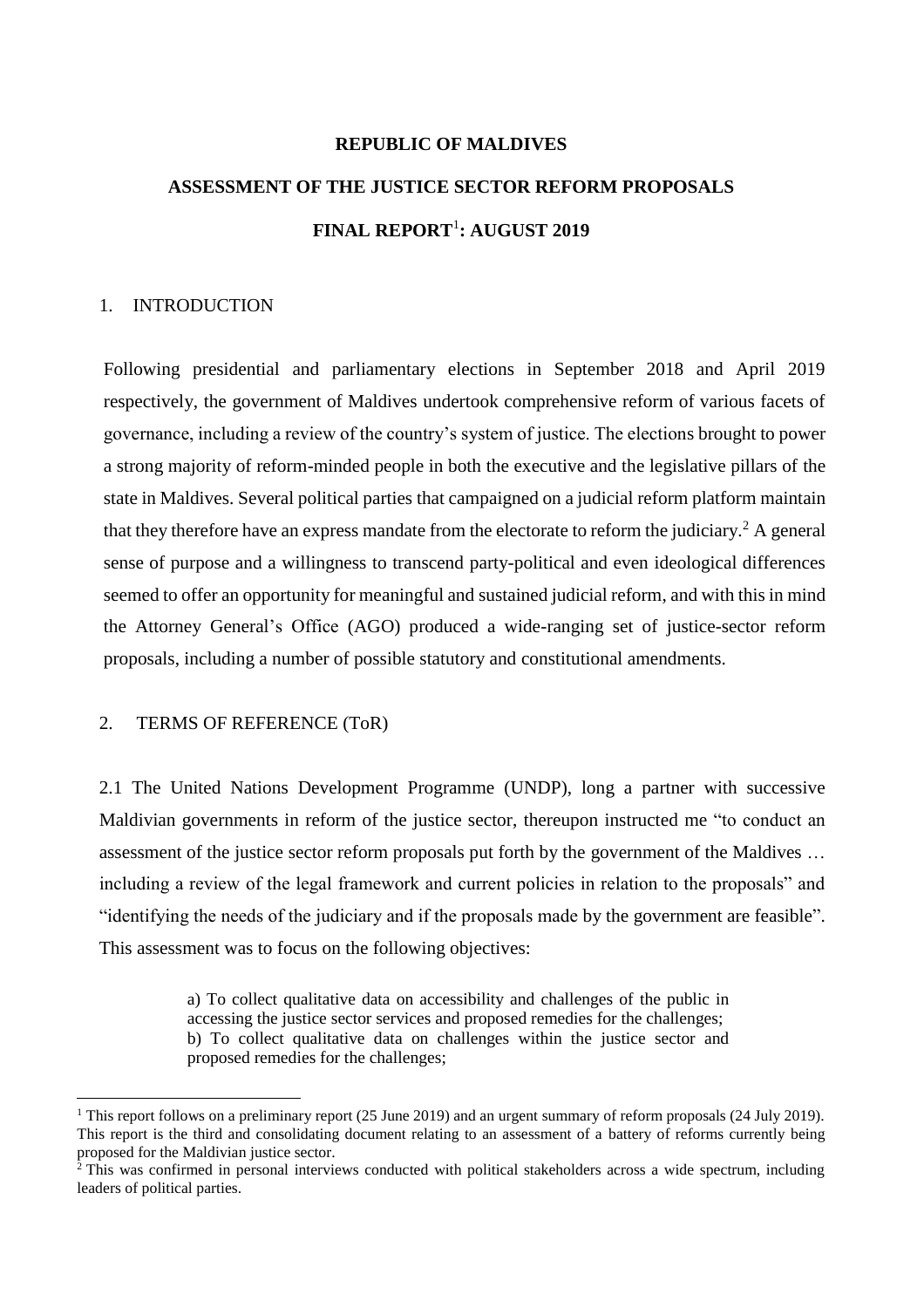c) To provide an assessment of the government's reform proposals for the judiciary, including recommendations for revision; d) To identify, based on findings, any areas in need of legislative and/or administrative reforms to improve access to justice.

2.2 The "justice sector reform proposals put forth by the government" is a reference to a draft Policy Paper produced by the AGO embodying a searching and comprehensive analysis of the justice sector, identifying perceived shortcomings and proposing a variety of remedial constitutional and/or legislative amendments. Conformably this report more pertinently addresses the issues identified in the Policy Paper.

2.3 The report is also directed at addressing associated issues raised in a 27 June 2019 letter from the Acting Secretary General of the Judicial Service Commission (JSC) to the UNDP Resident Representative to the Maldives. Assistance was requested in two respects: these were "a comprehensive appraisal of all the judges, as per the qualifications prescribed under the Judges Act (13/2010) and ... an enquiry into all or any instances of the Supreme Court's encroachment on powers and privileges of the Parliament, the Judicial Service Commission and other State Institutions". The letter also requested the assistance of international experts in such appraisal and enquiry into judicial overreach. These requests were taken as supplementing the formal terms of reference set out in 2.1 above.

2.4 Mr Jason Gluck, a constitutional law expert, was instructed to focus specifically on the constitutional issues raised by the ToR and to advise on certain other constitutional questions. While he was in Malé he and I conducted a number of joint consultations and took the opportunity to debate some of the questions that arose in these consultations. The Gluck report is annexed and the section dealing with the judiciary should be read in conjunction with this report.

#### 3. STATUTORY CONTEXT

The immediate context in which the assessment is to be made and in which the AGO's Policy Paper is to be addressed is the regime introduced in August 2008 when the country adopted a new constitutional dispensation under the Constitution of the Republic of Maldives, 2008. The Policy Paper provides the following succinct yet comprehensive outline of the statutory impact of the Constitution and the concomitant legislation on the justice sector: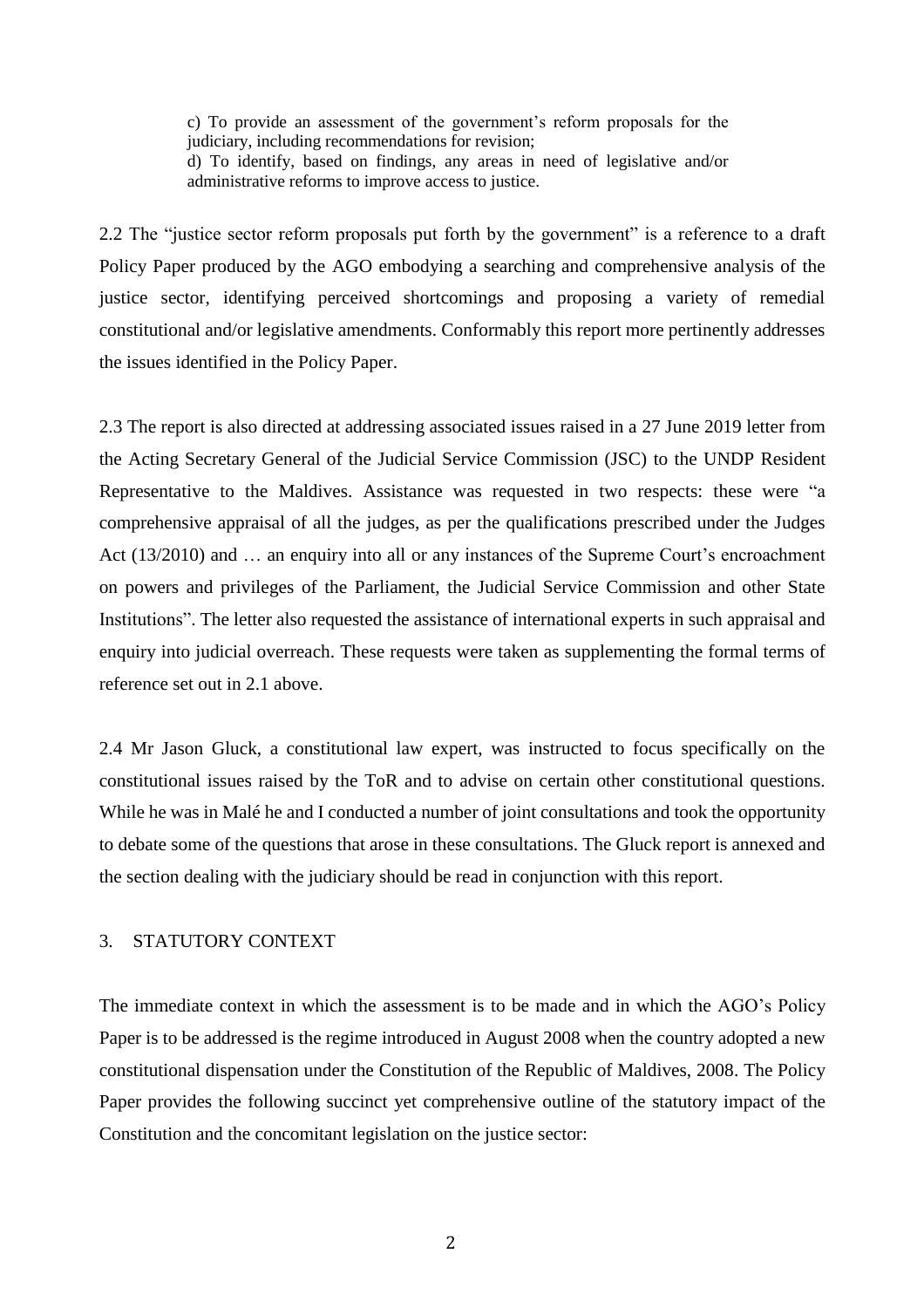The enactment of a new Constitution in 2008 paved the way for an independent and impartial judiciary to be established in the Maldives [Article 141(c) and (d)]. The three-tier judicial branch established by the Constitution consists of lower courts that were later established by law, and the High Court and the Supreme Court as appellate courts, with the Supreme Court being the apex court  $[Article 141(a)].$ 

In addition to containing provisions to ensure the independence of the courts, the Constitution also contains provisions on the jurisdiction of the courts as well as provisions relating to the qualification of judges [Article 149], their mode of appointment [Article 148], security of tenure and removal [Article 154]. These provisions in the Constitution were supplemented by the Judicature Act and the Judges Act, which were enacted in 2010, towards the end of the two-year transition period.

The Judicature Act of 2010 established superior courts and magistrates' courts as lower courts, and clearly laid down the jurisdiction of said lower courts, as well as those of the High Court and the Supreme Court. It also established a Judicial Council – comprised of the Chief Justice, a Supreme Court justice, the chief judges of the High Court and superior courts, and magistrates from two different regions in the Maldives – to be responsible for the formulation and harmonization of court rules and procedures and to provide guidance on the general administration of courts, and a Department of Judicial Administration for the administrative management of the courts and their staff, with a Chief Judicial Administrator who was to be accountable to the Judicial Council.

Further, to oversee the selection and appointment of judges and to review allegations of misconduct and take disciplinary action against judges, the Constitution established the Judicial Service Commission as an independent institution. Only judges and magistrates other than the Chief Justice and judges of the Supreme Court are within the direct mandate of JSC. The Chief Justice and the Supreme Court judges are appointed by the President on the recommendation of the JSC and confirmed by the Parliament.

With the newly established courts system and independent institutions for the administrative management of the courts and the selection and appointment of judges and the oversight of their conduct, it seemed that the system would begin to function properly. However, the institutional framework established by the Constitution and the Judicature Act proved to be short-lived, with the Supreme Court assuming the role of a self-declared 'custodian of the Constitution'.

#### 4. BROADER CONTEXT

4.1 A proper assessment of the current state of the administration of justice and more particularly of the advisability/feasibility of the reform proposals requires a good deal more than a technical evaluation. It is not merely a clinically legal exercise. Assessing the adequacy of any public service inherently involves gauging the level of public satisfaction. It has both a social and a political component and must be assessed in its particular context. In a functioning democracy, dissatisfaction with a public service ought ideally to be sensed, measured and dealt with at a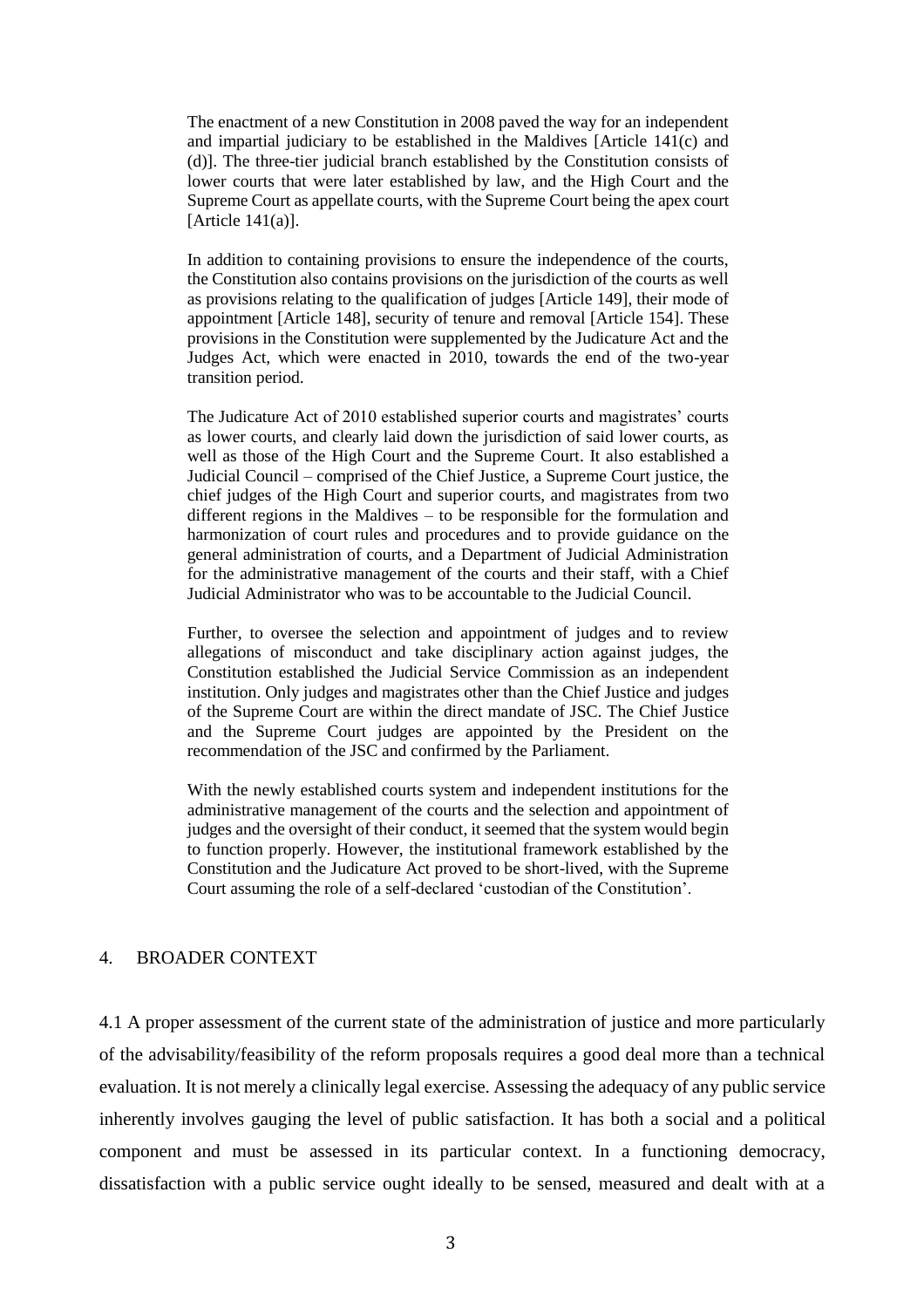political level. In any emergent democracy, a society in transition, these sensory and remedial mechanisms have to be nurtured and developed over time.

4.2 All of this holds true for a system of justice, a public service of vital importance, and assessing its adequacy and evaluating proposed reforms entails not only legal but also political and social considerations. It is, moreover, an infinitely more complex public service than, for instance, maintaining public roads, and its assessment requires infinitely more nuanced and contextually sensitive analysis. Public perceptions and political and cultural attitudes are of particular significance and may outweigh legal or administrative considerations. Therefore, although guiding principles are mandatory, it is as well to approach any so-called universal best practices with caution, if not a touch of scepticism. Just as constitutions are not one-size-fits-all, so any system of justice has to be adapted to the particular constitutional, political, social, cultural and historical context in which it is to operate. For this reason alone it is advisable to effect systemic changes only if and when necessary and as minimally as possible. Thus, for instance, in deciding on the number and location of island magistrates' courts, there is more to the exercise than statistics — the long-standing role and status of the local magistrate (and his predecessor the qadi) is a factor to be taken into account.

4.3 The particular context in which the current assessment is to be performed is unique. This I had come to know during an extended tour of duty as a senior electoral consultant in Malé in 2013. Consequently, initial desk research for the current mission was conducted against a broadly familiar background. I verified the following set of environmental circumstances relevant to the assessment of the justice system and the proposed remedies.

4.4 The society concerned is geographically, historically and culturally unique. Maldivians are an island people,<sup>3</sup> interacting for at least a millennium with many crisscrossing seafaring peoples from whom they acquired the strands of their own unique identity. <sup>4</sup> They speak their own unique language, they long since evolved their own script and they proudly claim all but universal literacy.

<sup>&</sup>lt;sup>3</sup> The World Bank (at [https://www.worldbank.org/en/country/maldives/overview\)](https://www.worldbank.org/en/country/maldives/overview) gives the population as approximately 440,000, dispersed over some 200 inhabited islands.

<sup>&</sup>lt;sup>4</sup>Their unique qualities and practices were recorded as early as the fourteenth century CE by Ibn Battúta and the seventeenth century CE by Francois Pyrard of Laval. See list of references.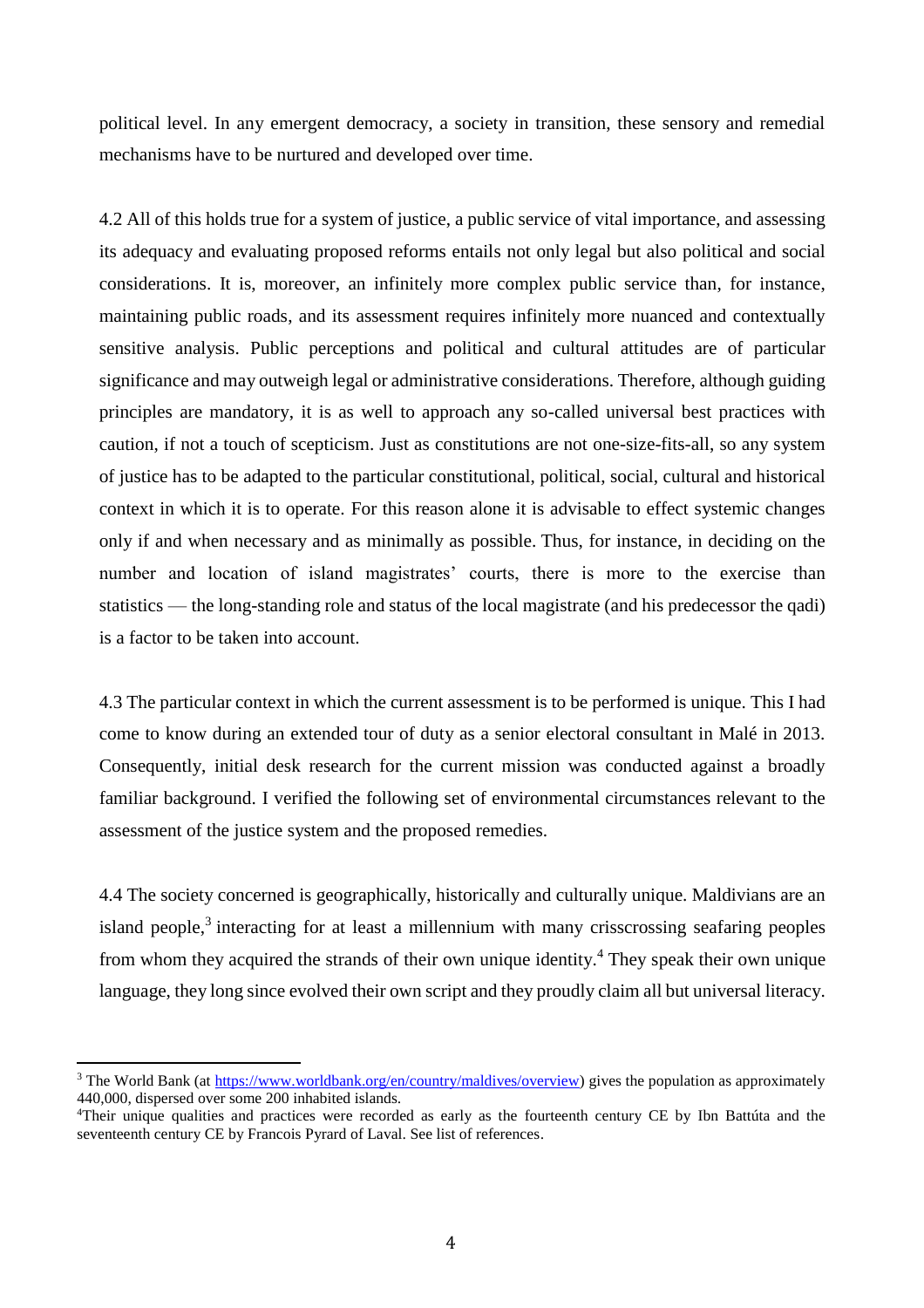Maldives is a middle-income country, its economy,<sup>5</sup> centred on Malé, having developed enormously over the last few decades. Although loosely under British suzerainty until 1965, the Maldivians were never colonised; and although they adopted their first written constitution in 1932 and held many elections during the twentieth century, they were essentially under an autocracy until the adoption of the current constitution in 2008.<sup>6</sup> While overtly and exclusively Islamic since the twelfth century CE, they still have some pre-Islamic customs and beliefs. Notwithstanding their being scattered over a multitude of small islands, the people of Maldives have a strong sense of national identity and share a notable history which they simply call 'the Maldivian story'. More importantly, they are rugged individualists, robustly egalitarian, peace-loving and law-abiding, who constructively worked with international development agencies in the run-up to the adoption of the Constitution and eagerly took to participatory democracy.

4.5 Correspondingly the Constitution they adopted in 2008 heralded an entirely open and liberal constitutional democracy with genuine universal adult suffrage and an extensive Bill of Rights enforceable by an independent judiciary. Unfortunately, as subsequent events have shown repeatedly, this radically new set of values and rules was not fully internalised by the political stakeholders or Maldivian society at large. As was aptly said at the time, "the gap between socioeconomic growth and the emergence of strong political institutions had not yet been entirely filled".<sup>7</sup> The first decade of the new democracy was consequently characterised by a succession of political confrontations and crises, often involving the Supreme Court. The judiciary proved incapable of assuming the greatly enhanced role provided for it by the 2008 Constitution. It had consisted of functionaries in an autocratic state with no experience, training or understanding fitting them for ordinary adjudication in a polity governed by the Rule of Law, let alone for guiding inexperienced constitutional organs through their awkward early days in a constitutional democracy.

4.6 When these political and judicial crises elicited a succession of concerned and critical interventions by the international community, the Maldivian government, while initially asking "States to not only criticise but also to invest in bringing about meaningful change",<sup>8</sup> eventually responded with defiance – by, for instance, withdrawing from the Commonwealth in 2016. This

<sup>5</sup> Substantially derived from tourism that does not directly interact with the local population.

<sup>&</sup>lt;sup>6</sup> See the works of H.C.P. Bell, T.W. Hockly and Mohamed Nasheed in the list of references.

<sup>7</sup> UNHRC: *Report of the Working Group on the Universal Periodic Review: Maldives*, 13 July 2015.

<sup>8</sup> UNHRC: *Report of the Working Group on the Universal Periodic Review: Maldives*, 13 July 2015.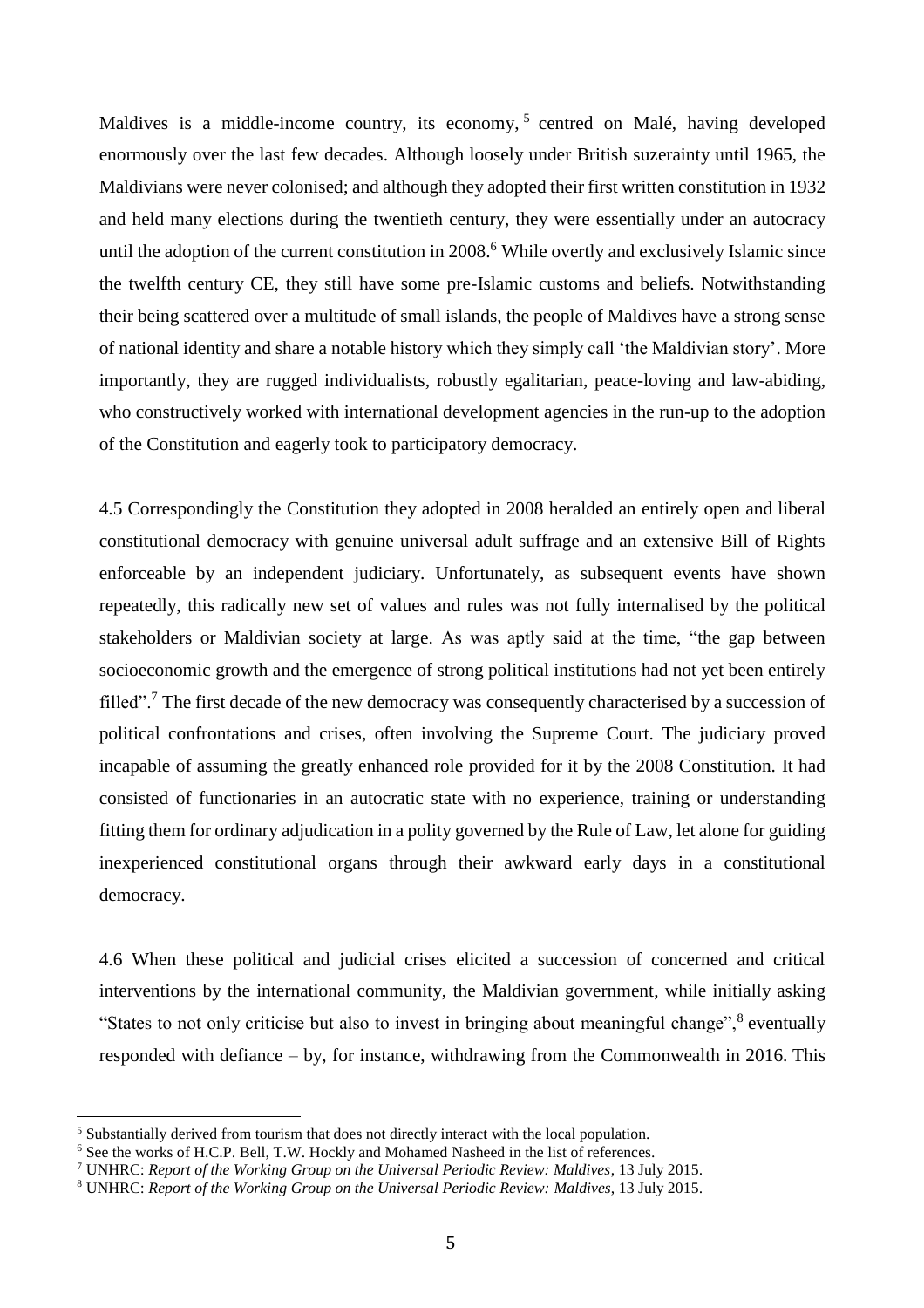increasing instability culminated in the declaration of a national emergency in early 2018 and at that stage the prospects for the upcoming presidential and parliamentary elections were extremely gloomy. The Maldivian people, however, to the surprise of many observers, not only managed to conduct those elections freely and fairly, but elected and peacefully transferred power to a multiparty government committed to wide-reaching reforms. This remarkable turnaround was achieved by the Maldivian people themselves, showing the resilient spirit that had preserved them and their country for so long.

4.7 Reform of the justice system is an integral – if not a crucial – component of the envisaged reform programme. A striking feature of the decade of political turbulence was a series of standoffs between the judiciary and the political class that actually commenced even before the inception of the new dispensation, when the panel of interim Supreme Court judges declared that they would constitute the final complement. The decade was also characterised by a succession of highly politicised and contentious criminal trials, and clamp-downs by the Supreme Court on independent constitutional agencies and the legal profession. These, in turn, elicited a series of withering reports and statements concerning the Maldivian judiciary by reputable international agencies, together with detailed remedial recommendations.<sup>9</sup> An even more striking feature was the absence of any noticeable reaction to these reports on the part of the Supreme Court,<sup>10</sup> which had assumed complete control of the judiciary.

4.8 The drafters of the Constitution had been alert to the need to ensure a better qualified judiciary and in Chapter XIV made detailed provision to that end. In essence, every existing judge had to pass an upgraded qualification test in order to qualify for reappointment. Regrettably, however, this transitional arrangement in the Constitution broke down, effectively consigning the country to a cohort of largely unqualified (and in some notable instances disqualified) incumbents. Crucially, at the eleventh hour, the transitional incumbents of the Supreme Court, who were to

 $\overline{a}$ 

Bar Human Rights Committee of England and Wales: *Trial Observation Report,* 2015.

- Commonwealth Human Rights Initiative: *Searching for a lost democracy,* 2016.
- Commonwealth Ministerial Action Group: *Concluding Statement of the CMAG,* 2016.

<sup>9</sup> See list of references for inter alia:

Gabriela Knaul: *Report of the Special Rapporteur on the independence of judges and lawyers*, 2013 (which follows on the earlier Einfeld [2005] and Despouy [2007] reports).

ICJ & SAHR: *Justice Adrift: Rule of Law and Political Crisis in the Maldives,* 2015*.*

Diego Garcia-Sayán: "UN rights expert urges Maldives reforms after mass suspension of lawyers", 2017.

<sup>10</sup> This is not entirely accurate. In the first quarter of 2019, the Supreme Court issued a document it called *Road Map on Judicial Reform and Independence*, which contains a compendium of steps it envisages taking, the bulk of which echo recommendations made during the preceding decade.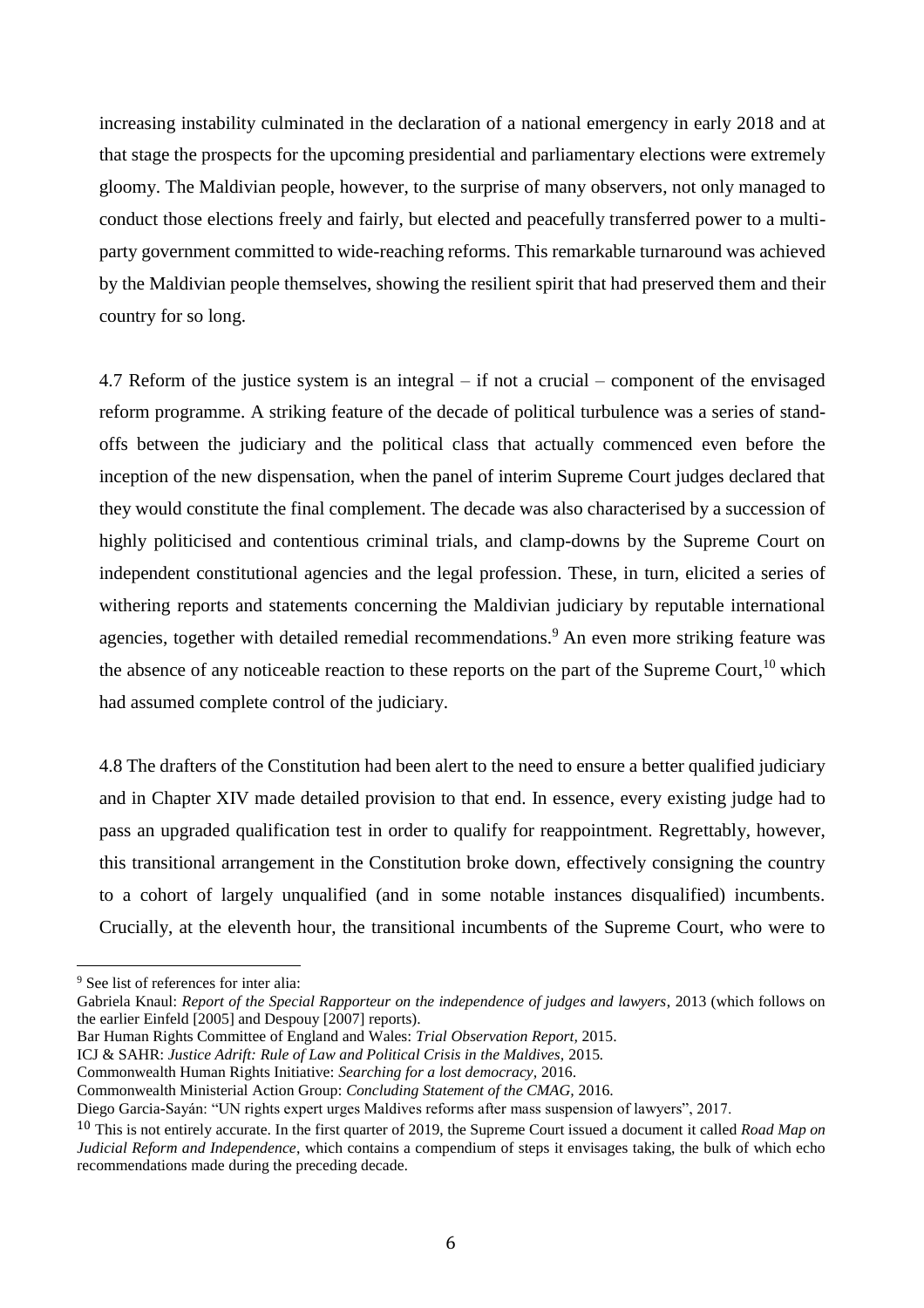have been replaced during the two-year transition period, unilaterally announced their continuation in office. There was little party-political experience in Maldives and the concept of an independent judiciary functioning as constitutional watchman under the Rule of Law was unknown to the political role-players. So while the politicians were distracted by their internecine squabbles, astute judges took the opportunity to usurp power.

#### 5. EXECUTION OF CONSULTANCY

5.1 The ToR contemplated two separate in-country sessions in order to consult relevant stakeholders including but not limited to relevant government institutions, judiciary, lawyers and civil society organisations.

#### 5.2 First visit:

 $\overline{a}$ 

5.2.1 Pursuant thereto I spent a week in-country between 25 May and 1 June 2019, conducting consultations with a wide variety of interlocutors. Most of the interviews were arranged through the good offices of the UNDP and/or the AGO but I also privately consulted several additional Maldivians.<sup>11</sup> The interviewees represented a wide cross-section of Maldivian society, mostly but not exclusively people with reliable knowledge and understanding of the administration of justice and the functioning of the courts. An immediate and striking feature of the interviews was the unanimity – and the vehemence – with which the interlocutors expressed their condemnation of and lack of trust in the judiciary, and the conviction with which they blamed the Supreme Court for the parlous state of the court system. Without exception the view was that unless and until the Supreme Court had been brought to heel and purged of its delinquent incumbents, any attempt at reform and establishing confidence in the country's system of justice was stillborn.

5.2.2 While the litany of complaints repeatedly identified the Supreme Court as the root cause of the universal lack of public trust in the judiciary, the courts in general were perceived to be inaccessible and many judges arbitrary and intolerant. The judges of the Supreme Court were accused of personal and political corruption, of having allowed themselves to be used as tools of the executive, of having encroached repeatedly on the lawful domains of other organs of state and

<sup>&</sup>lt;sup>11</sup> I had spent some eight months in Malé as senior UN consultant to the Electoral Commission in 2013 and maintained contact with a number of Maldivians and a general interest in the country.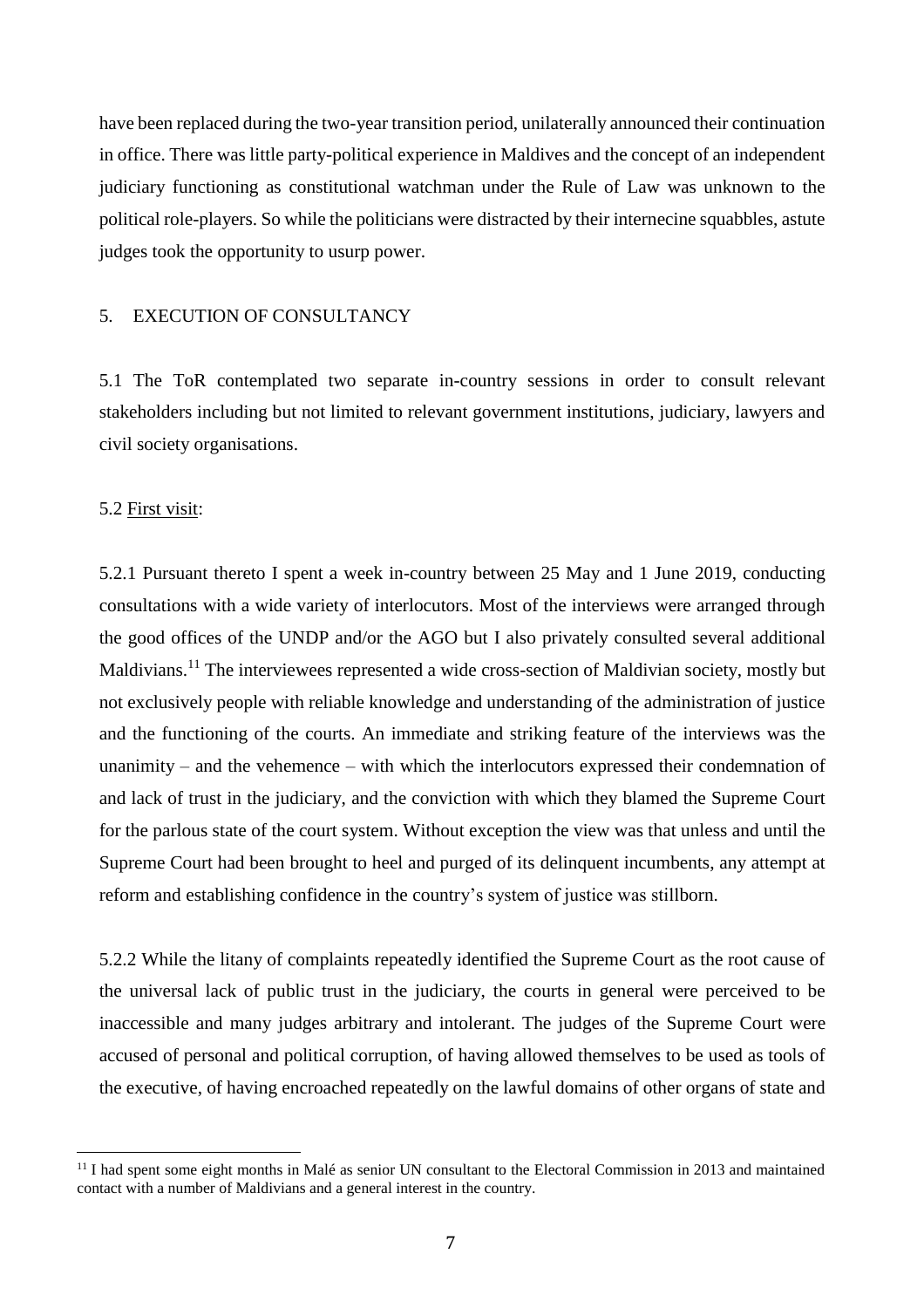of acting erratically and dictatorially. They were said to have stunted the development of the judiciary and the legal profession, of habitually treating litigants, their legal representatives and the lower courts with disdain, and of interfering at will in the functioning of these courts. There was particular concern that the Court had blatantly entered the political arena in February 2018 and had materially contributed to the politico-legal unrest that resulted in a national emergency being declared by then President Yameen.

5.2.3 The consensus was that notwithstanding the implementation of the Penal Code in 2015 and the Criminal Procedure Code in 2017, criminal cases were generally still being conducted as before. As far as could be ascertained, programmes to familiarise judges, prosecutors and lawenforcement officers with the radically different approach to criminal justice required by the Constitution and with the operational requirements of these statutes have not been as effective as hoped. To all intents and purposes criminal justice is being dispensed as before. The situation in the civil courts is reportedly even more problematic. Despite repeated recommendations over more than a decade emanating from universally respected authorities,<sup>12</sup> civil courts still operate without a standardised set of procedural or evidentiary rules. There is not a single textbook in Dhivehi to guide judges and lawyers on any aspect of substantive or procedural law, judges perforce act as they see fit and the upshot is a litigious gamble. Predictability, such an essential element of the Rule of Law, is unknown. Predictably, lawyers complain of arbitrariness, unpredictability and generally precarious litigation.

5.2.4 It was manifest from these interviews that the Supreme Court, or rather its current incumbents, constituted – or at the very least were perceived generally to be – an obstacle to any meaningful appraisal of the structure and functioning of the judiciary, and of the possible need for and likely efficacy of legislative and/or executive intervention. Consequently I requested a meeting with the Supreme Court judges in order to ascertain their response to the allegations against them and to establish their attitude to their possible consensual retirement. The judges  $13$  proved impervious, both to the allegations and to the possibility of amicably retiring. Consequently I recommended in my preliminary report that the possible removal of the Supreme Court judges be regarded as a priority in any reform programme.

<sup>&</sup>lt;sup>12</sup> See footnote 7 above.

 $13$  I met the Chief Justice and three of his colleagues, together with certain officials.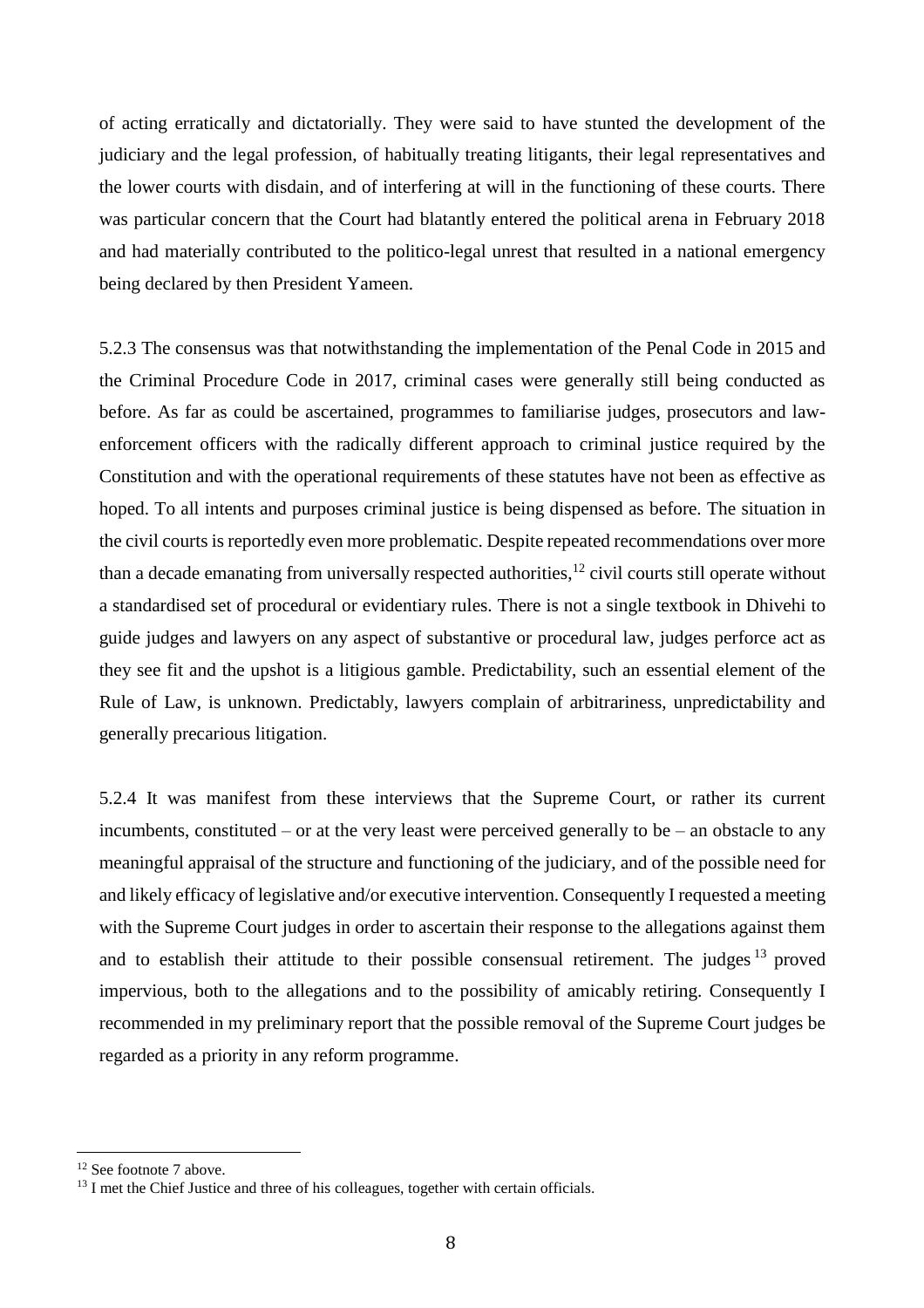#### 5.3 Revision of data:

Following this first series of in-country consultations, I collated and reviewed the comments and complaints that the visit had elicited against the backdrop of the most immediately relevant observations and recommendations of earlier reviewers. <sup>14</sup> It was painfully obvious that notwithstanding the manifest authority of the observers and notwithstanding the compelling force of what they had recommended, nothing significant had changed, or at least nothing to the good. While the Einfeld and Despouy reports dated from the pre-constitutional era, the 2013 Knaul report remains directly relevant. Special Rapporteur Knaul's stinging rebuke and unequivocal recommendations have fallen on deaf ears, not only those of the judges of the Supreme Court but also those of political role-players. The even more explicit comments and meticulously itemised recommendations of the fact-finding mission of the International Commission of Jurists (ICJ) in conjunction with South Asians for Human Rights two years later have likewise made no discernible impression. On the contrary, the situation has gone from bad to worse. More specifically, the Supreme Court has continued interfering beyond its constitutionally demarcated area of authority and contributed to the constitutional crisis that befell the country in February 2018. Meanwhile the judicial system as a whole has shown little change from the pre-constitutional era.

#### 5.4 Second visit:

 $\overline{a}$ 

5.4.1 My second visit was accordingly directed more towards exploring ways of dealing with the problem created by the Supreme Court and assessing the feasibility of the reform proposals put forward in the AGO's Policy Paper. It lasted from 28 June to 13 July 2019 and entailed another series of interviews with interlocutors identified as having relevant information regarding the selected areas of focus. They included a number of judges (current and former) at all three levels on which the judiciary functions, government ministers, political party officials, parliamentarians interacting with the judiciary (including the Speaker and the Judiciary Committee of the Majlis)

<sup>&</sup>lt;sup>14</sup> The salient findings and recommendations of Judge Einfeld and Special Rapporteurs Despouy and Knaul are summarised in an annexure hereto. These reports are compulsory reading for any prospective reformer of the Maldivian system of justice.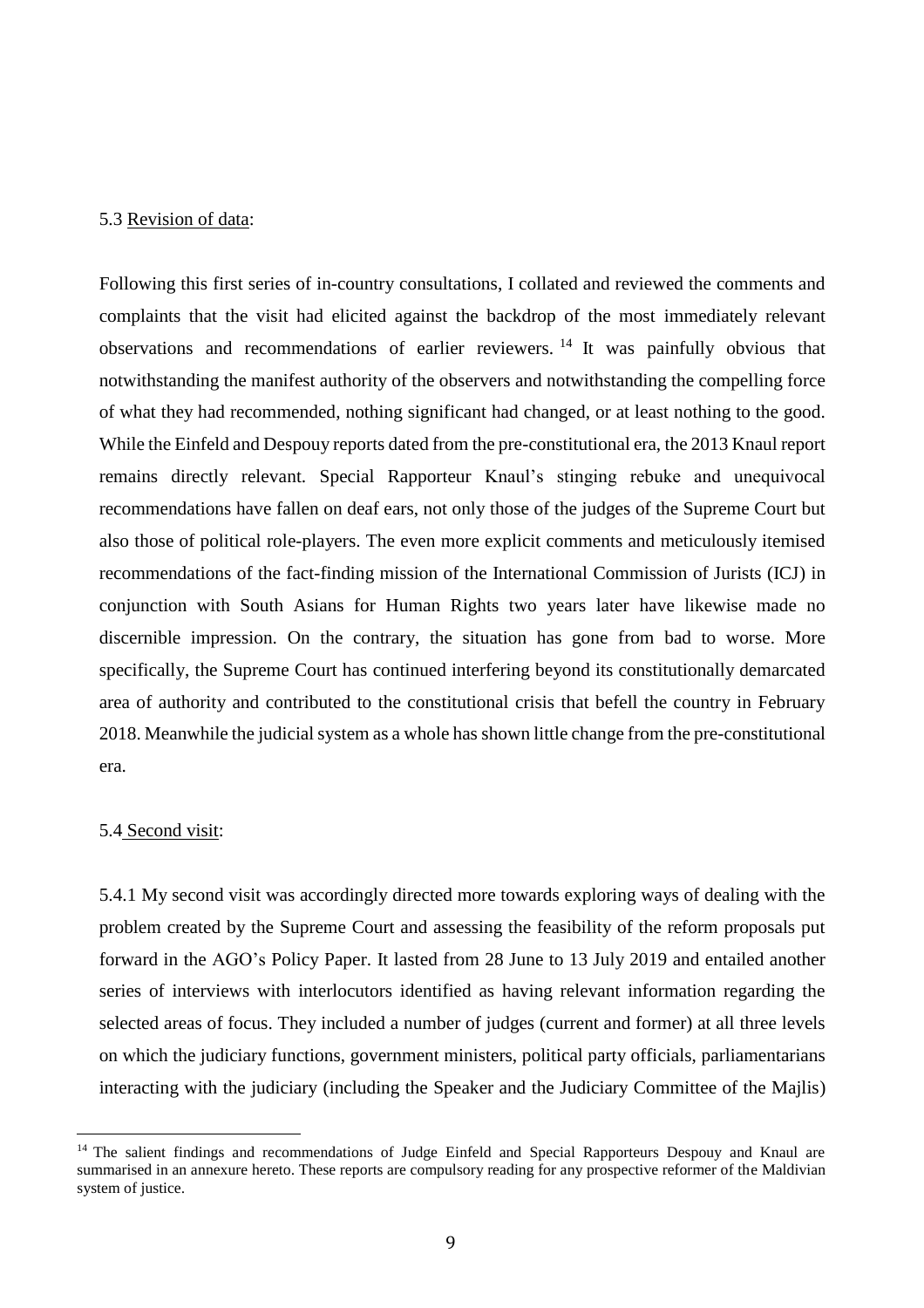and senior academics at both university law faculties, as well as the chancellor of the Judicial Academy, government agency heads, senior lawyers in private practice, prosecutors, members of the AGO and some informed and publicly minded members of civil society. It also involved inspections of court facilities at each of the three levels, including an island court.

5.4.2 As intimated earlier, I was joined by Mr. Jason Gluck for part of the second visit and had the benefit of conducting joint consultations with him and debating a number of the legal issues that predominate. I particularly appreciate having been afforded the opportunity to study his report insofar as it relates to the constitutional issues pertaining to the judiciary and endorse his findings of principle in that regard.

5.4.3 Upon ultimately collating and evaluating the data garnered in the course of the second visit, I formed a number of firm conclusions on the basis of which I was able to put forward a summary of corresponding proposals on an urgent basis. These are incorporated and expanded upon in the next section.

#### 6. THE JUDICIARY

#### 6.1 The Supreme Court:

 $\overline{a}$ 

6.1.1 The Supreme Court has not only failed to provide the constitutional guidance and stability demanded of it by the Constitution, but has become a major threat to democratic rule in the Maldives, not because of any fault in the Constitution but because of the unlawful conduct of the Court over the last decade.

6.1.2 The Court's contention that it has the extensive powers it has taken is without substance. It is based on an erroneous interpretation of the Constitution. This is clear from Articles 5, 6, and 7 read with Article 141(a) and, more pertinently, Article 141(b).<sup>15</sup> It is the highest *court* in the land, the ultimate *judicial* authority and accordingly the ultimate *interpreter* of the Constitution. It does *not* have executive or legislative functions and is not empowered to give instructions to the Majlis

<sup>&</sup>lt;sup>15</sup> I am aware that in what follows I am relying on an unofficial English translation of a document written in a very different language. Nevertheless I am entirely satisfied that the interpretation contended for by the Supreme Court is wrong.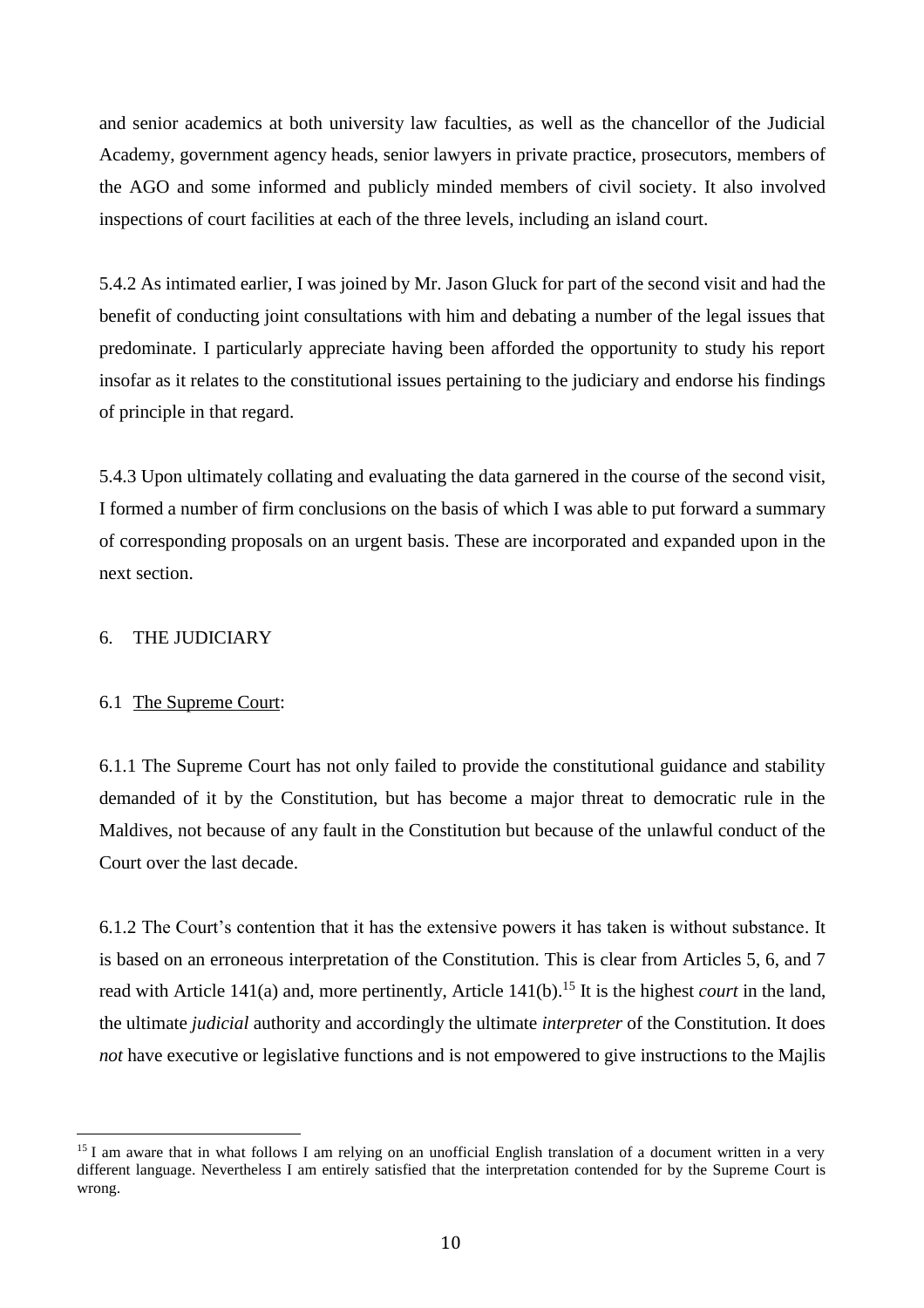regarding its internal arrangements, nor to independent constitutional agencies. Nor does it have any power to make any declarations or issue any writs *suo motu* or *ex parte*.

6.1.3 However, although there is nothing wrong with the law as it stands, in order to make the powers, functions, and duties of the Supreme Court absolutely clear, the Constitution could be amended by inserting at the beginning of Article 143(a) the words "in any matter before them" (that already appear in Article 143(b)), so as to make plain that what is contemplated is solely an adjudicative function, not an overriding legislative or executive function.

6.1.4 Article 143(a) could further be reworded to correspond more closely with the wording of sub-article (b) in order to make plain that the distinction between the two sub-articles is that the Supreme Court and the High Court can not only determine matters of interpretation (which all courts can do) but that they alone can also invalidate legislative provisions that transgress the Constitution.

6.1.5 That said, for the interpretation of the Constitution on the question of the meaning of Articles 143(a) and (b), 144(a) and 145(c) in their context, and their recommended rewording, I readily defer to the expert opinion of Mr Gluck.

6.1.6 In common with all other judges, judges of the Supreme Court are subject to the discipline of the JSC in terms of Article 159(b) of the Constitution read with Article 21(b) of the Judicial Service Commission Act 10 of 2008 and Article 22(a) of the Judges Act 13 of 2010. The contention to the contrary by the Supreme Court is without substance.

6.1.7 In addressing the question of overreach, it would be in order to subject current incumbents of the Supreme Court bench to investigation by the JSC, backed by the Majlis, in accordance with Article 159(b) read with Article 154(b) of the Constitution, on charges of gross misconduct in undermining the Constitution, more specifically Articles 5, 6 and 7 read with Chapters III, IV and VI thereof, by falsely claiming and purporting to exercise authority in respect of matters where such authority in truth vests in the executive and/or the legislature. If there is reliable evidence of personal corruption or other impropriety, corresponding charges could be raised.

6.1.8 Any impeachment of a Supreme Court judge is a highly significant constitutional event and should ideally be used as an opportunity for education of the judiciary, as well as the public at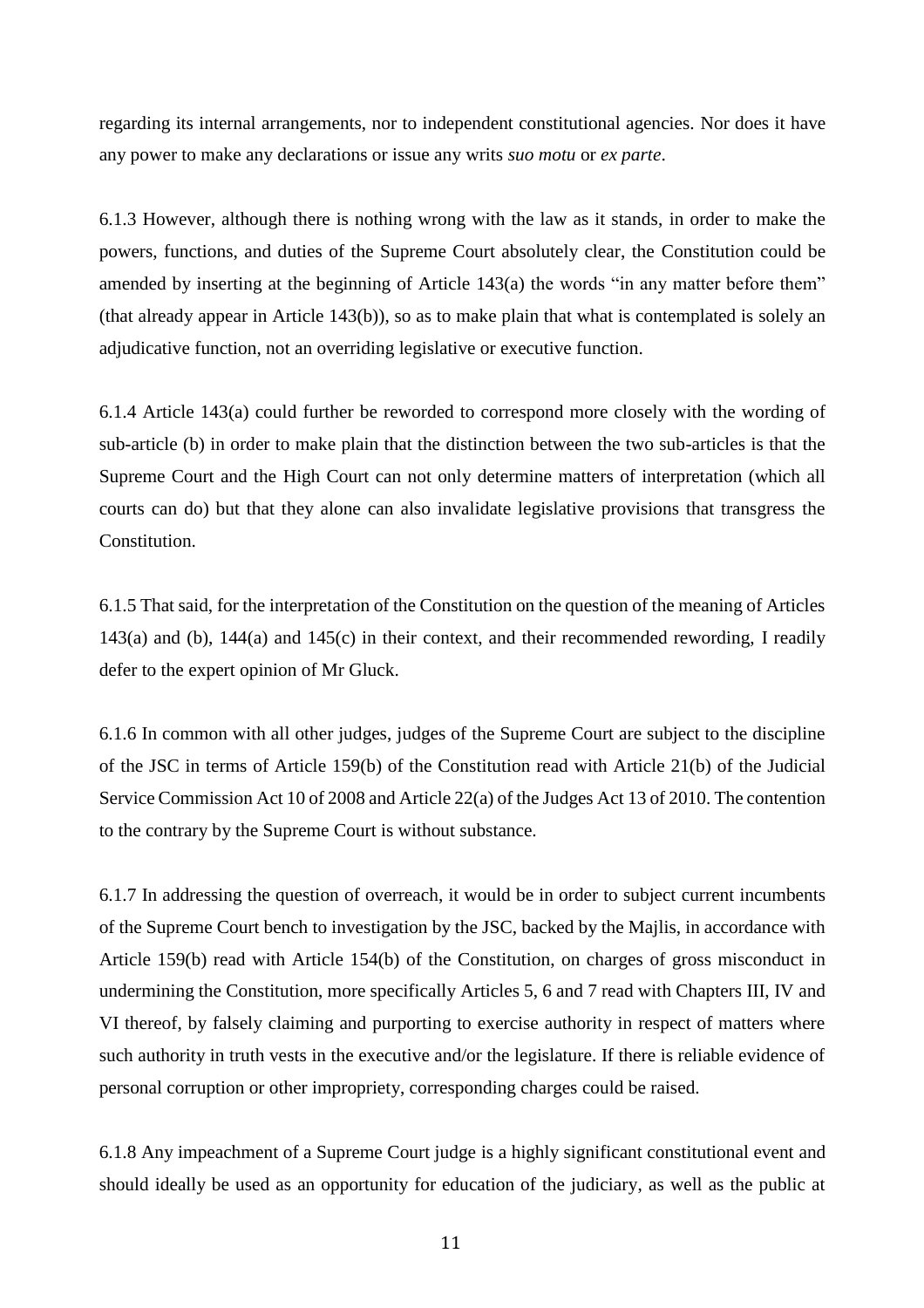large, in the role of the judiciary in protecting and promoting the Rule of Law. The proceedings must therefore be exemplary in every respect.

6.1.9 Reform of the judiciary is a legitimate public concern and legislators have a legitimate interest in dealing with the matter, and in fact an obligation to do so. Since it is critical for the political leadership to maintain the legitimacy of the judiciary and not only its notional but also its actual independence, any suggestion of vengeance or a witch-hunt must be avoided at all costs. It is in the national interest that the proceedings be conducted as objectively and soberly as possible. Although constitutionally the JSC plays the main role in disciplining judges, the Attorney General, in his capacity as the legal adviser to the government and defender of the Rule of Law in terms of Article 133(a) and (e) of the Constitution, is empowered and obliged to use his good offices to ensure that the process remains as dispassionate as possible.

6.1.10 If and when any judges have been duly found delinquent and removed, reform of the rest of the judiciary should be considerably more effective and expeditious. The proper functioning of the Judicial Council and the Department of Judicial Administration could then be tackled. Given what was learned during interviews with the Chief Judicial Administrator, there is ample capacity to maintain an efficient service to the judiciary and the public.

#### 6.2 The High Court:

6.2.1 There is compelling evidence that some of the current judges of this court should be investigated with a view to possible removal. There are many instances when this court is alleged to have called up cases from lower courts for them often never to be heard of again, and otherwise interfered in the lower courts' jurisdiction Not only would such conduct be illegal in itself but it is further alleged that cases of political or financial note have been prone to such interference. There is other evidence of arbitrary adjudication by this court, which would (if substantiated) warrant material (or perhaps even complete) reconstituting.

6.2.2 I cannot assess the efficiency of the High Court on the available data, but there is good reason to question whether a population of fewer than half-a-million people, however many inferior courts there are, really needs a nine-person intermediate appellate court. The objective figures suggest that the High Court, properly managed and with a proper set of procedural rules, should manage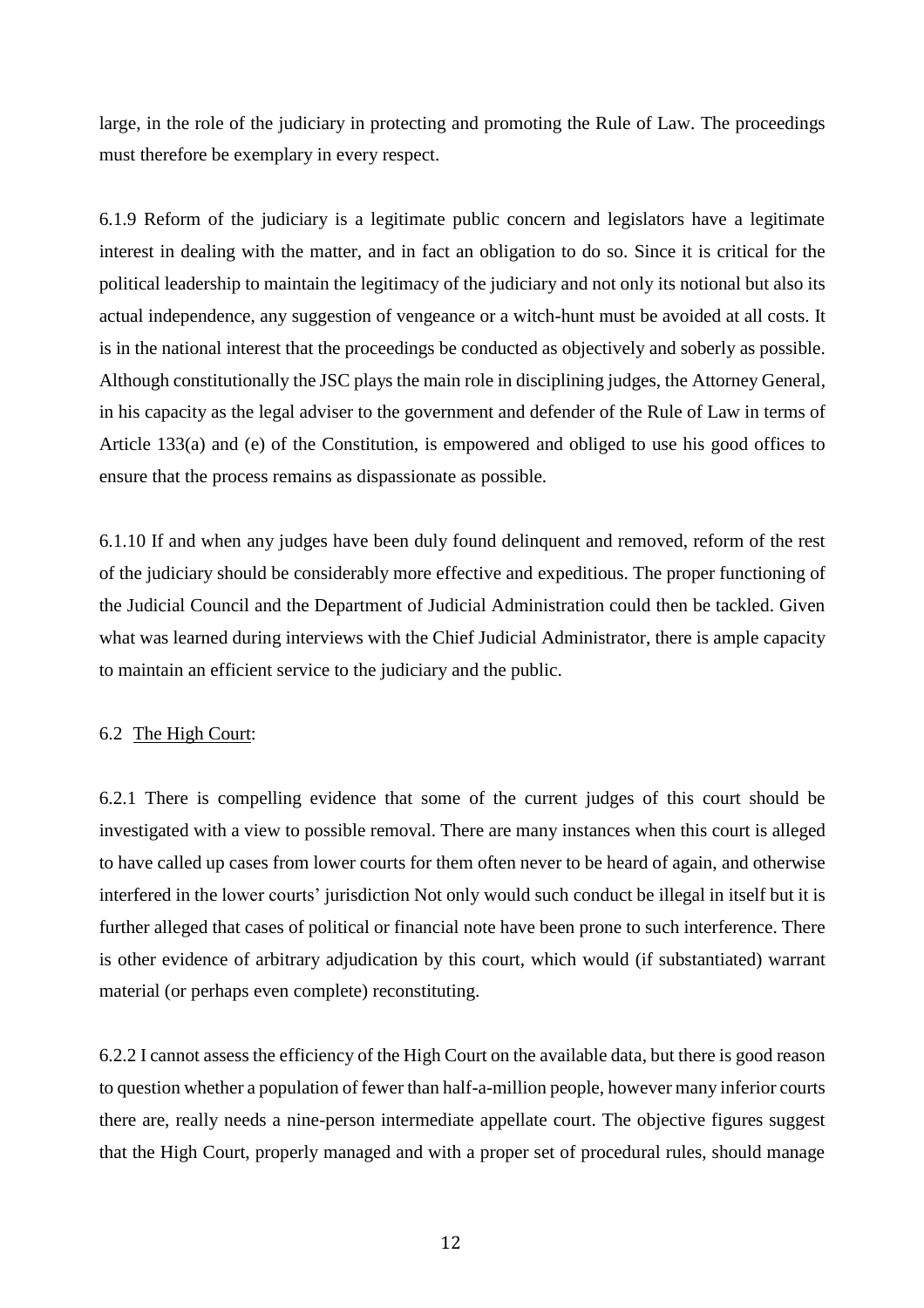its legitimate appellate workload with no more than five judges. This, however, is a matter for departmental debate.

# 6.3 Other court matters:

6.3.1 The question of reappraisal of judges was raised by several interlocutors, and more pertinently in the letter from the JSC dated 27 June 2019. <sup>16</sup> Article 285 of the Constitution, clearly only a transitional provision, is no longer available and the periodic promotion evaluation mechanism provided by Article 56 of the Judges Act is also not applicable. Accordingly, if there is to be a comprehensive reappraisal of judges, a special evaluation process (i.e. of educational qualifications and ethical criteria) along the lines of Article 285 of the Constitution will have to be effected by expanding Article 23(a) of the Judges Act.

6.3.2 Before this is done, however, the advisability of subjecting all serving judges to such a process should be seriously weighed. However well-intended, such an action could well be seen as impairing their independence. In any event, the perception will unavoidably be that the judges are being brought to heel, thereby further reducing their standing in the eyes of the public. The answer would seem rather to lie in upgrading, increasing and broadening their legal knowledge and enhancing their judicial skills.

6.3.3 The annexation by the Supreme Court of the Department of Judicial Administration and the effective abolition of the Judicial Council<sup>17</sup> should be corrected right away and necessitate no legislative changes. At most all that is required is for the Supreme Court, after investigations and possible removals have been completed and any consequent new appointments are in place, to be formally approached by the AGO to review and set aside the offending rulings and clarify the situation of the two bodies concerned.

6.3.4 Consideration can, however, be given to amending Article 92(b) and (e) of the Judicature Act 22 of 2010 to afford the JSC some say in the hiring and firing of the Chief Judicial Administrator – but see 10.4.2 below.

<sup>16</sup> See paragraph 2.3 above.

<sup>&</sup>lt;sup>17</sup> Reportedly the Supreme Court has recently reinstated or revitalised this body. To what effect is not, however, known.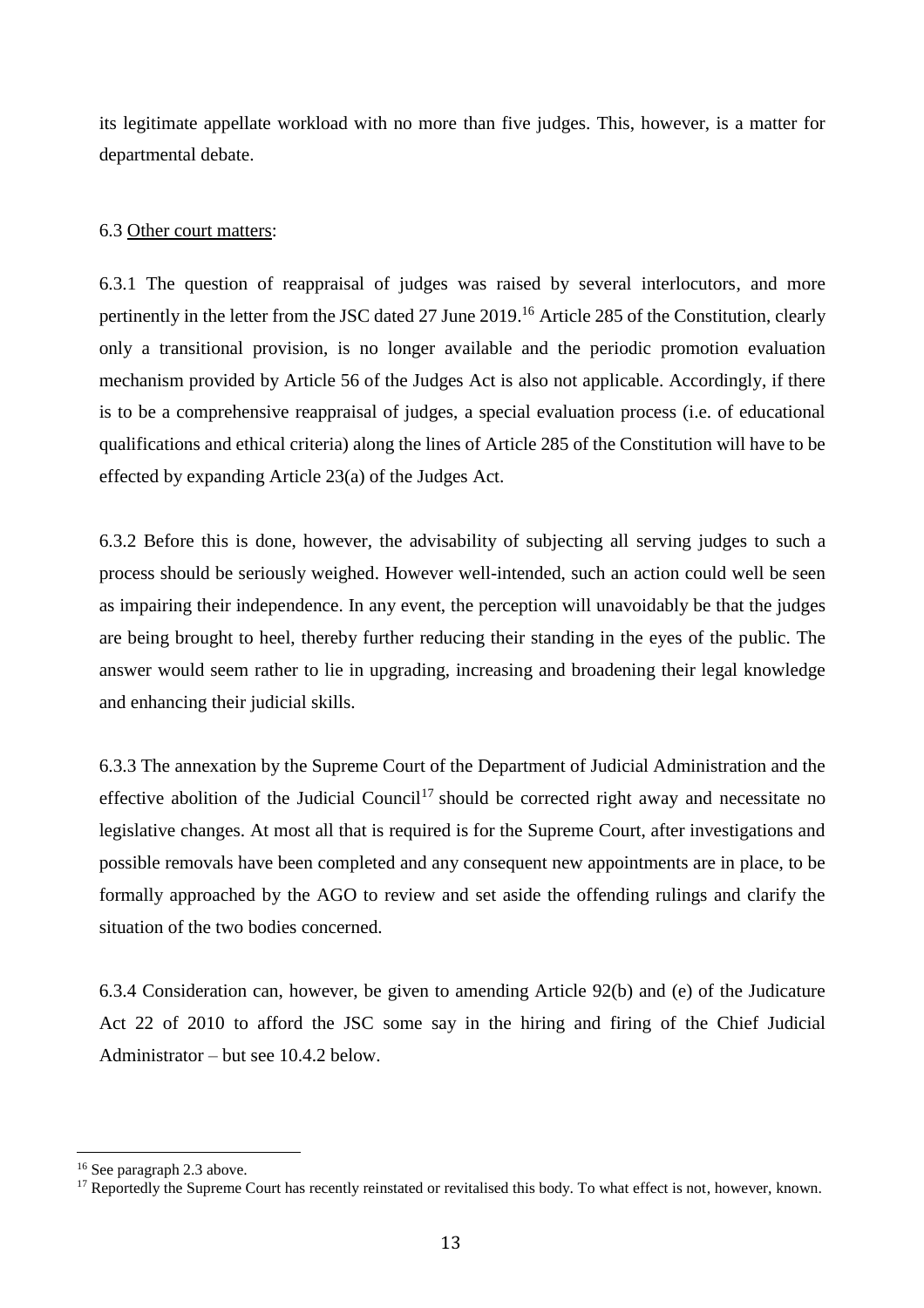6.3.5 If and when the Judicial Council is up and functioning, consideration can be given to adapting its composition and functions, but for now it would be better to allow it to find its feet, if only on a trial-and-error basis. In principle it is a useful consultative body where the geographically scattered nature of the judiciary and differences in status can be countered by collegial liaison.

6.3.6 At first blush the division of the third level of courts into specialised courts in Malé on the one hand, and on the other generalised courts with subject-linked jurisdictional limits on the islands, appears confusing and unnecessary, but for both historical and organisational reasons it makes sense and could be retained, at least for the foreseeable future.

6.3.7 At the same time there is merit in establishing a number of regional Superior Courts, albeit on an experimental basis. Objectively there are too many courts serving too few people, but it would be presumptuous for a transient consultant to express any firm view on a topic so closely linked to actual experience in practice.

6.3.8 What can be said, however, is that the efficiency of the judiciary as a whole could be dramatically improved by the adoption and implementation of a proper set of procedural provisions. Consequently the number of judges and the number of courts could be reduced without impairing their accessibility. Of course, their cost to the state would also be reduced.

6.3.9 Much more importantly, the quality of justice will be immeasurably enhanced once litigants, lawyers, court administrators and judges routinely work to a set of simple, predetermined and universally applied procedural rules. This would eliminate the need and limit the scope for individual judicial discretion, counter arbitrariness and personal favour and boost confidence in the judicial system.

## 7. ACCESSIBILITY

7.1 The Supreme Court is administratively remote and physically inaccessible. It sits in a former presidential palace, behind tall walls and massive gates. Interested parties, even the litigants themselves, have to apply in writing to enter; you have to surrender your personal possessions and are not allowed to come and go as you wish. Habitually the Court sits late at night – and at short notice. This is possibly a subconscious relic of the building's regal past, but it cannot be perpetuated. Whatever the cultural heritage, the constitutional role of the Supreme Court demands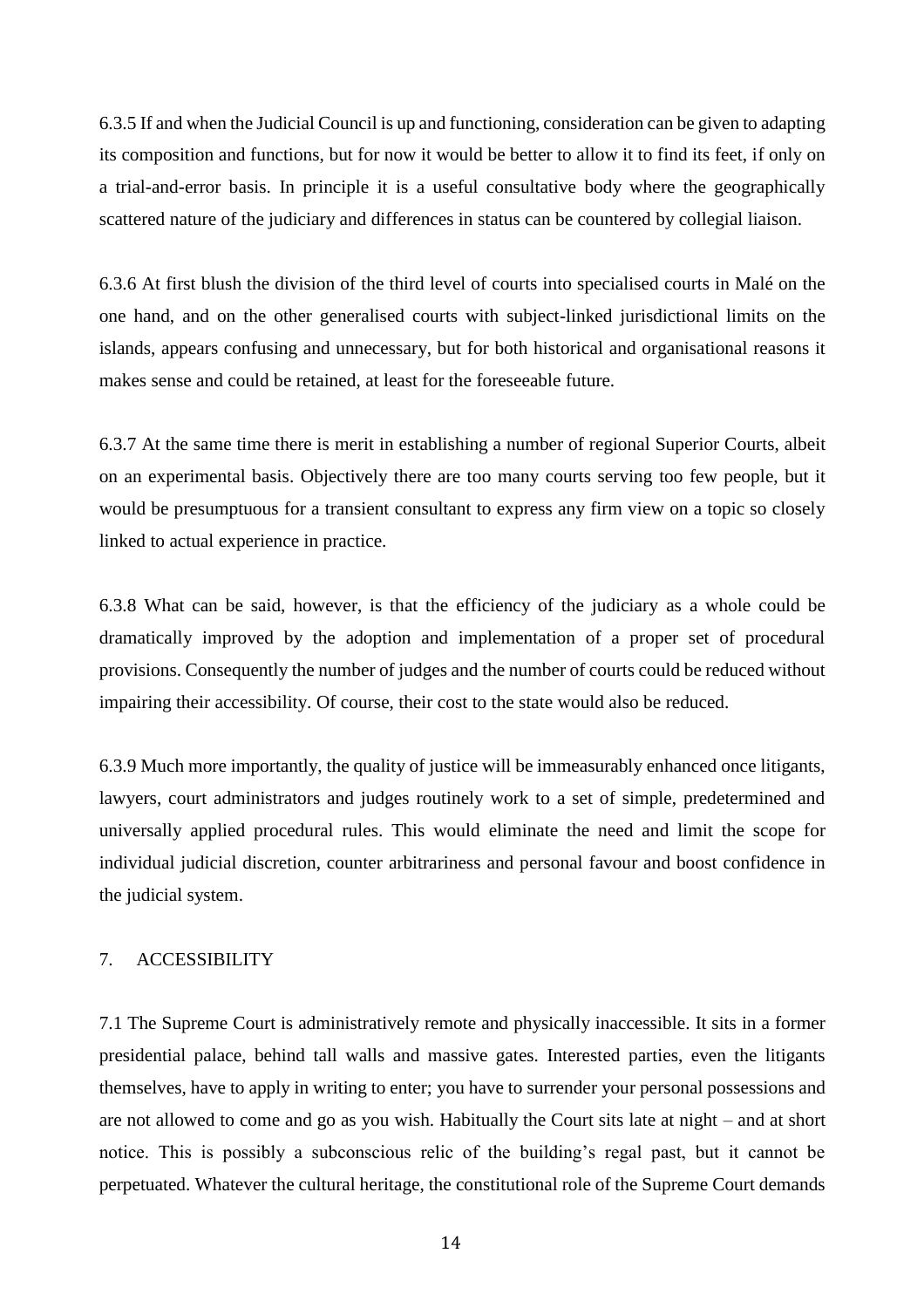a fundamental change of attitude. Members of the public are not guests in court; it is *their* court, and they are there as of right.

7.2 The High Court is slightly less inaccessible physically but still undesirably remote, while all the Superior Courts visited were relatively user-friendly though housed in office buildings architecturally unsuited for places to which the public should have free and welcoming access. Reportedly a new court building with accommodation for a number of courts is under consideration and it is to be hoped that the design will take cognisance of the very special needs of courts that demonstrably serve the public.

7.3 The only magistrates' court inspected was on Maafushi (incidentally in the course of an inspection of the correctional facility on the island). The court building was the most appropriate of all the courts visited, an attractive building within a walled garden, comprising a proper reception area, two well-proportioned courtrooms with adequate public seating, a dignified bench and private access to the judges' offices. Apparently, however, this standard is not uniform across the country. In the Addu area in particular there is a lack of adequate buildings and even in the Criminal Court, i.e. in Malé, there is a serious shortage of courtrooms.

7.4 One of the courtrooms on Maafushi was equipped with impressive audio-visual equipment but this is reportedly not in use. Apparently this is a common experience in the magistrates' courts, where the advent of the new dispensation with its technical aids and their use are not much in evidence.

7.5 Reportedly island courts are to be clustered in circuits and, while I know too little to provide any concrete advice, the concept can be endorsed. The peculiar geographical spread of the country presents unique administrative challenges, hampering accessibility and hence impairing the quality of the adjudicatory service provided to the public. Requiring prospective users of the service to travel long distances and incur concomitant expense in time and money has to be balanced against the affordability of locating service points closer to the users. The correct balance can be struck only once the courts have adapted to the substantive and procedural requirements of a truly democratic justice system. That will take time, and accordingly consolidation and/or relocation of courts of first instance will have to remain in abeyance or, preferably, be implemented on a trialand-error basis.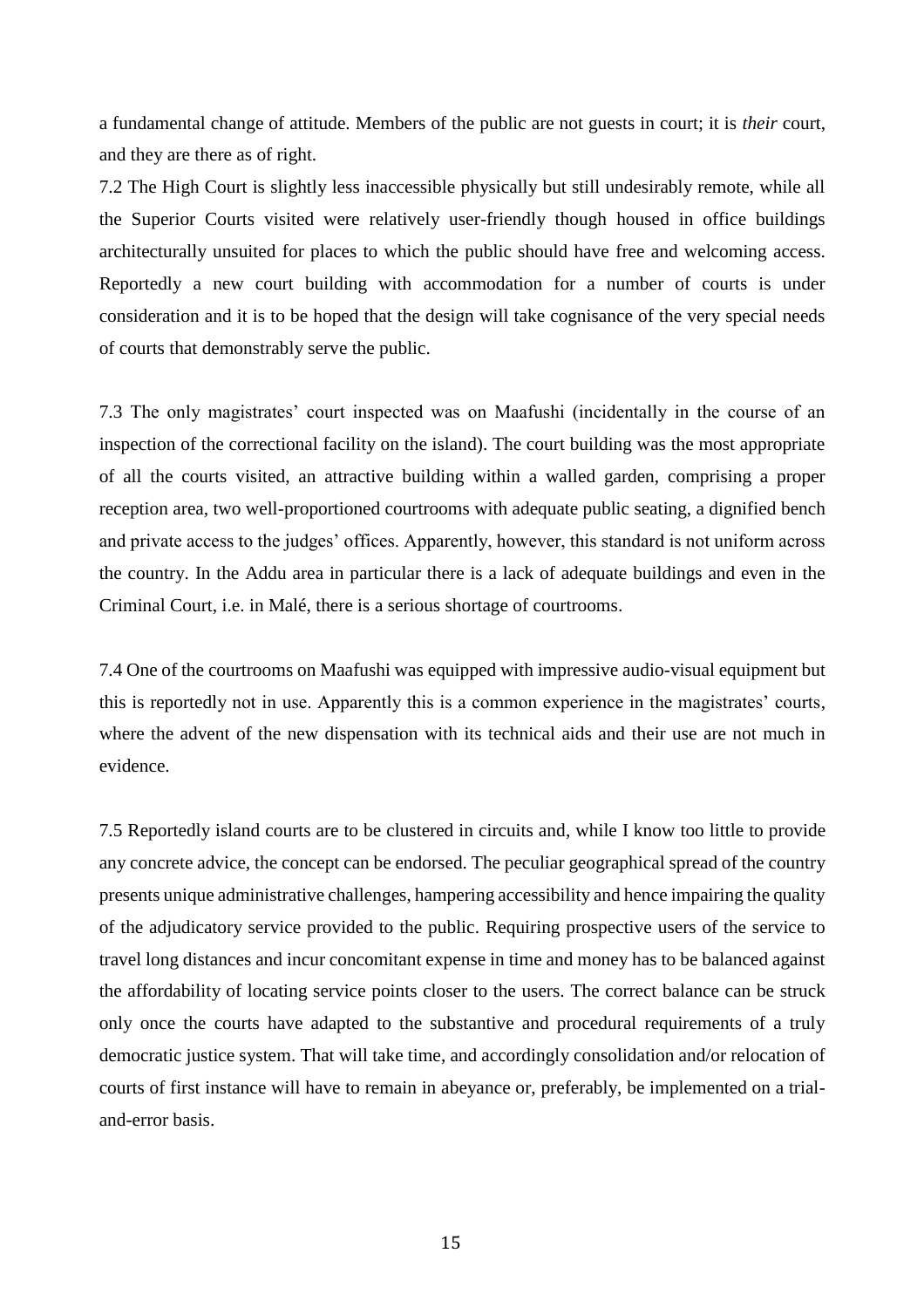7.6 Quite apart from physical accessibility, courts, in order to fulfil their role in society, must be user-friendly. Vulnerable people, especially vulnerable women, should see courts as safe places, where they can find support and protection.<sup>18</sup>

#### 8. JUDICIAL EDUCATION

 $\overline{a}$ 

8.1 This is undoubtedly the greatest challenge facing the country's justice sector. Indeed it would not be an exaggeration to say it is one of the greatest challenges facing the country as a whole. Maldivians are a peaceful and progressive people, commercially and politically active, living in a relatively prosperous and developed middle-income country. They have a liberal modern constitution, a vibrant multi-party system and a competent administration; but their system of justice lags far behind. There is no legal library in Dhivehi, not a single legal textbook in the official language, no civil code (only a handful of statutes, several dating from the preconstitutional era), no evidence code, no civil procedure code, no academic legal debate, no attempt at building a local jurisprudence. Until a few weeks ago there was no organised legal profession, no quality control and disciplinary institution governing legal practitioners, no code of professional conduct, and no formal liaison between the profession and the judiciary – instead an uneasy stand-off.

8.2 Meanwhile it is common knowledge that the quality testing that was done at the time of the transition was eventually little more than a sham, claimed by a JSC member at the time to be "symbolic" – this while it was agreed that the level of judicial education was too low to cope in the new environment. Interviews conducted during my second visit with legal academics and the chancellor of the Judicial Academy offered no reassurance that there is a realistic prospect of conducting mass training at an adequate level for the judiciary, prosecutors, the police, lawyers, politicians and government officials. Education is needed in a number of key subjects in order to equip them to serve their country appropriately, for example, in constitutional law and the Rule of Law, human rights law, judicial and professional ethics, gender sensitivity – even mundane subjects such as evidence or civil procedure.

<sup>18</sup> See the exceptionally perceptive 2017 UNDP report *Research on Maldives Women's Access to Justice* (in list of references).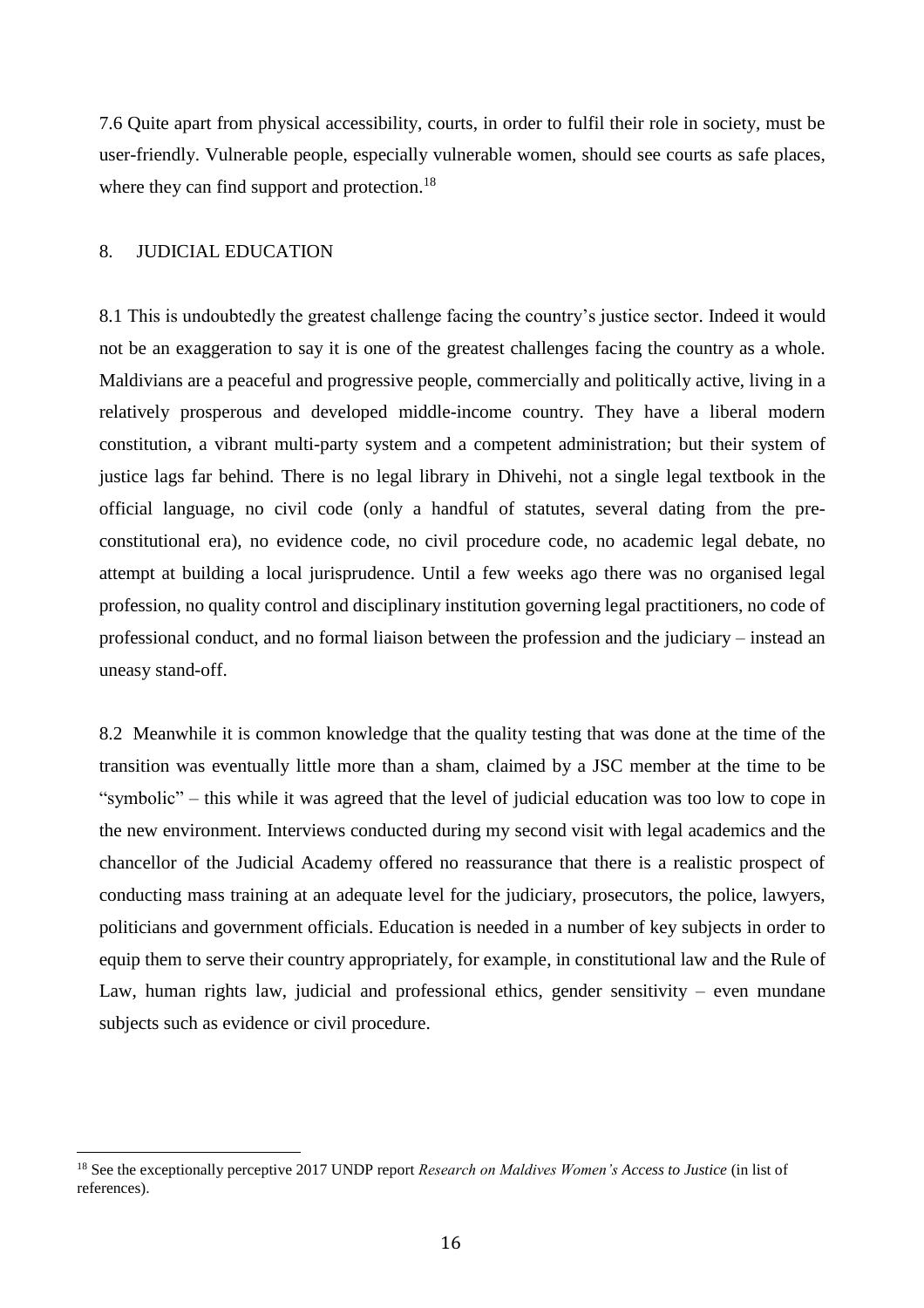8.3 What is particularly troublesome is that this state of affairs prevails to this day notwithstanding that these deficiencies were highlighted by Judge Einfeld several years before the constitutional transition of 2008, were reiterated by the Special Rapporteurs Despouy and Knaul and were a common feature of a number of authoritative reports thereafter. Clearly the message did not strike home and may still not be readily accepted, especially in political and judicial circles, and ways will have to be skilfully devised to 'sell' the need for judicial education to them. Perhaps the current flurry of disciplinary proceedings could serve as a catalyst. The crucial point, though, is for role-players to recognise the problem, acknowledge that it has been overlooked and genuinely resolve to address it now.

8.4 For the education itself, a concerted, sustained and imaginative campaign is necessary across a broad front. It will need a multi-pronged strategy involving, for example, sending handpicked Maldivians abroad and inviting foreign academics and/or judges on short-term teaching stints in the country; designing appropriate curricula for the various levels of trainees; training trainers to cascade specially designed modules for magistrates and law-enforcement officials; and the like. Extensive use of the country's excellent broadcast and IT media could be considered in order to reach its far-flung magistracy.

8.5 Remedying the lack of legal literature in Dhivehi is a substantive project on its own. I suggest the appointment of a special task team, possibly coordinated by the AGO but picked from the ranks of legal and educational academics, lawyers and judges with appropriate foreign qualifications, librarians and translators, with a mandate to select and prioritise legal textbooks for translation into Dhivehi. In light of the necessarily limited market for legal books (including e-books) in Dhivehi, the project will probably have to be quite heavily subsidised.

8.6 The design of a broad training strategy will require careful planning with the assistance of experts in the field, while implementation will require skilled budgeting and dedicated project management, supervision, co-ordination and quality control. All of this will obviously cost a good deal and may well have to involve UNDP and the donor community, but there can be no doubt that it would be money well spent. It should be a one-off project running for no more than, say, five years and is essential to cementing the stability of the Maldivian state, and thereby promoting security in the region.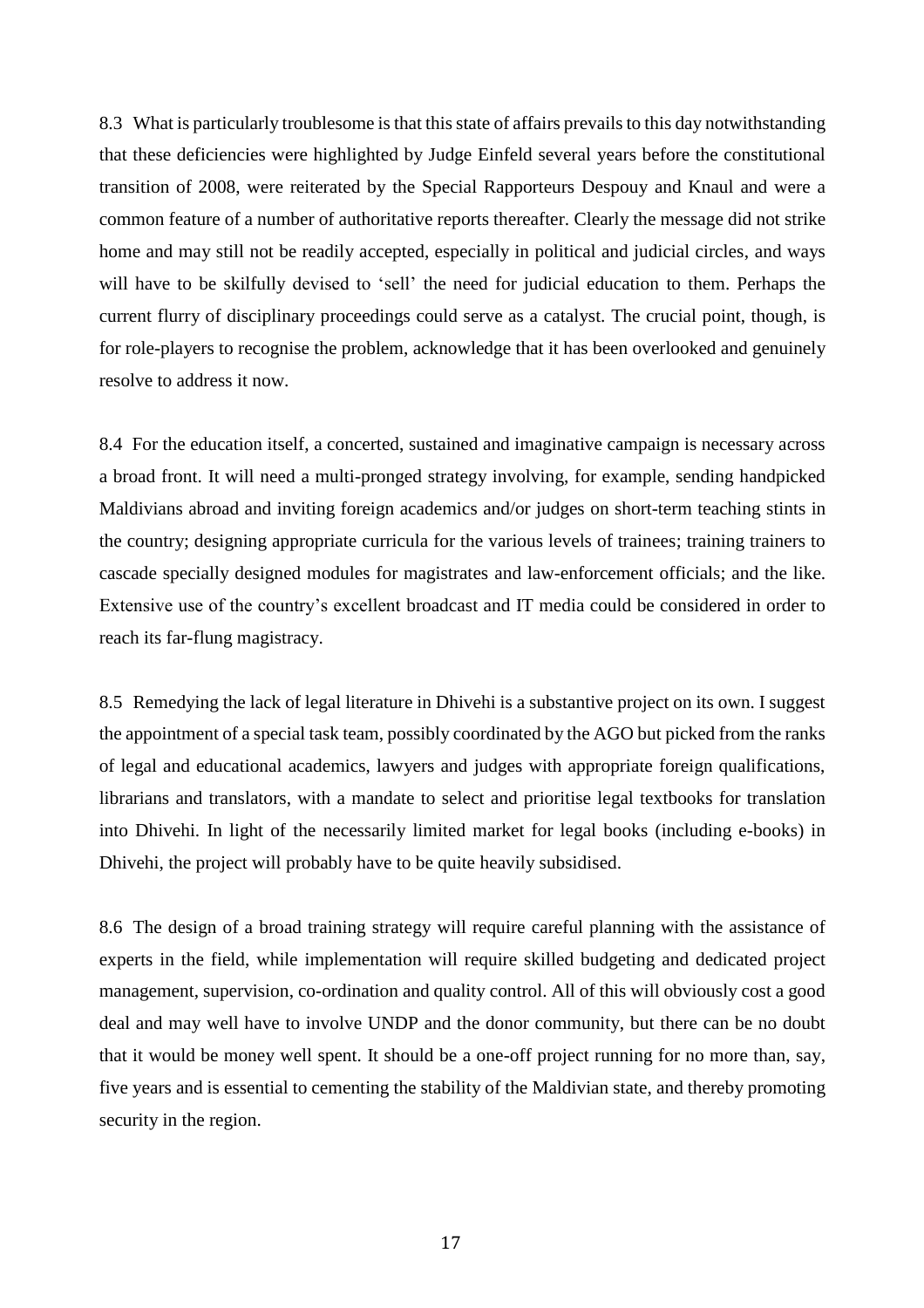#### 9. THE JUDICIAL SERVICE COMMISSION

9.1 The JSC is a key element in the governmental power structure created by the Constitution and has played a debatable role in the engagement between the judiciary and the other two pillars of state. At the times of both my visits, the JSC and the Supreme Court were in confrontation, and there is every reason to anticipate that the JSC will take the lead in any action against the judges of that court. A number of interlocutors identified the JSC as a major contributor to the continued malfunctioning of the judiciary and there is cogent evidence to support this contention.

9.2 In essence the JSC is a ten-person panel of five lawyers and five laypersons – or three judges, three legislative nominees, three executive nominees and an independent lawyer. This imbalance between judges and others is a bone of contention according to some interlocutors while it has also been contended that there should be no politicians in the body at all.

9.3 I do not intend getting involved in that debate. The appointment and removal of judges is constitutionally problematic, especially in constitutional democracies, there being a tension between, on the one hand, preserving the independence of judges while, on the other, ensuring their accountability. There are numerous constitutional devices aimed at striking this balance and as many supporting arguments; latterly the establishment of a dedicated independent body to perform the hiring-and-firing function has become popular. Some say such bodies should consist only of judges, but there are examples that suggest this promotes a judicial oligarchy, an elitist closed shop. Others contend that both the executive and the legislature have a legitimate interest in the composition and conduct of the judiciary and should therefore have a say in their selection, but there are cases that show this can conduce to politicising the judiciary and impair its independence. Others say that in removal proceedings, only judges should have a role. The debate is endless.

9.4 There is no internationally accepted best practice in this regard – if the truth be told, none of the mechanisms is perfect, but more often than not the fault lies not with the mechanism but with those operating it. In any event the likelihood in Maldives is that, whatever the composition of the JSC, for the foreseeable future the selection of judges and more specifically their removal will be overtly politically influenced, if not driven. Having regard to the role of the senior judiciary over the first decade of the constitutional era, this is inevitable and arguably even desirable, at least in the case of the senior judiciary. Constitutional adjudication is inherently political; so is the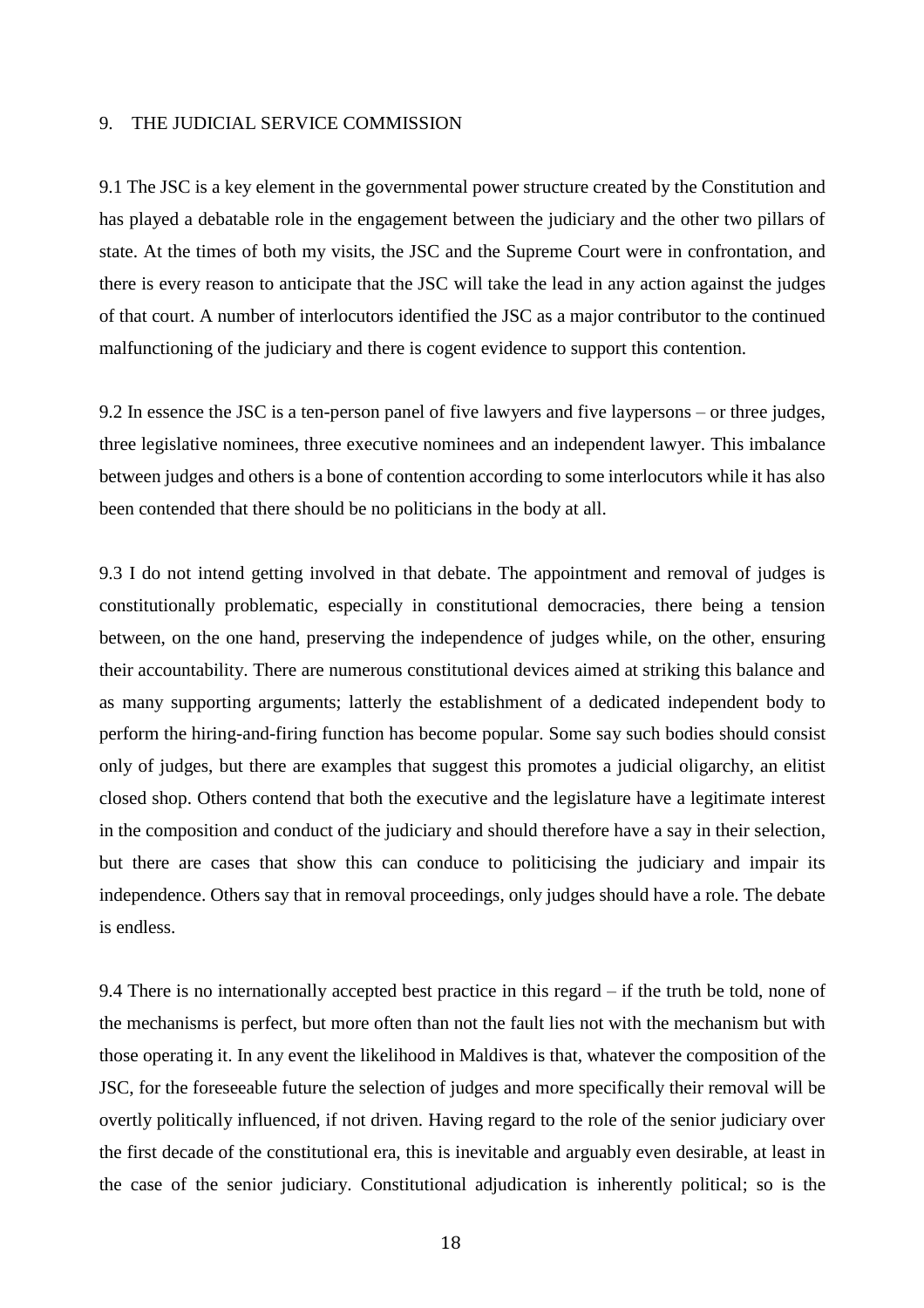selection of the adjudicators, and to deny this is sophistry. Respect for the Rule of Law and alert political checks and balances are the best monitors. In any event, the suggestion that removal of political representation from the JSC will depoliticise the process is naive.

#### 10. SPECIFIC RESPONSES TO THE POLICY PAPER

10.1 Institutional reform in a dynamic context is always problematic, especially if not all the levers of change are under uniform control. It is therefore all the more necessary to be mindful of certain general principles:

- Having identified a fault, diagnose the cause before choosing a remedy.
- More often than not the fault lies not in a system but in its operators.
- Change only when and where necessary and as little as possible.
- Address institutional faults cautiously they are usually interrelated and multi-faceted.
- Remain modest and patient in your ambitions, being prepared to adapt or wait.

10.2 It is also necessary to be modest in one's expectations. Changing laws does not change human conduct, not in itself and not as quickly as one would like. Moreover, changes to an existing system may have a knock-on effect on interacting components, with unwanted consequences.

#### 10.3 *Redefining the authority and jurisdiction of the Supreme Court*

10.3.1 In principle there is nothing wrong with the constitutional and statutory framework in which the Maldivian justice system functions. The Constitution, as supplemented by the Judicature Act, the Judges Act and also the Judicial Service Commission Act, creates an adequate framework that is not to blame for the overreach by the Supreme Court. None of the proposed amendments is necessary, although some clarification of the wording of Article 143(a) of the Constitution could be considered. The fault lies with the people involved – the judges, the members of the JSC and politicians. If they act lawfully, diligently and ethically the system should function satisfactorily.

10.3.2 That said, I wish pertinently to endorse each of the specific observations enumerated in this section of the Policy Paper regarding the conduct of the Supreme Court. In my opinion: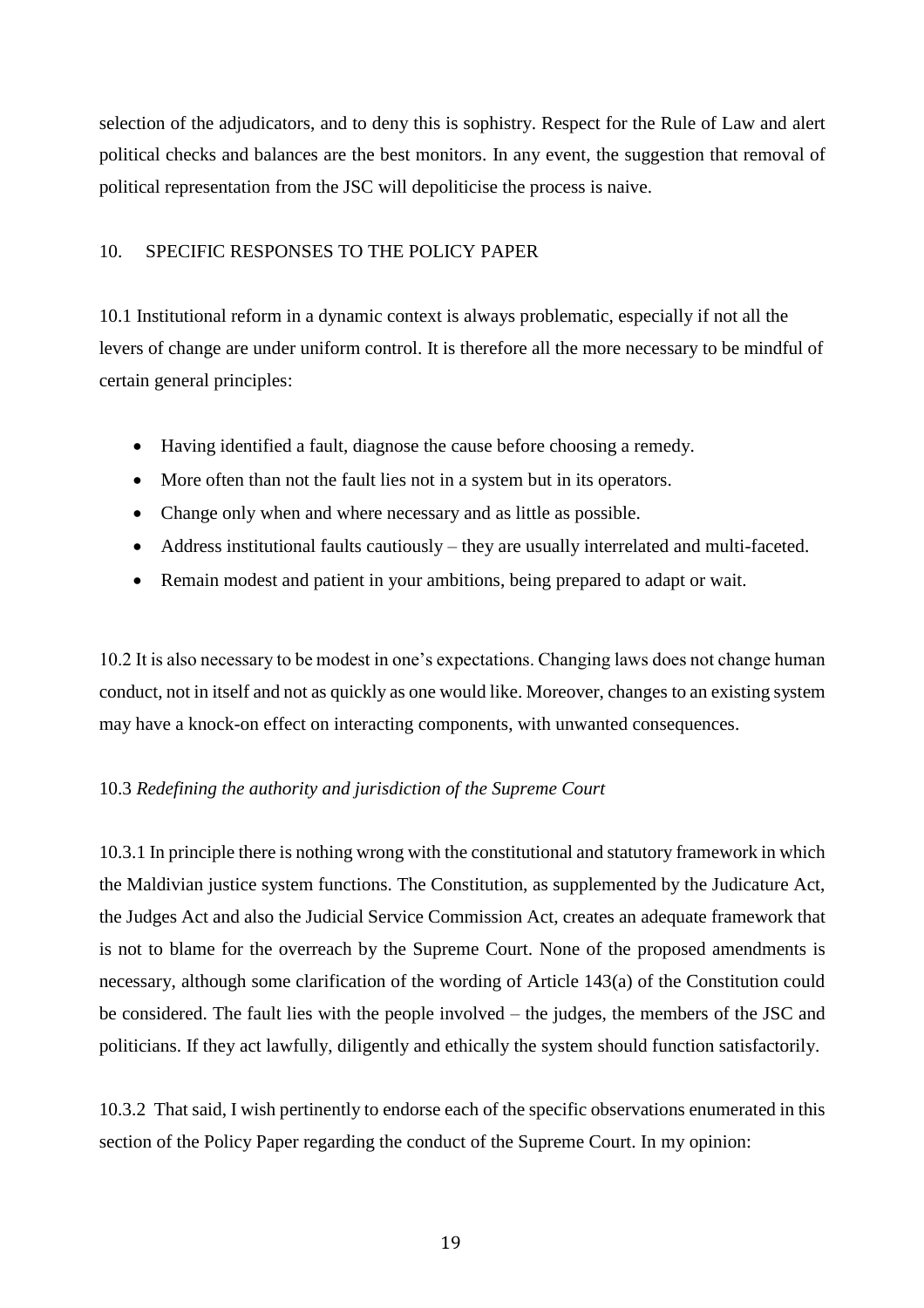- Save in exceptional circumstances, all hearings in all courts must be conducted in open court, i.e. reasonably accessibly to the public: this the Supreme Court consistently disregards.
- The Supreme Court has no power to issue any writ, ruling, declaration, order or process of any kind *suo motu*, i.e. of its own volition.
- It moreover has no power to decide any matter and/or to issue any such process *ex parte*, i.e. without having afforded those potentially affected thereby a fair hearing with regard thereto.
- Since the determination of any constitutional issue, i.e. involving the exercise of any powers under Article 143(a), potentially affects the executive and/or the legislature, due notice to them is necessary.
- In light of the above, it is clear that both substantively and procedurally the Supreme Court has acted unlawfully in usurping the functions of other constitutionally or statutorily created state organs, assailing their integrity and curtailing their independence.
- The Supreme Court acted unlawfully in interfering with the jurisdiction of lower courts, browbeating litigants' legal representatives and presuming to rule by unilateral and arbitrary judicial fiat.
- It failed to promote and develop the law and the Rule of Law, to guide and supervise the quality of justice in the courts, to build public confidence and establish public trust in the judiciary; in short to perform the vital functions of a pinnacle court in a constitutional democracy.
- And of course, knowingly breaking the law and doing so in the purported exercise of judicial power, is a fundamental breach of judicial ethics.

# 10.4 *Restructuring the system of court administration*

10.4.1 There is no good reason to effect any constitutional or legislative changes. The legal framework provided by the Judicature Act read with the Judges Act against the backdrop of the Constitution<sup>19</sup> is theoretically sound and if properly implemented should provide mutually supportive administrative and judicial branches, each operating independently in its own sphere. In any event, it would be advisable to allow the DJA, once it has been fully emancipated from the Supreme Court, to function as originally intended in the legislation before considering any amendments.

<sup>19</sup> See in particular Article 155 of the Constitution.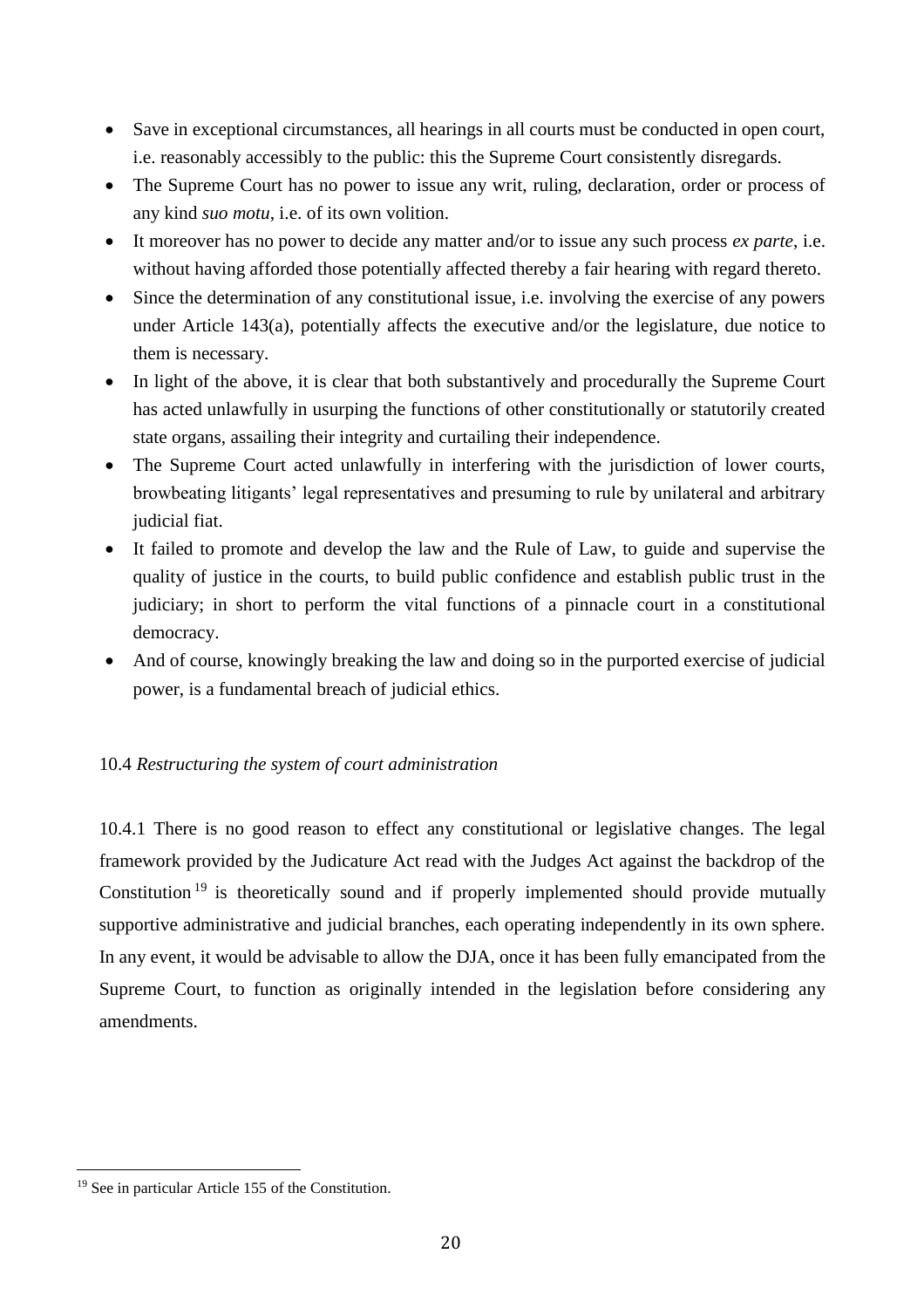10.4.2 It would likewise not be advisable to interfere with the mechanism for the appointment of the Chief Judicial Administrator. Removing the power from the judiciary<sup>20</sup> and handing it to the legislature seems neither necessary nor advisable. The DJA is a specialised department serving the judiciary and having to interact with it on a daily basis. Selecting its head should therefore more sensibly reside with the Chief Justice and the Judicial Council (once that body is established and running properly).

10.4.3 While I do support the proposal to remove the power to appoint registrars from the chief judge concerned to the Chief Judicial Administrator and to have the scheduling of cases performed by registrars, the admissibility of cases and their allocation to judges is essentially a judicial function and should preferably be left untouched. There may be understandable reasons for wishing to make a change but it is as well to remember that registrars are as prone to bias as judges and possibly more vulnerable to undue influence.

#### 10.5 *Restructuring the court system*

Abolishing the northern and southern branches of the High Court and substituting a circuit system seems sensible but, as in the case of all proposed structural changes, I recommend cautious, pragmatic and flexible introduction. As and when the palliative effect of a criminal procedure system takes root and its civil equivalent sees the light of day, case management and enhanced efficiency should have a significant effect on judges' court time and hence on staffing requirements.

# 10.6 *Appointment of judges and conduct of disciplinary proceedings*

While I support the determination to make a clean and manifest break with what has gone before, I caution against almost all the proposed changes under this rubric. On the face of it there is a perfectly good system of appointment of judges in Articles 148, 149 and 150 of the Constitution and Chapter II of the Judges Act. There is also no apparent reason to introduce new rules of conduct for judges or for their periodic evaluation and asset declaration. These features seem to be adequately covered by Articles 29, 56 and 65 of the Judges Act and unless and until they or any

<sup>20</sup> See Article 92(b) of the Judicature Act.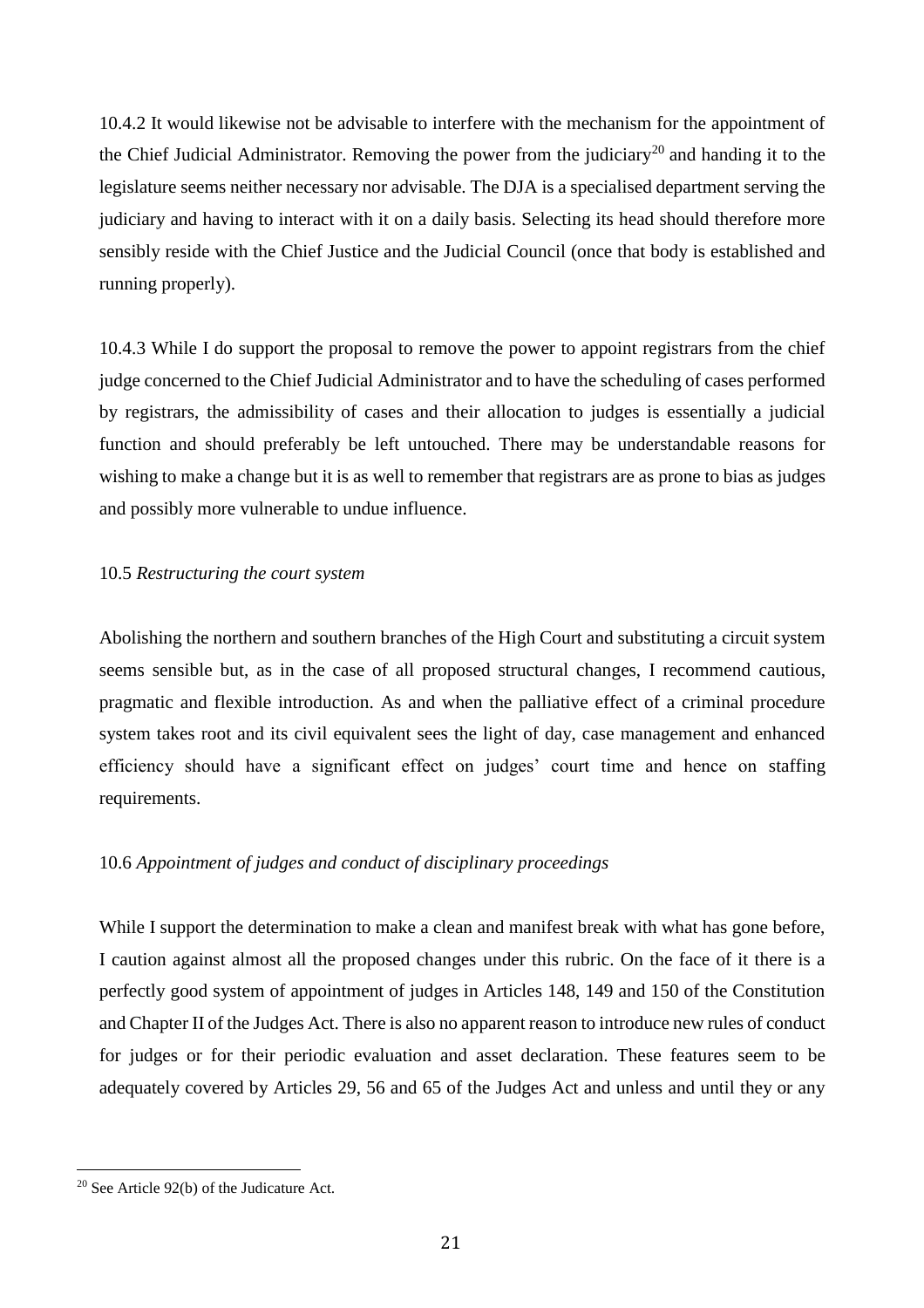of them prove defective, I would recommend letting the judicial system settle down and function routinely before thinking of tinkering.

#### 10.7 *Re-evaluating the competence and qualifications of judges*

Although no specific amendment is suggested under this heading, the Policy Paper expresses a proposed reform in a manner that calls for a response. The proposal reads: "The Government aims to ensure that justice is administered by qualified and competent judges by re-evaluating their current qualification criteria." If this is to apply to future appointments only, it would be quite unobjectionable. But in the course of my meetings with the JSC and subsequently with the Justice Committee of the Majlis, there was a suggestion that currently serving judges would be 'reappraised'. In meetings with individuals, too, this was a constant refrain – so much so that it appeared to be practically taken for granted. I must repeat that such a move would not only be seen as an attempt to cow the judiciary but would in all probability actually impair the independence of some of them. The willing and active participation of sitting judges is essential to the success of the whole reform programme. Alienating them at the outset would be fatal to the whole exercise and their 'reappraisal' cannot be supported.

#### 10.8 *Further areas of reform*

The plan to institute a public defender system is obviously commendable, as is the promotion of alternative dispute resolution mechanisms and the development of an international arbitration centre. I should, however, caution against vigorous promotion of local arbitration as it will divert important litigation from the court system, where it develops judicial experience and contributes to the body of case law. A transitional court system cannot compete with an experienced arbitration facility: this I know only too well from experience in my own country.

#### 11. THE ROLE OF WOMEN IN THE JUDICIARY

11.1 It is reassuring to see in the Policy Paper, albeit in a two-liner, that in order "[t]o address the unequal gender representation in the judiciary, the Government aims to propose changes to ensure that more women are represented in the judicial sector". I cannot endorse this tentative proposal strongly enough. It is not merely or even so much a question of human rights and the recognition of the Constitution's demand for gender equality. It is also not so much about the realisation that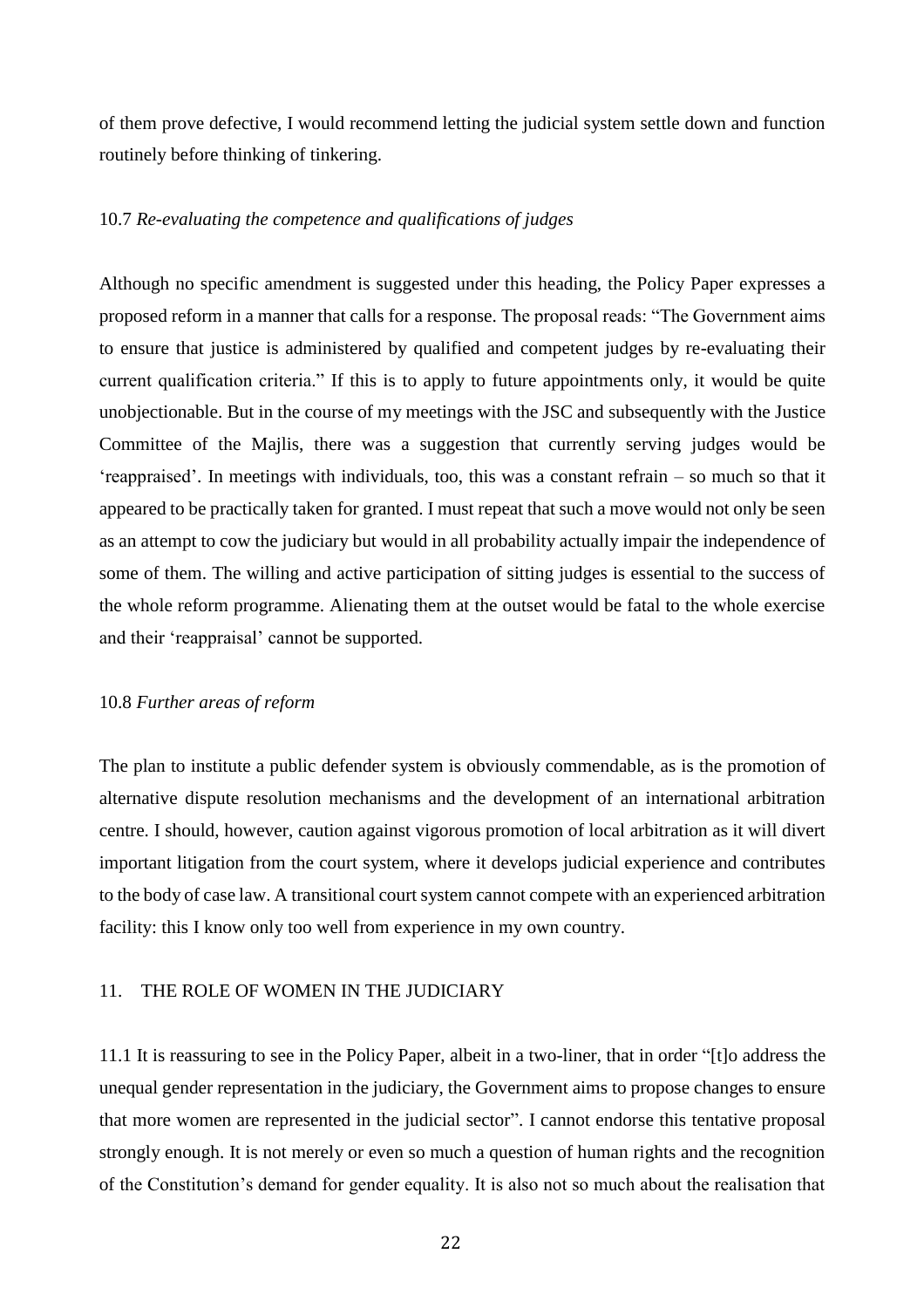patriarchal societies disadvantage themselves, that the 'glass ceiling' affects society as a whole. Nor am I concerned in this context about cultural values or faith-based perceptions of the respective roles of men and women.

11.2 The focus here is on courts and how well they function, the quality of justice they dispense, the value of the service they render to society. We are looking at judges and the image they project, the confidence they inspire and the reassurance of integrity that they give. And we are looking at them in a context where throughout the constitutional era the judiciary has been under a cloud. Special Rapporteur Knaul reported:

> The approach of the judiciary in general is quite conservative and representative of a very traditional and patriarchal societal structure. Gender biases and discriminatory attitudes and practices are widespread within the judiciary and the administration of justice. In this light, sustained and comprehensive sensitization and awareness-raising programmes on gender equality and women's rights are urgently needed for all State institutions, including the judiciary, prosecutors and lawyers, in order to push for a change regarding patriarchal and discriminatory attitudes and practices and make access to justice a reality for women in the Maldives.<sup>21</sup>

Noting with concern that there were only eight women on the bench in the country,<sup>22</sup> she added:

Women who do sit on the bench often suffer discrimination or patronizing attitudes from the other actors of the justice system, including from their peers, the Judicial Service Commission, and the public. $^{23}$ 

11.3 While the current and former woman judges I interviewed confirmed that discriminatory, patronising and downright chauvinist attitudes and practices had not changed, it would be quite wrong to say that nothing has changed since the Special Rapporteur – having been assured that, all other things being equal, judicial appointments went to women – made those telling observations. In the six years since, the number of women on the bench, I was informed, has dwindled to four, four out of nearly 200 judges in the country: some 2%. This is probably the most revealing statistic about the development of the judiciary since the first woman was appointed in 2007. It is also the loudest call for concerted reform of the system of justice in the Maldives. Breaking down the conservative, traditional and patriarchal judicial attitudes and customs is an integral and essential part of judicial reform, not for the benefit of women but to improve the quality of adjudication. Eliminating gender discrimination on the bench will be an invaluable step

<sup>21</sup> Paragraph 79.

<sup>22</sup> Paragraph 77.

<sup>23</sup> Paragraph 78. In section F (paragraphs 118-120) of her Recommendations (Chapter VII) she lists a whole number of remedial steps that could be taken in regard to the position of women in the justice system.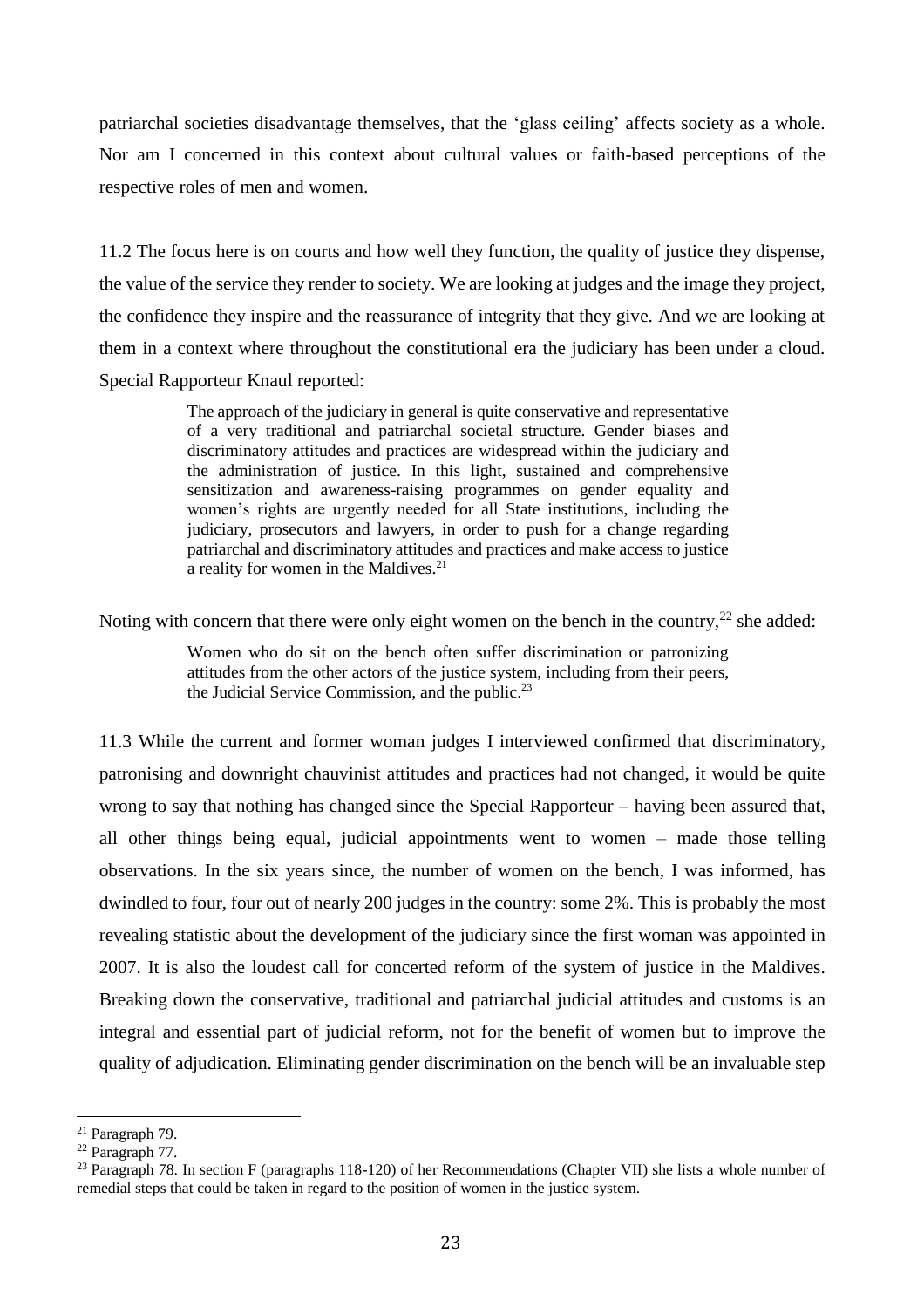in changing the mindset of a judiciary still largely held captive by the cultural shackles of their autocratic past.

11.4 In the course of only a few weeks I met a substantial number of female lawyers – former judges, lawyers in private practice, prosecutors, civil servants and politicians – who, with a little training and some appropriate experience, could add value to the judiciary at any of the three levels. With the necessary encouragement and support, the leavening influence of a female presence on the bench should be noticeable within a year or two. Ideally it should be part and parcel of sustained government policy, not as ad hoc preferment but as a career choice with realistic prospects of advancement to the highest level. I understood from the former and current female judges I interviewed that a major and debilitating factor of a female judge's existence is her isolation in an inhospitable environment, from which it follows not only that substantial numbers of women should be recruited but that care should be taken in their deployment to ensure moral and practical support from 'the sisterhood'.

#### 12. CONCLUSION

I am grateful to all those who made my mission such an engaging undertaking. Naming specific individuals would be invidious but I do wish to single out the UNDP Resident Representative and the Attorney General and their respective senior staff members who gave me invaluable advice and so competently arranged the multitude of meetings that gave substance to my endeavours. I must also express my gratitude to my interlocutors who unstintingly gave me their time and attention – without the benefit of their knowledge and insights I could not possibly have managed. It was a privilege and a joy to revisit the Maldives and to work once again with its remarkable people. Thank you.

*Johann Kriegler Johannesburg August 2019*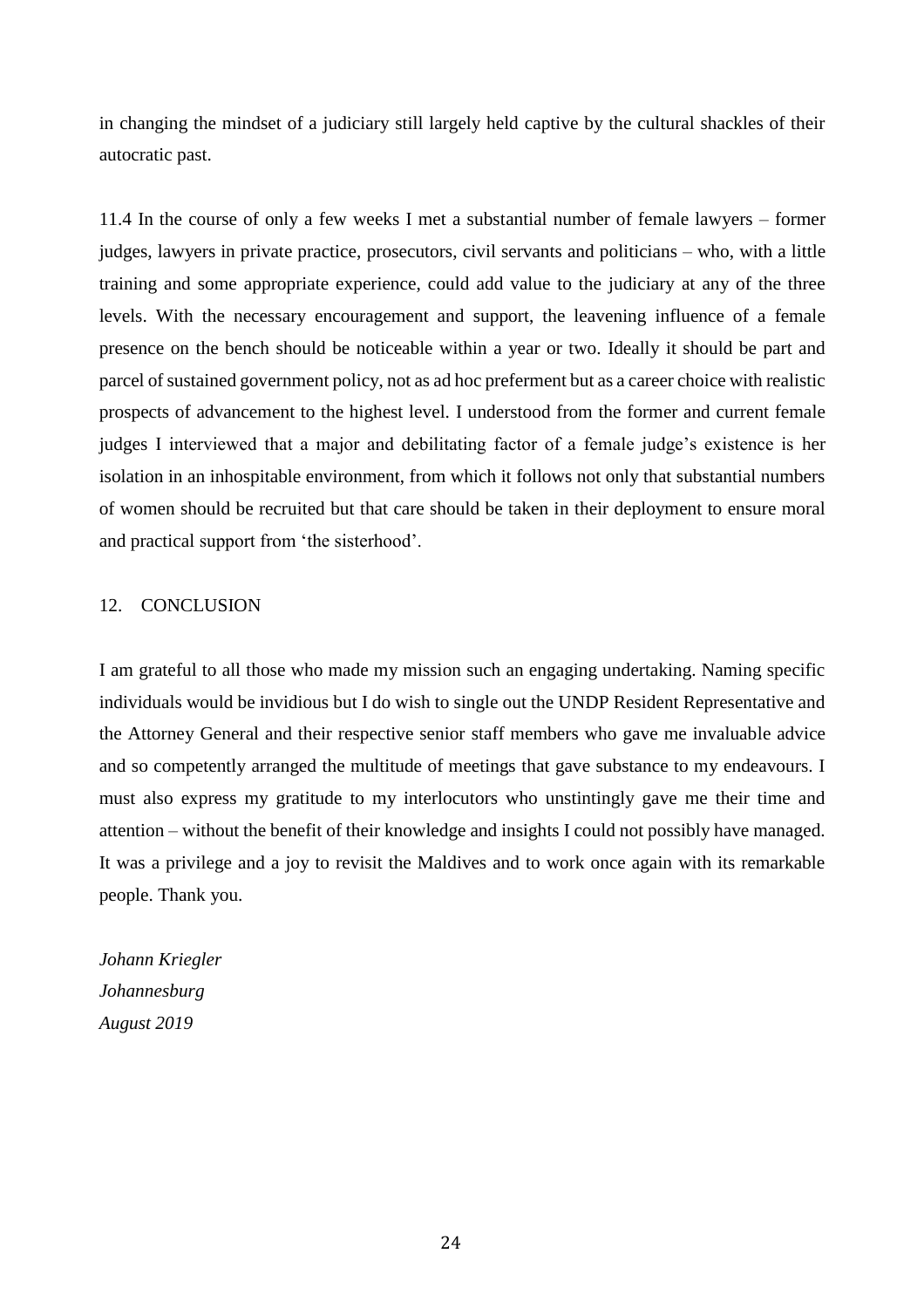#### **SUMMARIES OF THE EINFELD, DESPOUY AND KNAUL REPORTS**

#### Einfeld report (2005):

 $\overline{a}$ 

Marcus Einfeld, a distinguished Australian jurist, visited Maldives in February 2005 on behalf of the Commonwealth at the invitation of the Maldivian Attorney General "to examine the Maldivian Judicial System and prepare a strategic plan for its strengthening". This he did in a lengthy and thorough report, emphasising the vital importance of a judicial system of competence and absolute integrity, not only for democracy to grow but also for the peace and prosperity of the country as a whole. He painted a sombre picture of a rapidly developing and evolving economy with burgeoning property values and booming commercial activity but, unavoidably, with concomitant increase in crime, money laundering and drug trafficking – all of this with a justice system (judges and lawyers) wholly unable to cope. $24$ 

His exhaustive analysis, principally of the criminal justice system, found the judicial system as a whole "in considerable disarray". The hierarchical three-tier court system he found to be inefficient, the number of magistrates excessive and their workload often very light. Court procedure lacked procedural rules and hence consistency, and was unpredictable and arbitrary; $^{25}$ judges had little or no training and enjoyed little public trust or respect. He stressed the lack of competent and legally trained judges<sup>26</sup> with, among other requirements, sufficient knowledge of English to enable them to access common law authorities, $27$  and the corresponding absence of training facilities, resources and textbooks for adequate initial and continuing training of judges and lawyers.

Some of his recommendations, not yet implemented, bear restatement – for example:

• that a law reform committee be established to address the gaping holes in the legal structure (e.g. an Evidence Act and the establishment of rules of procedure);

<sup>&</sup>lt;sup>24</sup> The author reported that that the country had, for instance, only some elementary commercial statutes based on foreign precedents but no body of legal rules fit for a modern economy.

 $25$  The learned judge made plain that, in the absence of procedural rules, "[e]very Judge does his cases differently and unpredictably" and that "the Judge can exclude the lawyer from the hearing and can even strip the lawyer of the right to practise".

<sup>&</sup>lt;sup>26</sup> He said it was "of the utmost importance that Judges be comprehensively trained lawyers" and made a number of practical suggestions, e.g. for special lessons in the English language, liaison with other judicial bodies, engagement of Commonwealth judges as presiding officers or mentors and the like.

 $27$  The judge wryly observed that most judges he met did "not speak English to a serious degree".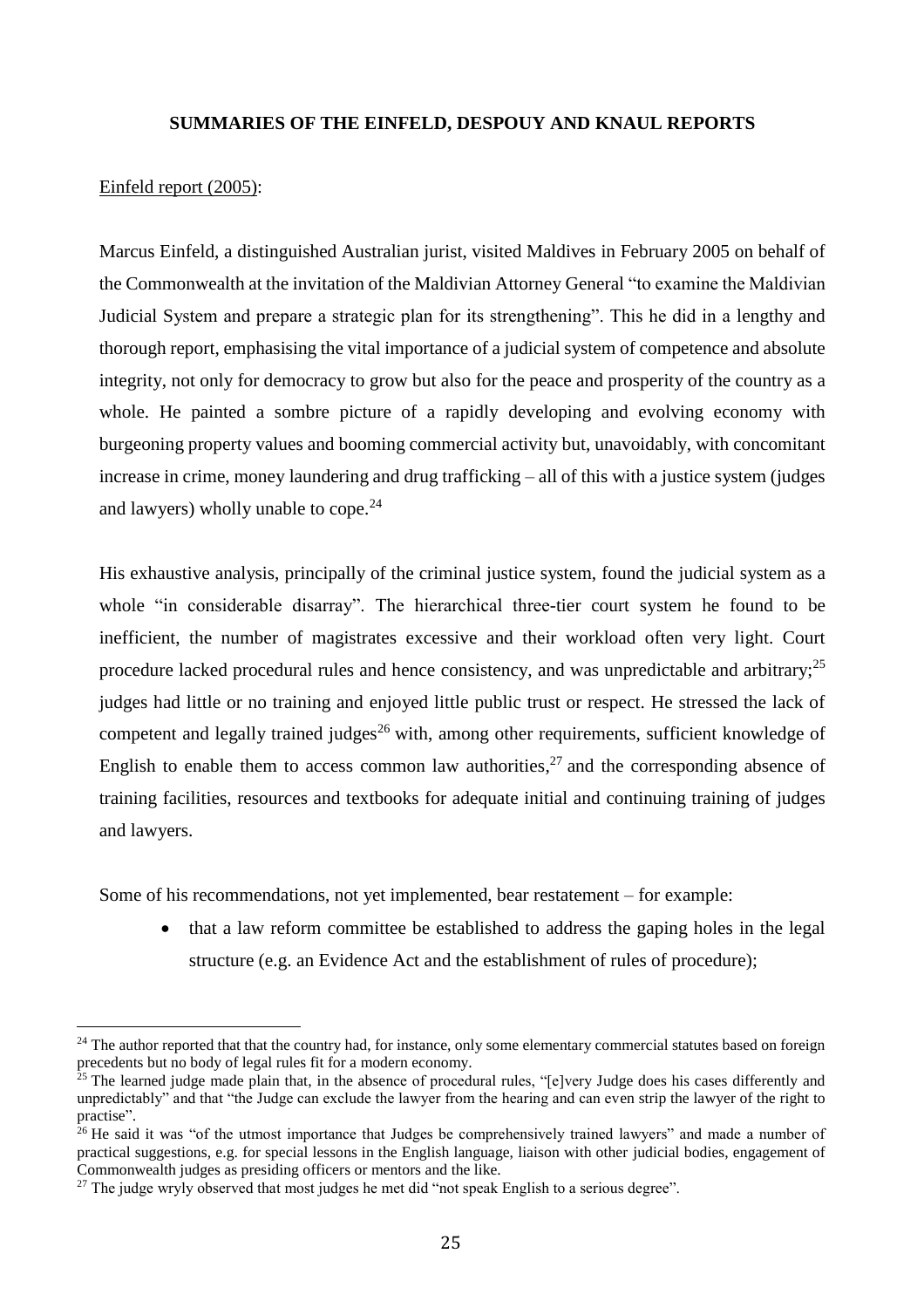- that training be instituted for judges and lawyers in judicial and professional ethics, the Rule of Law, internationally recognised human rights principles and common law jurisprudence generally;
- that foreign academics be brought in to conduct training and that funds be made available for training abroad. 28

#### Despouy report (2007):

 $\overline{a}$ 

Two years later the country again had the benefit of an investigation and report by an international advisor. In February/March 2007 Dr Leandro Despouy, an internationally renowned human rights and political reform expert, $^{29}$  at that time the UN Special Rapporteur on the independence of judges and lawyers, visited the country at the invitation of the Maldives government.<sup>30</sup> As in the case of the Einfeld report, Dr Despouy's report underscores the country's massive economic and consequent socio-cultural development, indeed its joining the modern world.<sup>31</sup> This awakening necessitated radical upgrading of the legal system – the judiciary needed urgent in-depth reform if it was to meet minimum international criteria for independence and efficiency in a system of democratic governance. Dr Despouy listed a number of recommendations/observations, some corresponding with those of Judge Einfeld and some since implemented.<sup>32</sup>

*Many of Judge Einfeld's and Dr Despouy's concerns are as pressing today as they were at the time. Few of their recommendations have really seen the light of day. The bench is still largely staffed by judges ill-trained for their task in a modern constitutional democracy. There is still no standardised court procedure. Judges still act arbitrarily. Crucially, there is still little confidence or trust in the judiciary.*

 $2<sup>8</sup>$  The country has long enjoyed a practice whereby promising young Maldivians are sent abroad to study, not only in law. No project specifically aimed at training judges in human rights and constitutional adjudication has to my knowledge ever been implemented.

 $29$  He had as an OHCHR expert advised the governments of several countries, e.g. Paraguay, the Russian Federation, Equatorial Guinea and Colombia, on institutional strengthening and political/constitutional reform.

 $30$  The visit coincided with – and was probably triggered by – the constitution-making process that the report sees with prophetic insight as aimless wrangling by a Majlis "chaotic to the point of stalemate".

 $31$  The country had recently adhered to the International Covenant on Civil and Political Rights and the International Covenant on Economic, Social and Cultural Rights, but the judiciary and the legal profession were not equipped to handle the consequent legal issues.

<sup>&</sup>lt;sup>32</sup> Besides echoing the profound concerns expressed by Judge Einfeld regarding the comprehensive incapacity of the judiciary to deal with the radically expanded task it would have to perform in the new dispensation, Dr Despouy expressed his own concern at the prevailing political and constitutional squabbles that were hampering the country's transition to democracy.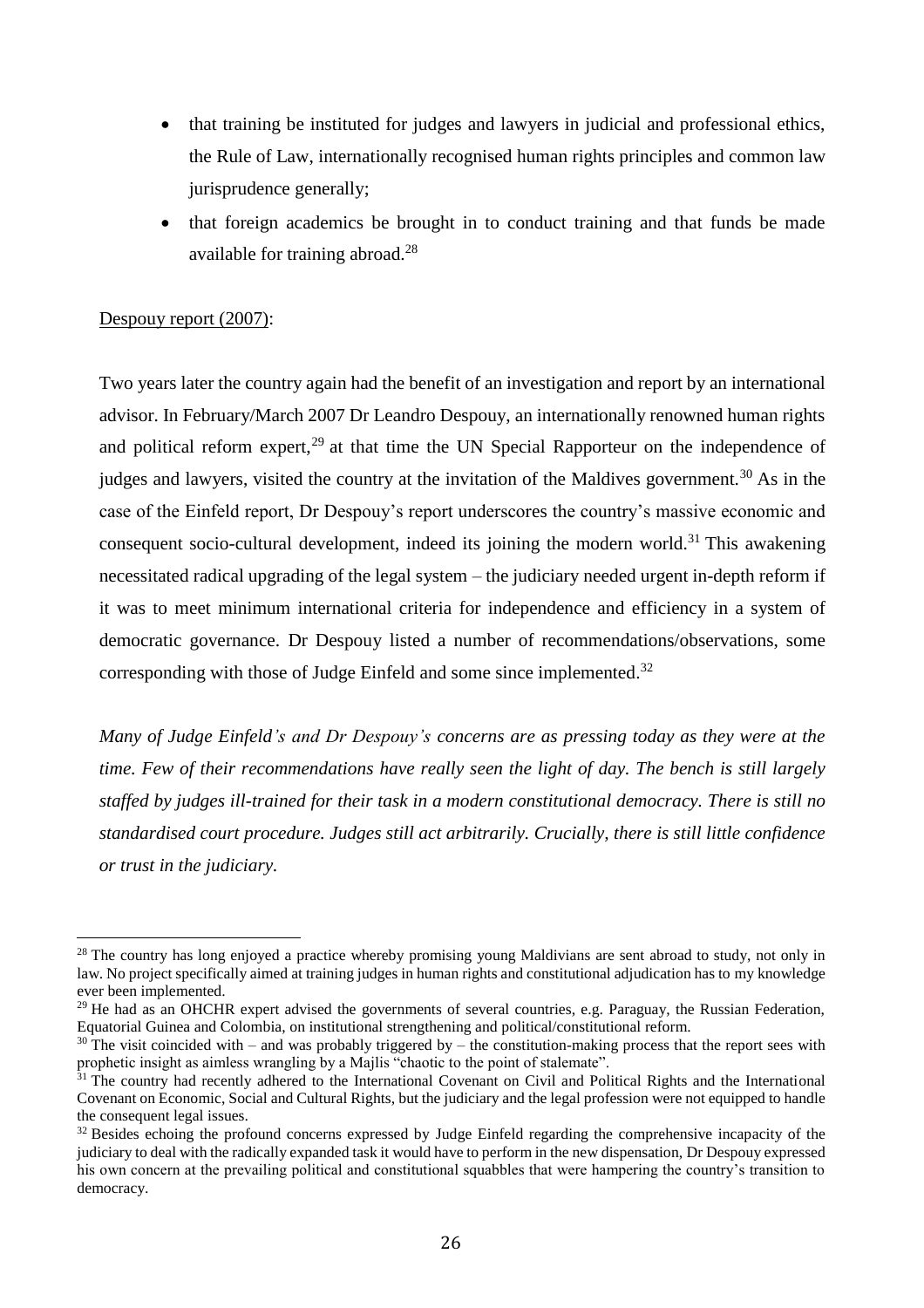#### Knaul report (2013):

Nor were these the only warnings and advice that received scant attention in Maldives. On the contrary, as the country stumbled from one political confrontation and constitutional crisis to another and as one contentious criminal trial after another attracted international attention and condemnation, internationally renowned experts visited the country, conducted investigations, made adverse findings and shared valuable advice. In February 2013 UN Special Rapporteur on the independence of judges and lawyers Gabriela Knaul conducted a week-long investigation in the country and three months later her report was published. It is principally a comprehensive indictment of the Supreme Court and commences by referring to "tensions with and within the judiciary [that] have led to unrest and negative consequences on the consolidation of democracy", "serious gaps in the legal system", "misinterpretation of the concepts of independence of the judiciary and accountability", "lack of transparency and adequacy of the Judicial Service Commission", "the precarious situation of women in the justice system" and ultimately "the concerning lack of public trust in the judicial system". Later the Special Rapporteur reports that she was "particularly struck to hear how little trust the public has in the justice system" and observes that "[t]he mindsets of the public and the authorities, including judicial authorities, have not yet assimilated the changes brought by the 2008 Constitution".

She also points out in plain and unequivocal terms that:

The concept of independence of the judiciary has been misconstrued and misinterpreted in the Maldives, including among judicial actors. The requirement of independence and impartiality does not aim at benefitting judges, but rather the court users, as part of their inalienable right to a fair trial … Independence is not synonymous with isolation either. While the judiciary is to decide matters before it without any restrictions, improper influences, inducements, or threats, it is bound by the powers granted by the Constitution and the laws and must function in a system of checks and balances with the other powers of the State.<sup>33</sup>

Special Rapporteur Knaul also expresses serious concern at "inconsistencies and gaps in the Maldives' legislation" and urges the adoption of "[n]ew and revised legislation … in order to create a comprehensive, consistent and uniform legal system, whereby the rule of law can be enforced in a fair, equal and impartial manner, with respect for the principle of legality".

<sup>33</sup> Paragraph 38.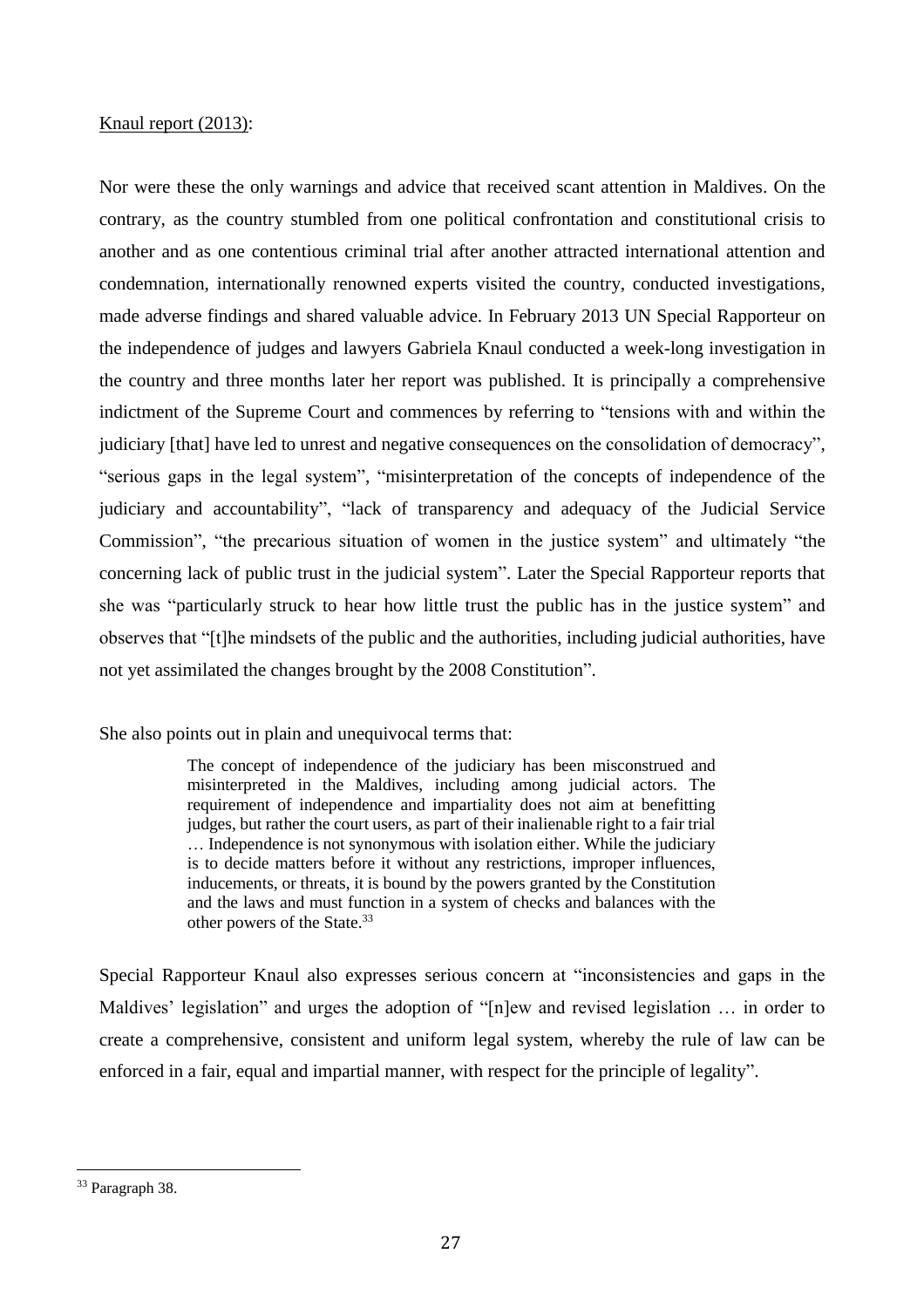She is also concerned at the Supreme Court's assumption of control over the Department of Judicial Administration (DJA), the absence of a proper system of case management, case reporting and archiving, the absence of suitable internal regulations, judicial delays, a lack of transparency and a generally inaccessible court system. The report comments incisively on the harmful consequences of the Supreme Court's abolition of the Judicial Council that had been created by the Judicature Act, resulting in the lower courts being seen as "excluded from the administration of justice and decision-making processes". <sup>34</sup>

The report is seriously concerned at the system of appointment of judges, both initially during the transition and thereafter, and suggests that while restarting a vetting and reappointment process did not seem possible "there are some pragmatic measures that could be taken to assess the quality of judges' work and decisions".<sup>35</sup> The Special Rapporteur also remarks on the lack of legal literature in Dhivehi, not only for the benefit of judges and lawyers but for parliamentarians, students, NGOs and the public. The report concludes with a number of very specific recommendations regarding judicial education, especially the translation of a basic legal library into Dhivehi, and urges the UN specialised agencies and the donor community to provide financial assistance and technical support in establishing the requisite institutions.

*As in the case of Judge Einfeld's and Dr Despouy's reports, there is little if any evidence that Special Rapporteur Knaul's concerns and her recommendations made any impression in Malé.* 

#### Other warnings and advice:

There were several further authoritative commentaries on the state of the administration of justice in Maldives after the Knaul report, e.g. from the ICJ / SAHR (2015), the Bar of England and Wales (2015), the Commonwealth Human Rights Initiative (2016) and the present Special Rapporteur (2017). Such repeated warnings by authoritative international observers were ignored, and it is clear that if the current initiatives are to effect a real break with the past, judicial reform must engage with the broader socio-political environment as a whole. And although it must be done while the political tide is propitious, and although some steps can and should be taken immediately, systemic degeneration takes time to eradicate. Habits die hard.

<sup>&</sup>lt;sup>34</sup> The decision to take control of the DJA and to abolish the Judicial Council was taken unilaterally by the Supreme Court for reasons that were not disclosed at the time nor apparently discussed with the JSC or the AGO.

<sup>&</sup>lt;sup>35</sup> The report does not spell out what is contemplated.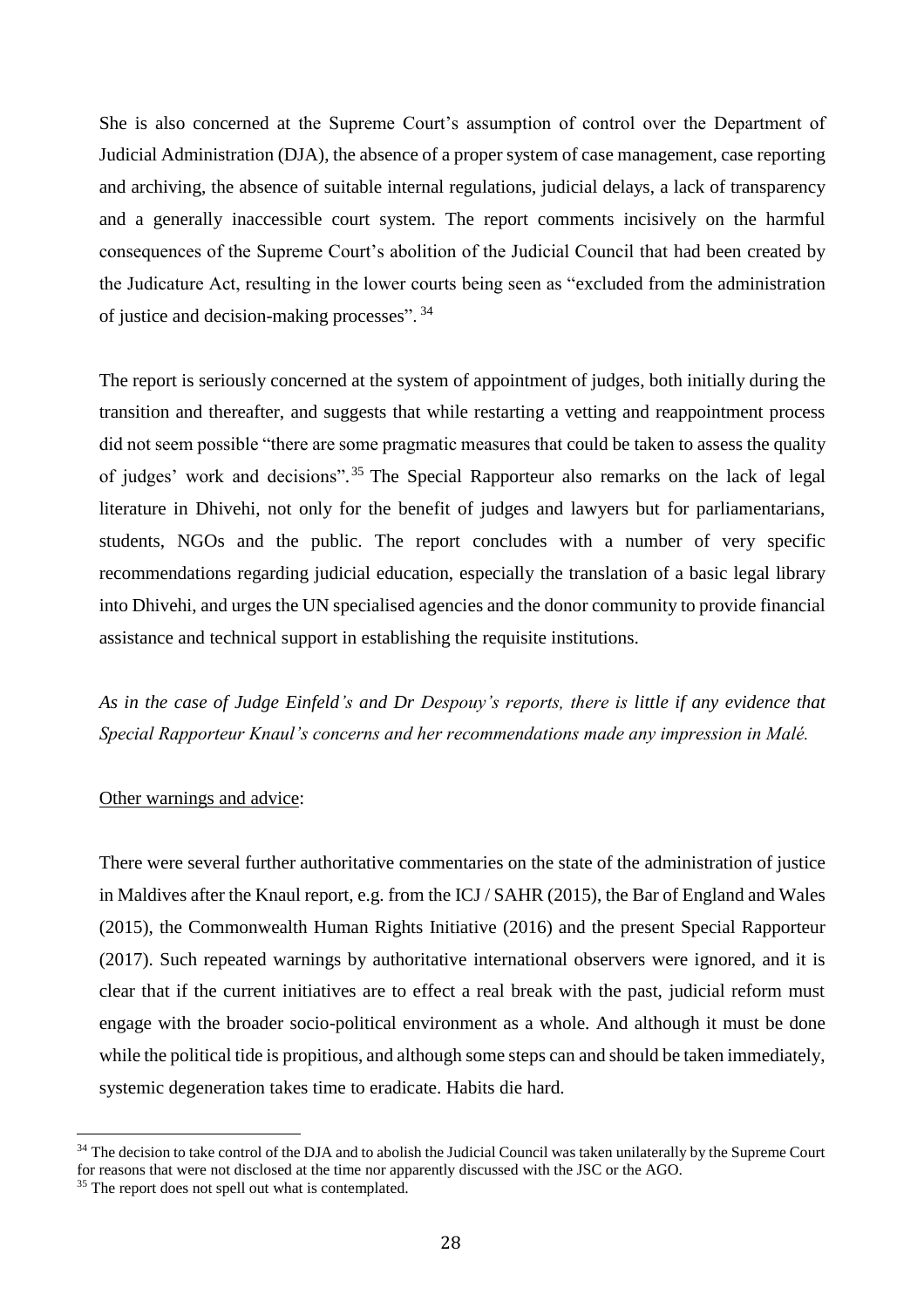# **ANNEX OF CONSTITUTIONAL MATTERS RELATING TO SYSTEM OF GOVERNANCE, INDEPENDENT INSTITUTIONS, AND THE JUDICIARY**

By email dated 20 May 2019, the Attorney General's Office informed UNDP that, "Government also has plans to amend the 2008 Constitution of the Republic of Maldives, in order to make way for the multiple reform strategies in all spheres of governance in the Maldives. This is specifically necessary to initiate the judicial reform proposals specified above. It is important that an independent consultant reviews the Constitution in specific areas relating to the Government's reform plan, and propose models that would best suit the country in these areas." Based on this request, the terms of reference for the judicial sector assessment called for a review of "major challenges in the constitution for systems of good governance with a special focus on system of governance, independent institutions, state accountability and judiciary." Consequently, this annex addresses the issues raised in the 20 May email and terms of reference, and is organized into the following topics:

- 1. Independent institutions
- 2. Decentralization
- 3. Judiciary

As a threshold matter, this annex does not purport to diagnose "problems" with the Maldivian constitution. Many Maldivian counterparts noted that challenges experienced in the Maldives since the enactment of the 2008 constitution could just as likely to be failings of constitutional interpretation, application, and enforcement as they are caused by the constitution itself. A frequent refrain during interviews was either that the Constitution had not been in force long enough to know how well it works or that for much of its life the constitution had been ignored or abused in key ways that contributed to the current challenges. As but one example, the failure of the Judicial Services Commission (JSC) to exercise effective oversight over the judiciary could be explained by a "failure" in how the constitution comprises the JSC, but it just as easily could be explained by the "failure" of the individuals themselves to exercise the constitutional authority granted to them in an appropriate and proper manner as members of the JSC. The new make-up of Parliament following the 2019 elections affords the opportunity to assess whether the JSC can perform effectively as constitutionally constructed or whether constitutional changes are needed. This will take time to assess. Therefore, this annex merely identifies constitutional provisions and matters that might merit additional scrutiny as Maldivian stakeholders seek to strengthen the constitutional institutions, rules, and mechanisms that are central to effective governance and accountability, with options based on comparative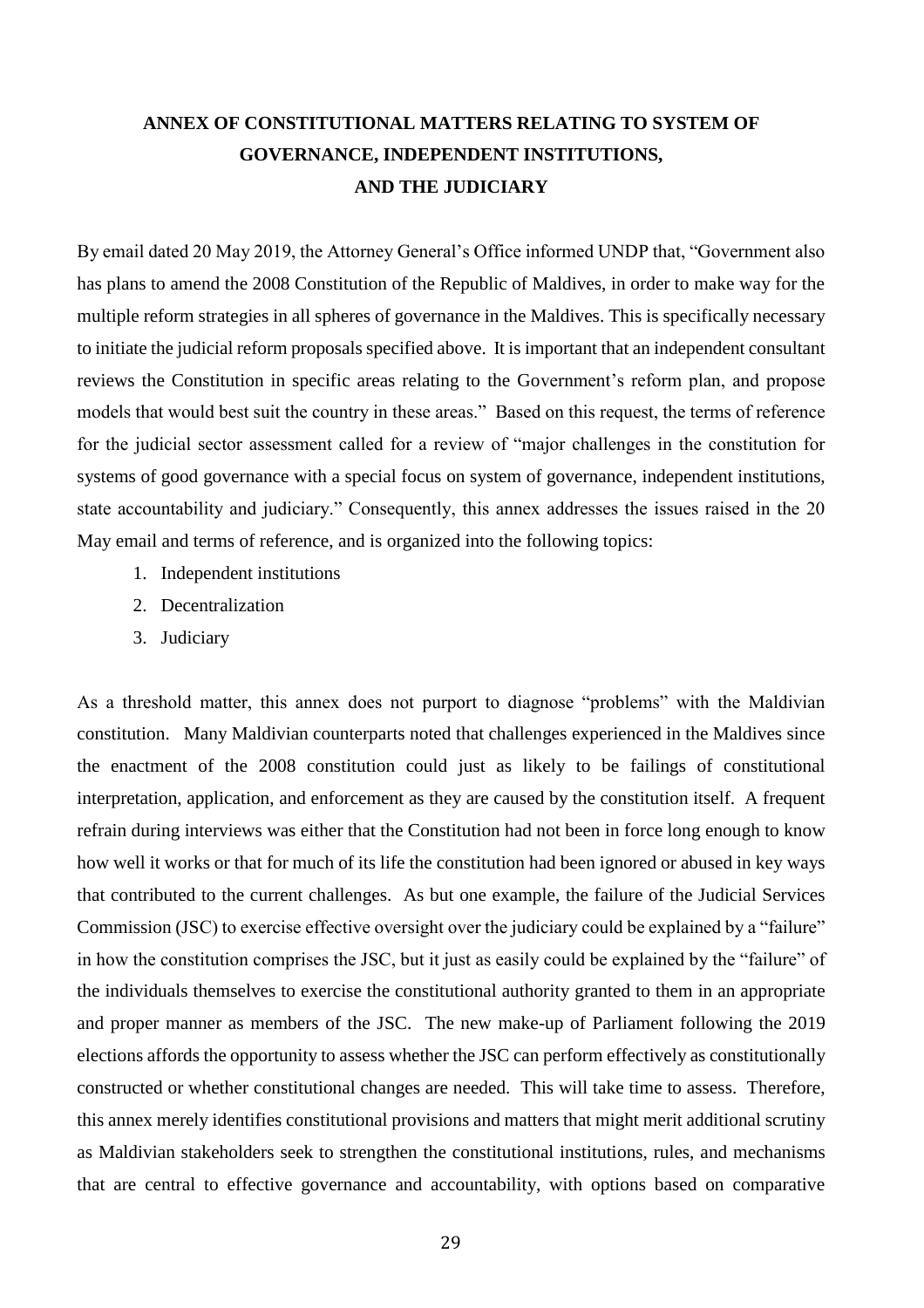international practice for other ways to approach these matters when and if Maldivians decide reform is in order. There are no recommendations in this annex: only observations and options.

## 1. INDEPENDENT INSTITUTION

The main concern expressed by Maldivian stakeholders about the constitutional independent commissions (in particular, the Electoral Commission, Human Rights Commission, and Anti-Corruption Commission) is that they have been manipulated, abused, politicized and/or otherwise ineffective: manipulated and abused to the extent other actors or bodies have at times sought to undermine them; politicized, in that at times they have been seen as working on behalf of the party in power rather than conducting themselves in an independent manner; and ineffective, in that many of them have failed to deliver on their mandates. There was disagreement, however, as to whether these challenges were caused by poor constitutional design or poor constitutional implementation.

Independent commissions, when operating effectively, play an important role in good governance. They can serve as neutral arbiters by removing particularly sensitive matters - for example, elections and public prosecutions - out of the political arena where they could be used for partisan gains. They can act as neutral monitors – for example, anti-corruption and human rights commissions – to increase public confidence that the foxes are not watching the chicken coop. And they can serve as neutral administrators – for example, a civil service commission or a finance commission – to increase the likelihood that administrative matters are not politicized to the benefit of one party or another. The reason for this independence or operational autonomy arises out of the need to protect the system of government itself, its neutral monitoring, and the promotion of transparency and accountability, and to make sure that politics is conducted on a level playing field. Unless these institutions function independently, it is argued, the system of governance as a whole will be compromised. It would be analogous to one of the players in a winning football side also being the referee.

The key to the effective operation of independent commissions is to design them in such a way as to protect their independence and neutrality while at the same time keeping them accountable to elected representatives. To achieve this, many modern constitutions seek to include provisions regulating how members will be appointed and removed, the qualifications applicable to each office, rules of conduct, reporting requirements and funding provisions. There are many approaches to achieving this balance, with the remainder of this section offering options for Maldivian stakeholders to consider given the uniqueness of the Maldivian context.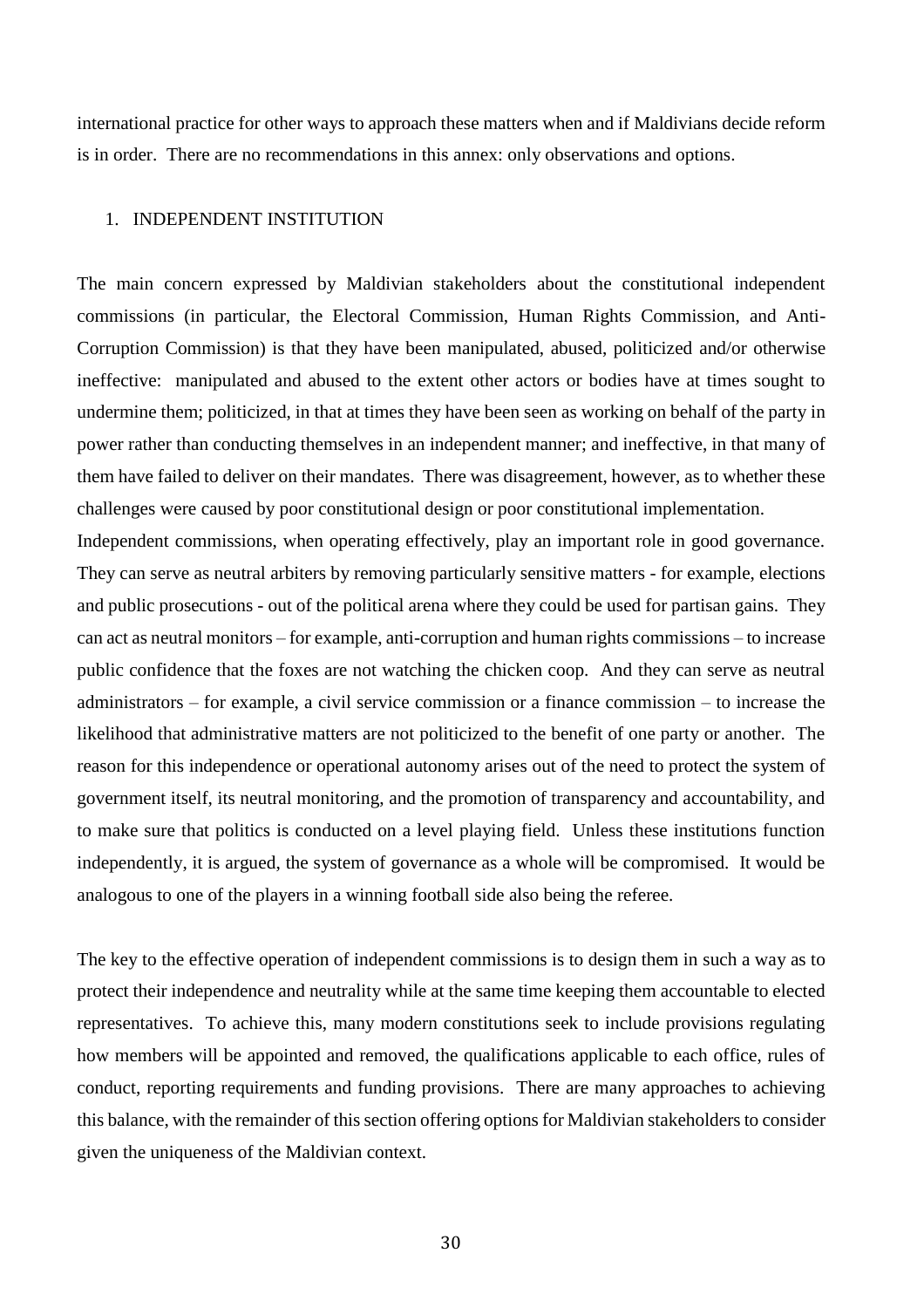#### 1.1 Appointment mechanisms

 $\overline{a}$ 

There is a great deal of variance on the appointment procedures for independent commissions – with each seeking to mitigate the risk of undue/unbalanced partisanship by spreading appointments across parties and/or institutions. One approach is to employ a **bi-partisan appointment procedure**, where the leader of the party in power and the leader of the opposition agree on each appointment (see, e.g, Belize, where the two members of the Elections and Boundaries Commission are "appointed by the Governor-General acting in accordance with the advice of the Prime Minister given with the concurrence of the Leader of the Opposition." (Constitution of Belize, sect.  $88(2)$ )<sup>36</sup>. Alternatively, each of the party in power and the opposition can select candidates without agreeing on the other's selections.

A related approach perhaps more conducive to multi-party politics, is a **proportional appointment mechanism**, which typically relies on proportional representation (as reflected in the elected legislature) to select members of independent commissions. Colombia's National Election Commission, for example, consists of nine members elected by the legislature in a plenary session "in accordance with a system of proportional representation and on the basis of proposals submitted by the political parties or movements with legal personality or by coalitions formed between them." (Constitution of Colombia, art. 264).

A third approach uses **supermajorities** in parliament in order to force the majority to get buy-in from the opposition. In Portugal, for example, certain independent body commissioners are elected by Parliament by a two-thirds majority vote (Constitution of Portugal, art. 163). Of course, whether this has the intended effect depends on the supermajority threshold being higher than the majority party's representation in parliament.

A fourth approach is through **multi-institution appointments**, where the president may select and nominate a candidate who must then be confirmed by the legislature. (In addition to countries like Chile and Lithuania, this is the procedure currently in place in The Maldives.) Alternatively, the legislature can take the initiative, either by proposing a candidate who must then be confirmed by the

 $36$  The reference to the Constitution of Belize, as well as most other references to national constitutions in this Annex. are drawn from a forthcoming publication from International IDEA on, "Independent Regulatory & Oversight ('Fourth Branch') Institutions, by W. Elliot Bulmer.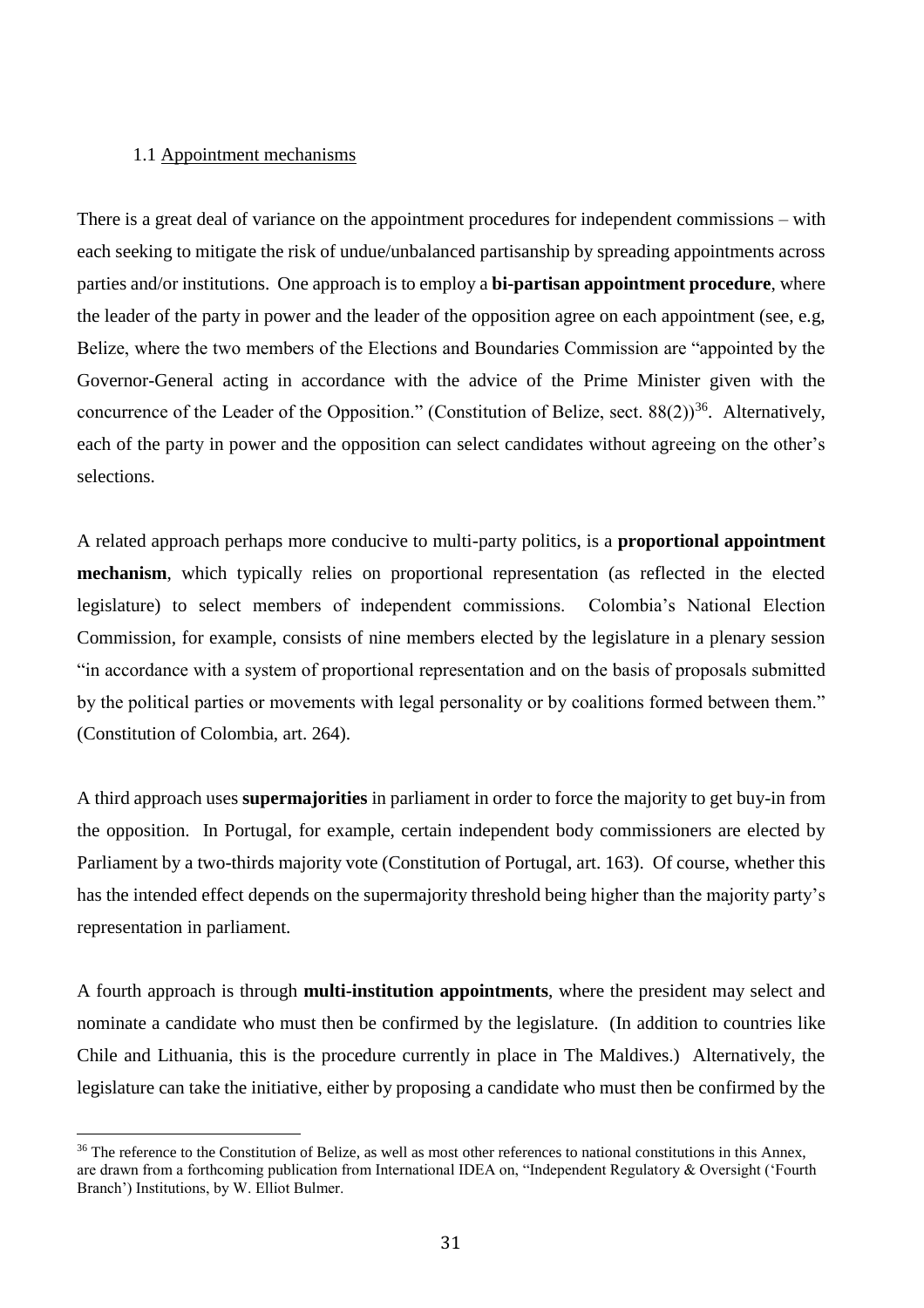president, or by selecting a shortlist of candidates from which the president must make the appointment. In Kenya, for example, members of several independent institutions are first "identified and recommended for appointment in a manner prescribed by national legislation", then "approved by the National Assembly," and finally "appointed by the President." (Constitution of Kenya, art. 250).

And finally, some more recent constitutions have established a **Constitutional Offices Commission** responsible for appointing commissioners to other independent commissions.

- In Fiji, there is a Constitutional Offices Commission consisting of the prime minister (as chair), the leader of the opposition, the attorney-general, two persons appointed by the president on the advice of the prime minister, and one person appointed by the president on the advice of the leader of the opposition (Constitution of Fiji, art. 132).
- Nepal has a Constitutional Council that is responsible for appointing members to Nepal's independent commissions. It is composed of the prime minister, chief justice, speaker and deputy speaker of the Lower House, the chair of the Upper House and the leader of the opposition. (Constitution of Nepal, art. 284).
- In Sri Lanka, there is a Constitutional Council that consists of the prime minister, speaker, leader of the opposition, one member of Parliament appointed by the president, five persons nominated jointly by the prime minister and the opposition leader, and one member of Parliament nominated by third and minor parties (Constitution of Sri Lanka, art. 41A).

Whichever approach is used, the chief objective should be appointing independent commissions and officials in a transparent manner that ensures their neutrality, non-partisanship, capacity and competence. A few lessons, however, may help indicate which approach might work best in a given political environment. For example, a bi-partisan approach may be less useful in a multi-party legislature. Multi-institution appointments might be less appropriate in a parliamentary system where the same party (or coalition) controls both the executive and legislature. The Constitutional Offices Commission will only work if the political balance is carefully engineered. In Fiji, for example, four of the six members of the Constitutional Offices Commission are either members of the government or are appointed by the government; only two are opposition members. This gives the opposition a voice, but not a veto – and so does not prevent the government from making partisan appointments. Indeed, the opposition in Fiji has refused to attend commission meetings in the past due to their perception that they always are ignored by the government. On the other hand, where the government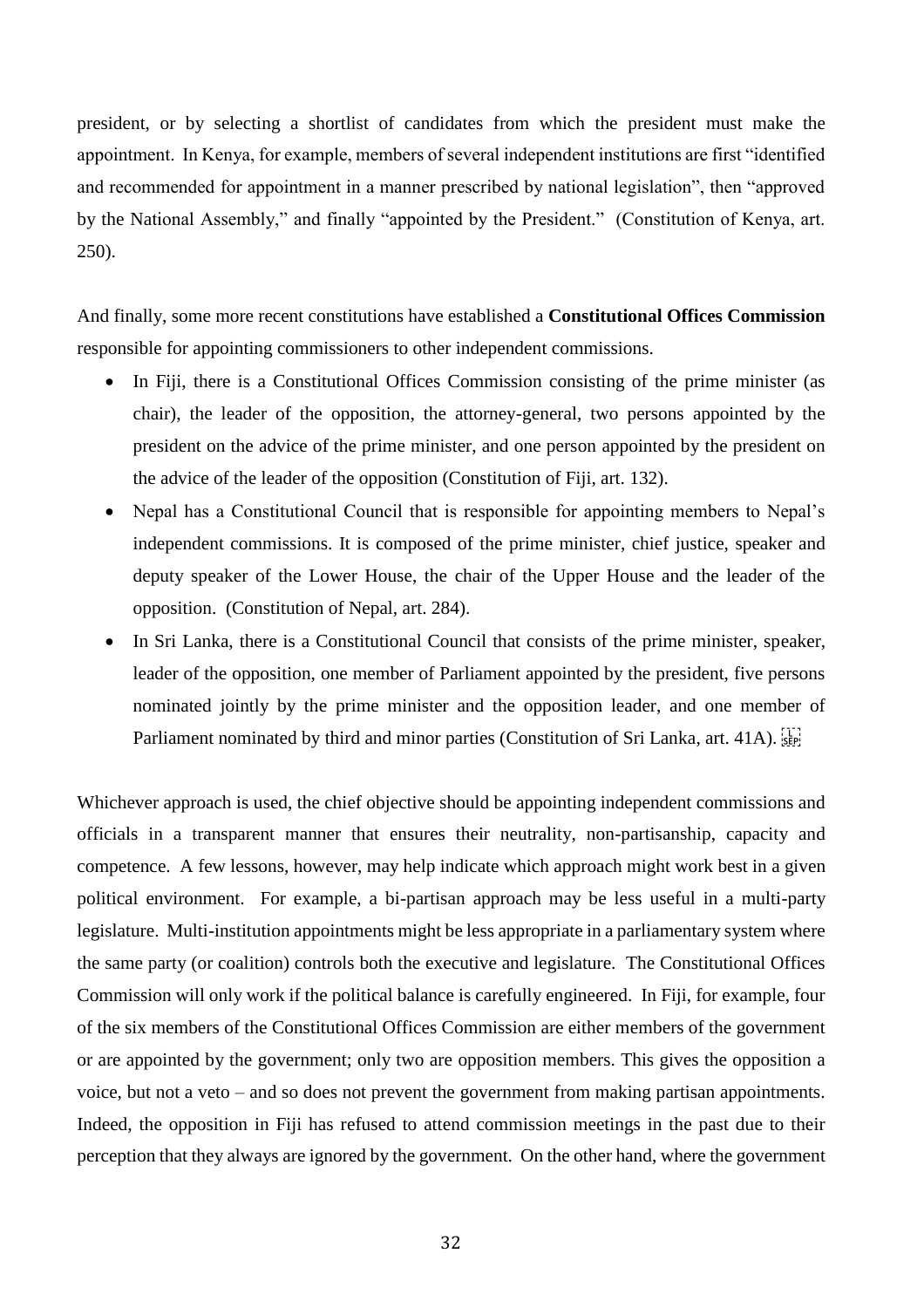does not have a majority in the appointing body, and where in consequence appointments require some mutual agreement between the government and opposition parties, such bodies may be effective.

# 1.2 Other rules and mechanisms to promote neutrality, independence and accountability

Appoint mechanisms have a significant impact on the independence and neutrality of independent commissions. Other rules and mechanisms can also play a role, in addition to ensuring accountability of these institutions. Security and length of tenure, prohibition on partisan activities, financial independence, and adequate and protected salaries can all have a hand in determining the degree to which the commissions can operate independently and neutrally under the following principles:

- Members of independent commissions typically serve for a fixed term of office that is longer than the legislative or executive term. Thus, appointments to these institutions are staggered against the electoral cycle, which helps maintain their political independence. Another method to achieve a similar result is to stagger the terms of office for the commissioners so that members of the commission are appointed in successive years.
- Commissioners should have security of tenure with limited and clear conditions for their removal. A higher threshold vote and/or a vote that requires agreement across parties to remove a commissioner might also be appropriate.
- While commissioners should be chosen based on their merit, special consideration for groups that have historically been excluded  $-$  e.g., women  $-$  may be appropriate. For example, it is noteworthy that some independent commissions have never had a female commissioner (i.e., the Electoral Commission) while others have had women in small numbers.
- Transparent and consistently applied rules for recruiting commissioners for example, how posts are advertised, how candidates are vetted, and adequate time for vetting – can contribute to greater integrity and legitimacy for these bodies.
- Salaries and benefits for the individual commissioners and the commission as a whole should be protected so that independence and neutrality cannot be undermined through threats of salary or benefit reduction. The Constitution of Zambia (art. 199) provides that the salary and terms of office of certain independent bodies "shall not be altered to his disadvantage after his appointment" and "shall be a charge on the general revenues of the Republic."
- Annual reports to parliament and regular audits can provide accountability and oversight without sacrificing independence and neutrality. In South Africa, for example, independent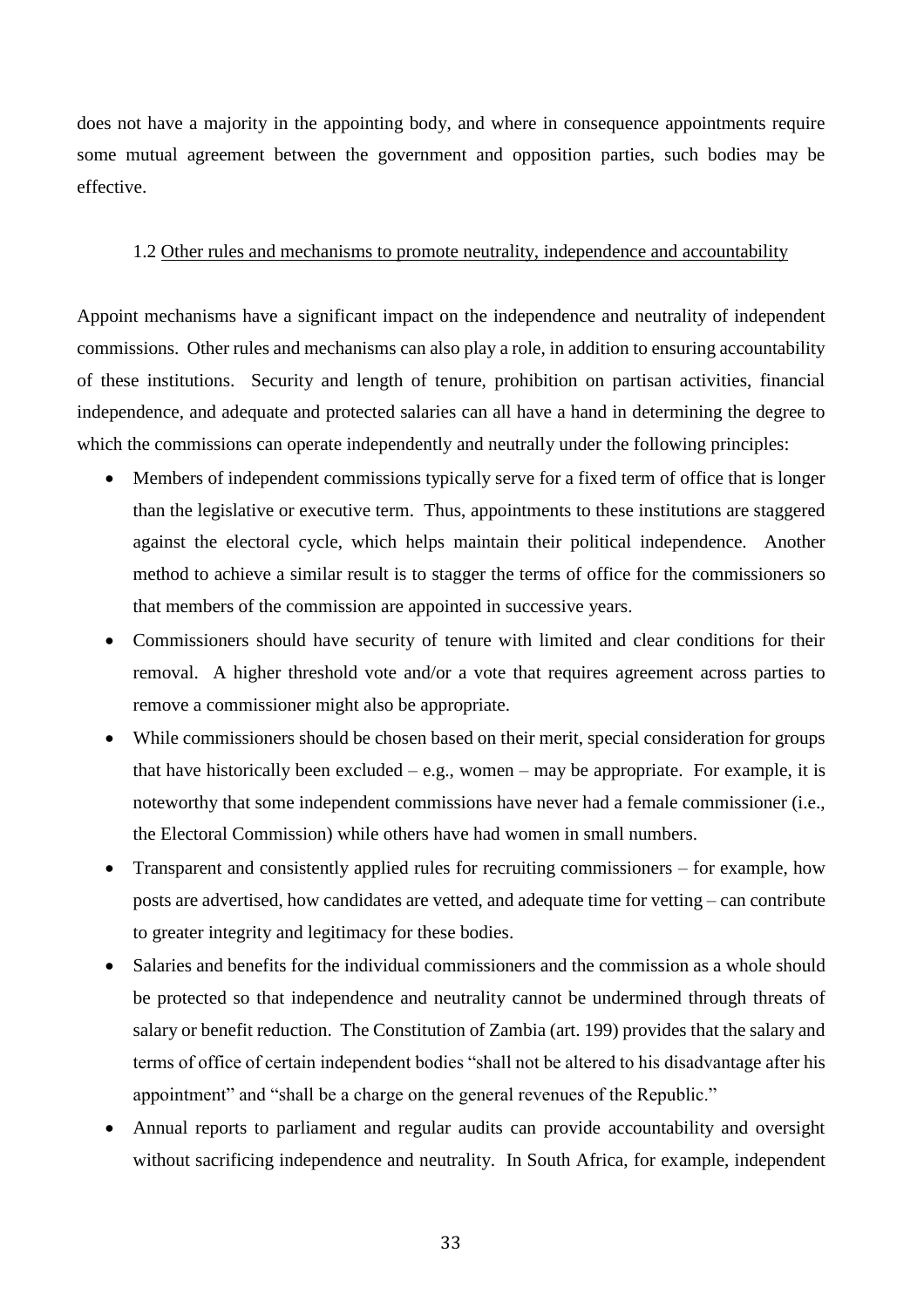commissions "are accountable to the National Assembly, and must report on their activities and the performance of their functions to the Assembly at least once a year." (Constitution of South Africa, art. 181). In the Bahamas, the accounts of some of the commissions are audited and reported on by the auditor-general; the accounts of the auditor-general's office are in turn audited and reported on by the minister of finance (Constitution of the Bahamas, section 136). Equally important are (a) requiring the reports and audits; and (b) having a parliamentary committee that is capable of exercising its oversight responsibilities.

• Codes of conduct may also help to strengthen the independence, neutrality and integrity of commissions.

#### 2. DECENTRALIZATION

Decentralization is another area where stakeholders were divided between whether the challenges were due to constitutional design of "decentralized administration" or in failure to effectively implement what the constitution already provides. Most people interviewed held the view that the current constitutional provisions on decentralization (Articles 230-235) are sufficient to accommodate the nature and degree of decentralization desired by most Maldivian stakeholders. Instead, they placed blame for insufficient and ineffective decentralization on the 2010 Decentralization Act, which they believe did not go far enough in devolving responsibilities and financial resources, and in failure to implement the 2010 Act itself. Further, the Maldivian Local Government Authority informed UNDP that major changes to the system of decentralization are expected with amendments to the 2010 Decentralization Act that are currently before Parliament, as well as through a substantial increase in revenue for island councils in the 2020 national budget (from 2% of national revenue to 5%, in addition to islands retaining 40% of the rents and fees they collect).

It is beyond the scope of this Annex to scrutinize the Decentralization Act itself. Constitutionally speaking, there are two major inquiries that might help Maldivian stakeholders assess whether the constitutional articulation of decentralization is appropriate.

#### 2.1 Should the constitution provide greater clarity on the nature and degree of decentralization?

Constitutions typically address decentralization in one of three ways: (1) they can say nothing about decentralization and leave the matter entirely to ordinary legislation; (2) they can put forward general principles while leaving the details to ordinary legislation; or (3) they can give a detailed account of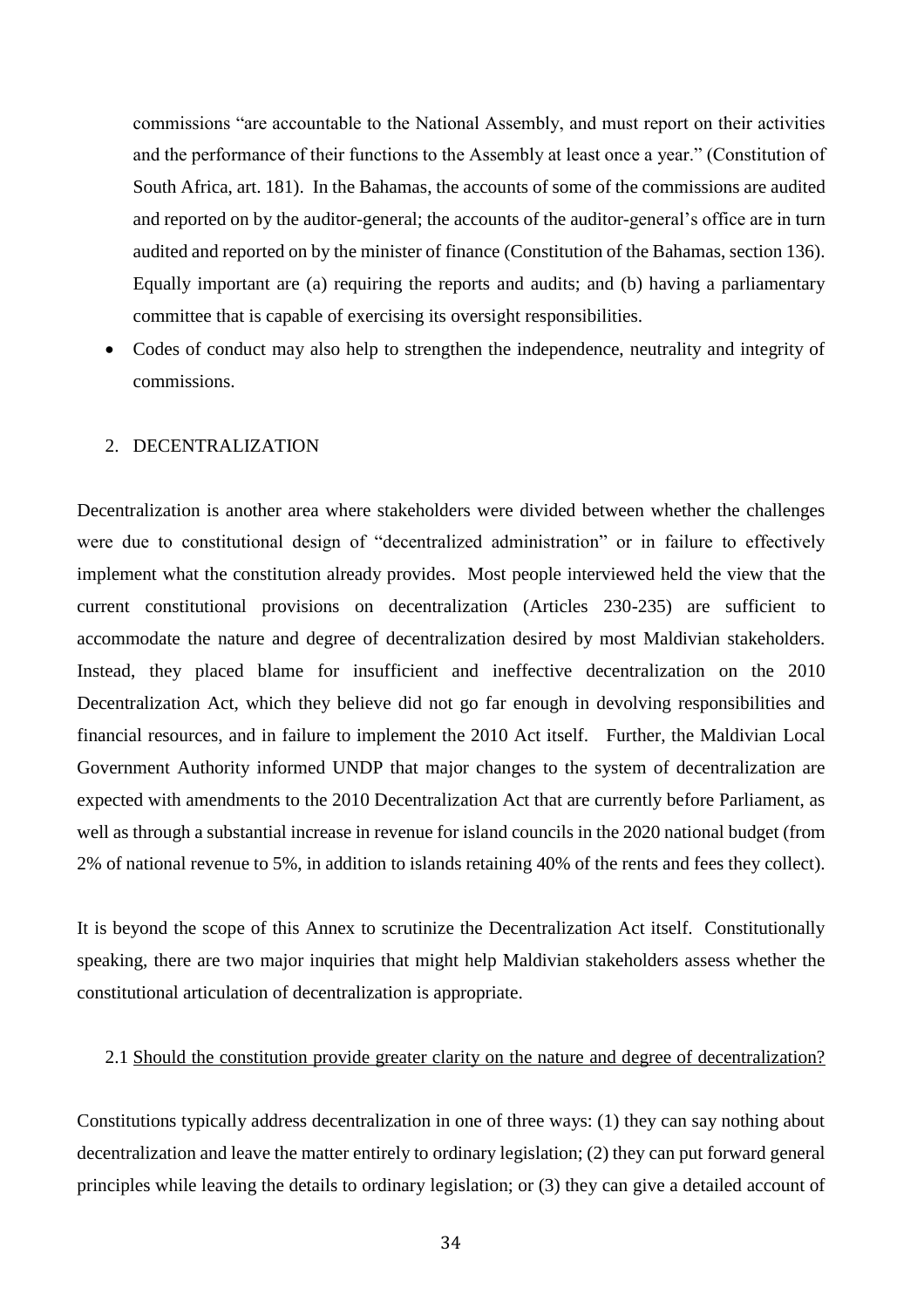the nature and degree of decentralization, including spelling out the structures (how many levels of decentralization), institutions (local government), powers and duties (the distribution of responsibilities between the different levels of government), and finances (revenue sharing) of the decentralized state. Each of these three systems can result in more or less decentralized states (there are highly centralized federal states and highly decentralized unitary ones). Often, therefore, the question of "how much should be constitutionalized" is not about how much decentralization is wanted but rather how much stakeholders trust the ordinary legislative process to meet the demands of those calling for greater decentralization.

The Maldives' constitution sets forth principles and provides for the institutions of local governance but leaves to ordinary legislation the responsibilities that are decentralized, and the revenue island councils enjoy in order to execute those responsibilities. To the extent the Decentralization Act accurately reflects Maldivian consensus on the nature and degree of decentralization, greater elaboration in the chapter on "decentralized administration" may be unnecessary. But for those who think decentralization in The Maldives has failed because of ineffective implementation of the principles in Articles 230-235 or fear a future Parliament might undo gains made in currently envisioned amendments to the Decentralization Act, greater constitutional elucidation might be appropriate. Such an inquiry could be made about which powers should be exercised at the national, city, atoll, and island levels. And whether those powers should be exercised symmetrically or asymmetrically, such that islands with greater demonstrated capacity, larger populations, and/or greater revenue-raising capability could be allocated a greater number of service delivery responsibilities.

An issue related to the distribution of powers is the circumstances under which powers delegated to island councils may be reclaimed by the national government. This is another area where some constitutions choose to provide greater clarity – in order that the rules governing when and how the national government can supersede local authority are not left to the whim of the national government or parliament. For example, Article 100 of the South African constitution sets forth the circumstances under which the national government can intervene in provincial administration and provides for a check on the part of provincial governments to end the intervention if they deem it inappropriate.<sup>i</sup>

#### 2.2 Should the constitution provide greater clarity on revenue sharing?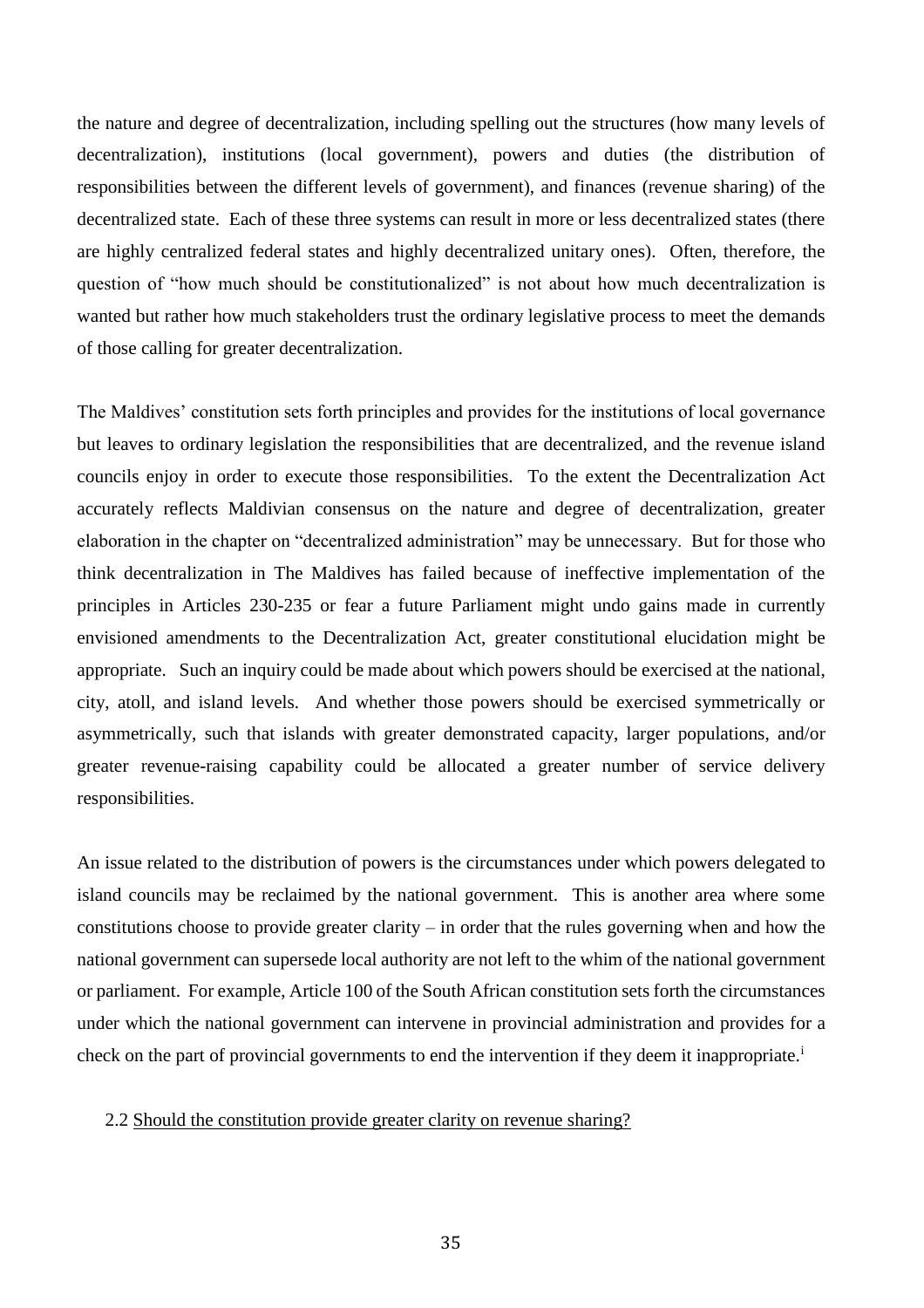A foundational principle of decentralization is that revenue should track responsibilities so that the level of government charged with delivering a service has sufficient funds to do so. An imbalance between responsibilities and revenue can leave local government unable to afford to discharge their statutory (or constitutional) responsibilities – resulting in disruptions in important services and little recourse for residents to pursue remedy. Horizontal imbalances – where some local governments have sufficient revenue while others do not – can also occur. There are several approaches to avoiding fiscal imbalances, including allocating tax and other revenue-raising powers to local government, fiscal transfers, and adjusting the division or roles and responsibilities between national and local government. This Annex does not recommend one particular approach for the Maldives. Nor does it suggest that future fiscal allocations to local government might not be sufficient to cover the responsibilities placed on island councils via the Decentralization Act. However, based on interviews it is UNDP's understanding that previous, current, and anticipated future allocations of finances between the national government and island councils are based on a study conducted in 2005 that examined the cost of service delivery on six islands. To the extent the Decentralization Act can ensure the allocated amount (or additional block grants) is tied to current costs related to current island council responsibilities, it would be prudent to do so. And should Maldivians choose to constitutionalize such a regime, they might consider a model such Article 214 of the South African constitution on "equitable shares and allocations of revenue."

In addition to the two principles discussed above, a few specific constitutional amendments were raised by various stakeholders during the UNDP interviews, including:

- 1. Directly electing city council mayors, instead of being elected by the city council members.
- 2. Extending the term of island council members from 3 to 5 years and align them with parliamentary elections.
- 3. Changing the membership of the atoll councils so that the presidents of the island councils would make up the atoll councils.

UNDP does not have a view on the efficacy of these amendments at this time, but would merely note that careful consideration should be given to how these proposals will alter the balance of power between the City Council and the City Council mayor/administrator (in the case of proposal #1), and the island councils and atoll councils (in the case of proposal #3). Extending the term of island council members from 3 to 5 years and aligning them with parliamentary elections would reduce the number of electoral events in The Maldives, thus saving money.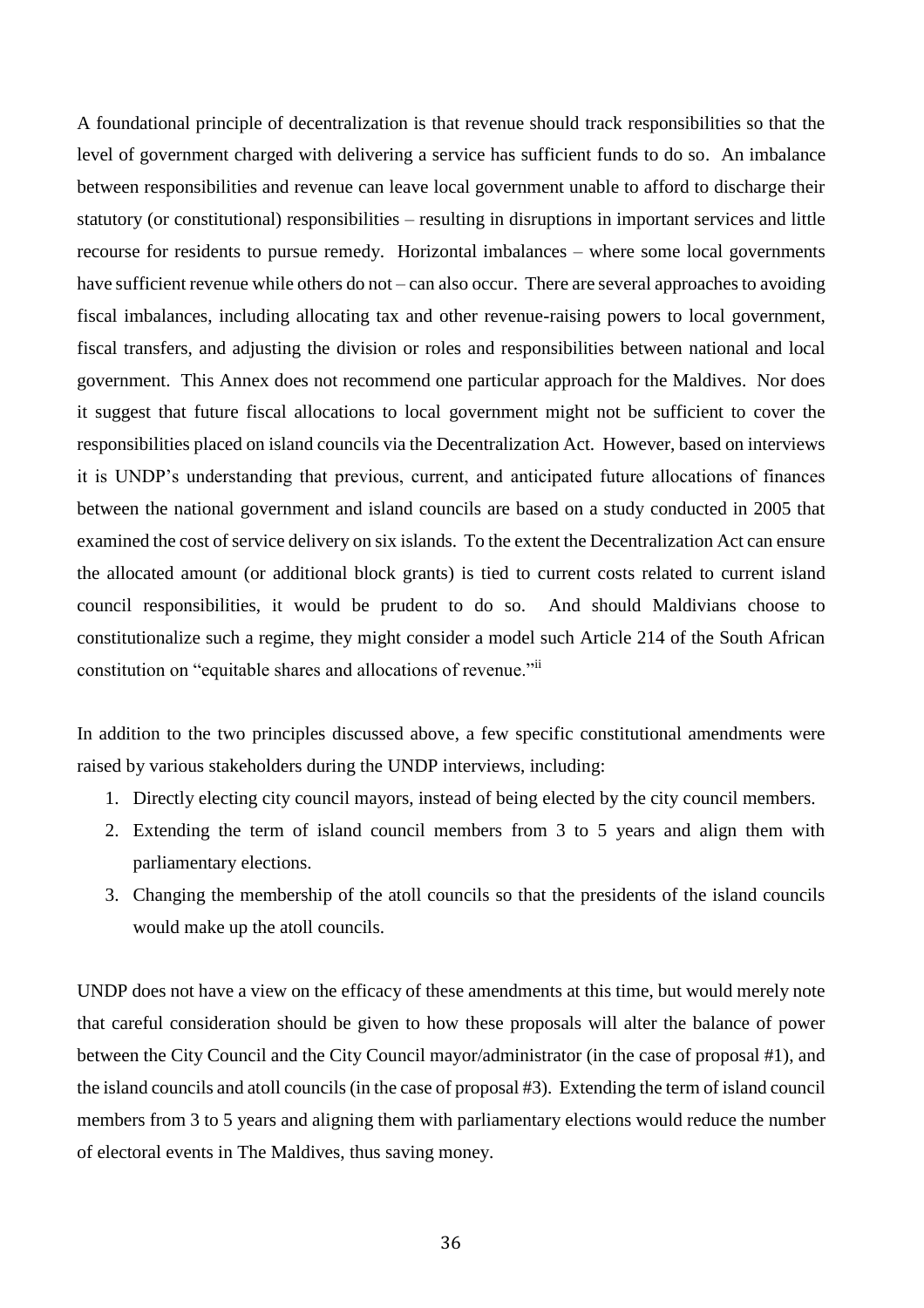#### 3. JUDICIARY

This report goes into substantial detail over several challenges that have arisen in the judiciary, and in particular with the Supreme Court, since 2008. Many of these challenges have a constitutional perspective to them. However, like this Annex, the report takes the view that much of this has been caused by distorted interpretation and application of the 2008 Constitution and not necessarily due to constitutional design.

The starting point to any constitutional inquiry into the functioning of the judiciary is the inherent tension between judicial independence and judicial accountability. Judicial independence is a central tenet of a functioning democracy under the rule of law. At the time of the ratification debates over the U.S. Constitution, Alexander Hamilton wrote in *The Federalist Papers* that "[t]he complete independence of the courts of justice is peculiarly essential in a limited Constitution. By a limited Constitution, I understand one which contains certain specified exceptions to the legislative authority; such, for instance, as that it shall pass no bills of attainder, no ex post facto laws, and the like. Limitations of this kind can be preserved in practice no other way than through the medium of courts of justice, whose duty it must be to declare all acts contrary to the manifest tenor of the Constitution void." More recently, the principle of judicial independence has been reaffirmed in the United Nations *Basic Principles on the Independence of the Judiciary* and the *Bangalore Principles of Judicial Conduct*. The United Nations principles are particularly clear:

- 1. The independence of the judiciary shall be guaranteed by the State and enshrined in the Constitution or the law of the country. It is the duty of all governmental and other institutions to respect and observe the independence of the judiciary.
- 2. The judiciary shall decide matters before them impartially, on the basis of facts and in accordance with the law, without any restrictions, improper influences, inducements, pressures, threats or interferences, direct or indirect, from any quarter or for any reason.<sup>37</sup>

No one would argue, however, that judicial independence means an unchecked judiciary. Accountability to ensure both competence and integrity are essential to a properly functioning judiciary. Constitutional rules and mechanisms that provide for such accountability - including

 $37$  Basic Principles on the Independence of the Judiciary, principles 1 & 2, at

https://www.un.org/ruleoflaw/blog/document/basic-principles-on-the-independence-of-the-judiciary/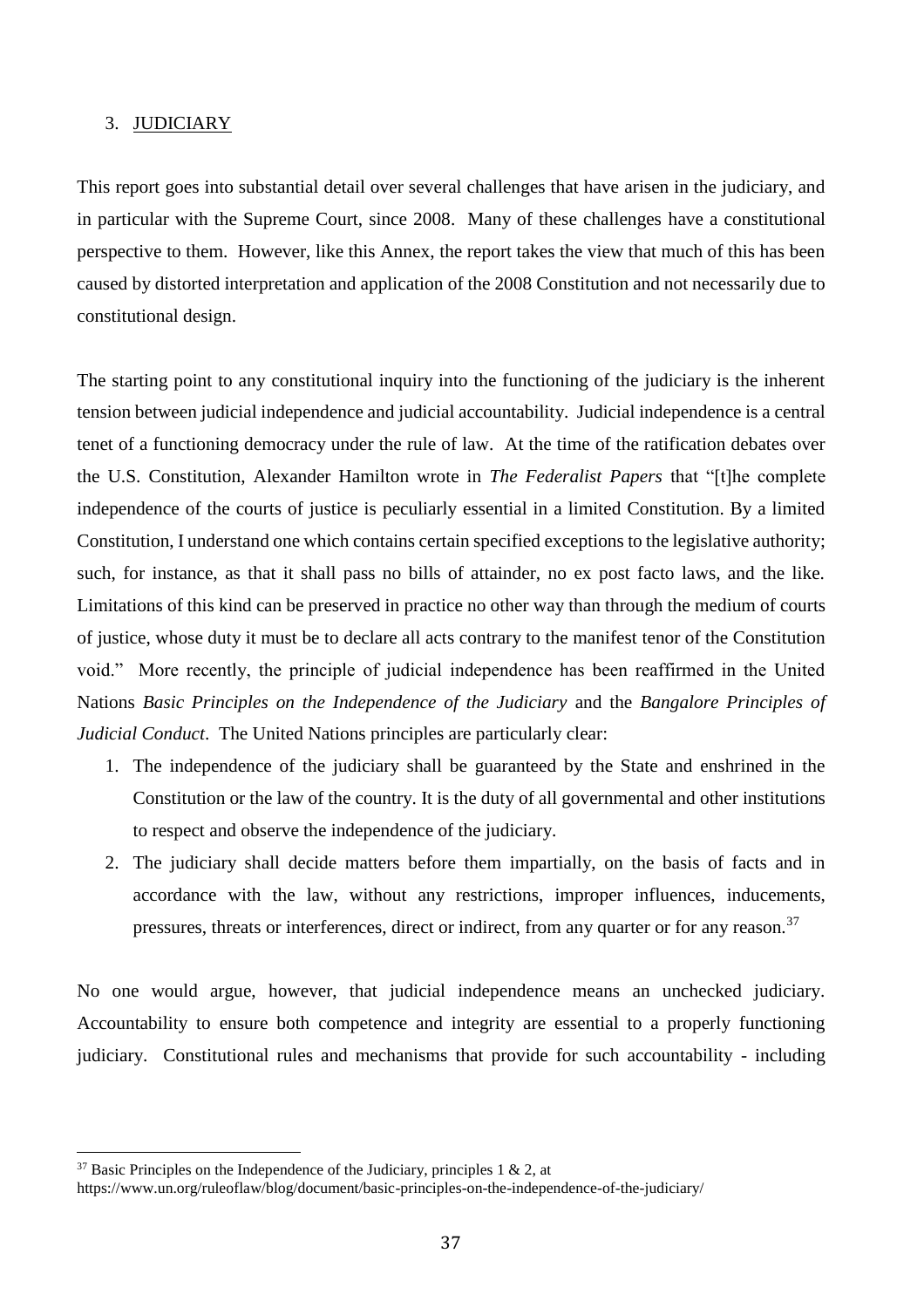mechanisms to discipline and possibly remove judges who neglect their duties or abuse their position of trust - are therefore fundamental.

The Constitution of the Maldives appropriately provides for appointment, disciplinary, and removal procedures that adhere to the principle of judicial independence while providing for accountability of judges. The appointment procedures in Article 148 spread responsibility for nominating, appointing, and confirming judges among three institutions - the President, the JSC, and the Majlis in the case of the Supreme Court, and the JSC for all other judges. Further, Article 154 provides a principled and sound basis for disciplining and removing judges after the JSC has found the judge to be "grossly incompetent" or guilty of "gross misconduct" and the Majlis resolves to support the JSC's finding of removal by a two-thirds majority.<sup>38</sup> This procedure is close to that of India (Constitution of India, Article 124(4)) except that instead of removal being initiated by the President (as is the case in India), it is initiated by a finding of the JSC. In both cases removal is confirmed by a two-thirds vote in parliament.

Most Maldivian stakeholders interviewed expressed no objection to the existing procedures for appointment and removal – instead placing blame for current challenges in the judiciary on the extraconstitutional behavior of the Supreme Court and the failure of the JSC to exercise its constitutional responsibilities. That does not mean, however, that some constitutional changes could not improve functioning and accountability of the courts, and the Supreme Court in particular. The report notes, for example, that the words "in any matter before them" that appear in Article 143(b) of the Constitution could also be inserted at the beginning of Article 143(a) to make plain that what is contemplated is the Supreme Court acting in an adjudicative function and not a license to govern at will. Maldivians might also consider changing the wording of 143(a) to correspond more closely with that of 143(b) in order to make plain that the distinction between the two sub-articles is that the Supreme Court and the High Court can not only determine matters of interpretation (which all courts can do) but also invalidate executive or legislative provisions that transgress the Constitution. Article 159 could also be clarified so that where, as in Article 159(b), it states the JSC has the power "to investigate complaints about the Judiciary, and to take disciplinary action against them, including recommendations for dismissal," this applies to the entire judiciary, including the Supreme Court.

<sup>&</sup>lt;sup>38</sup> It is noted that disciplining judges on the basis of "gross incompetence," while available in some judicial schools of thought, is sometimes considered problematic, as it allows judges to be second-guessed in their adjudication of disputes, which can (a) stifle the independence judgment of judges; and (b) be used by bad actors to remove judges for no reason other than they disagree with their decisions. Some commentators prefer accountability of this nature to be dealt with through the normal appeals process rather than through disciplining judges directly.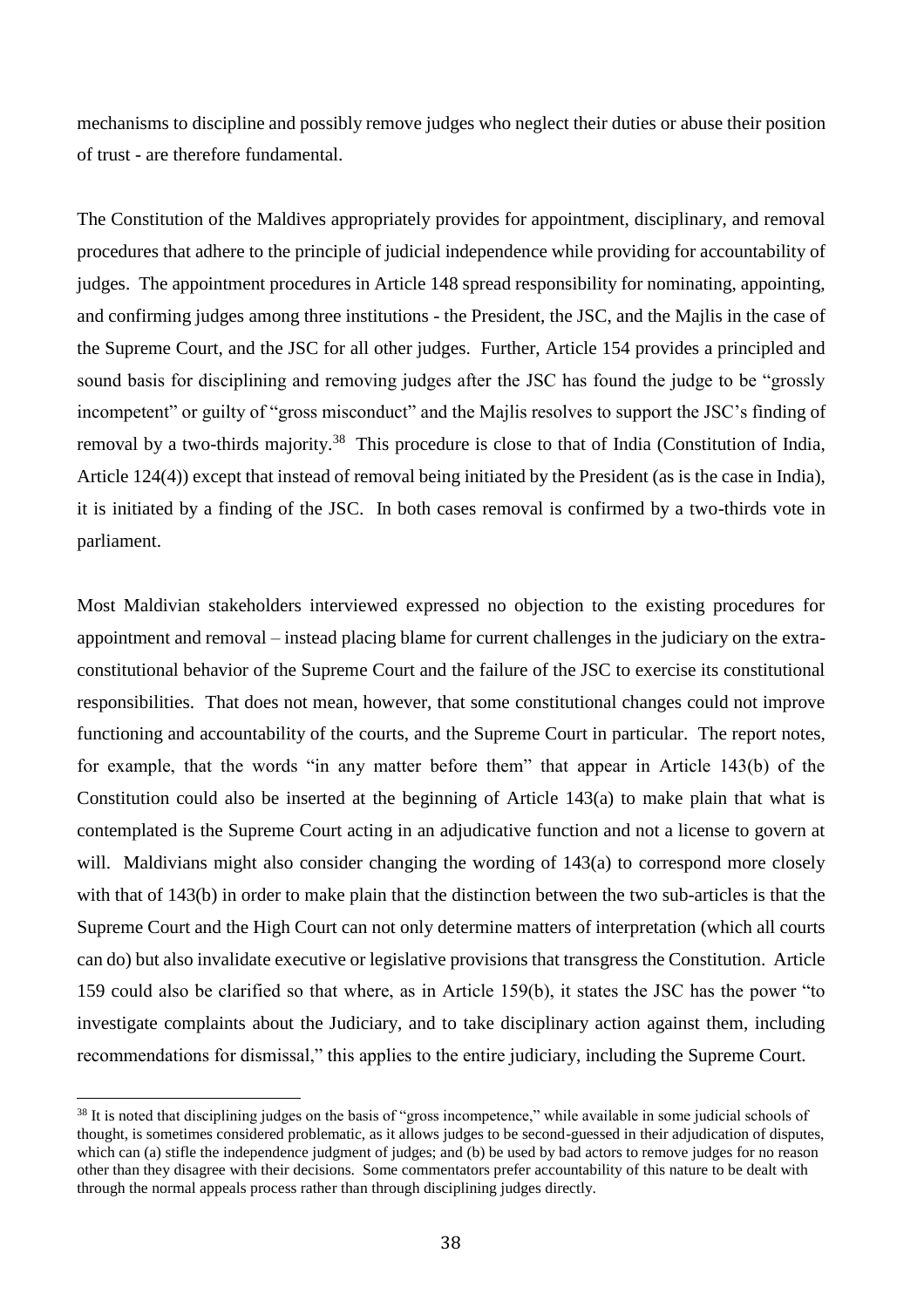Many Maldivians also expressed concern over the functioning of the JSC – though, again, it is contested whether this is a problem of constitutional design or dereliction of duty on the part of previous JSC members. At the onset, it is important to emphasize that the purpose of a judicial council like the JSC is both to "safeguard the independence of the judicial system and the independence of individual judges" and to "promote the efficiency and quality of justice."<sup>39</sup> One can immediately see in these objectives the essential balancing of judicial independence and accountability. And it is imperative that the JSC be designed and maintained in a manner consistent with this balance in order to not only preserve the integrity and functioning of the judiciary, but also to avoid establishing institutions and mechanisms that can be abused in the future.

A significant issue relating to judicial councils is its composition. In some countries the judicial council is made up entirely of judges, so as to preserve judicial independence. Good practice, however, also allows for non-judges – and even individuals from outside the legal profession – to reside on judicial councils in order to create checks and avoid judicial corporatism. Under UN principles, non-judge members should not be members of the executive or legislative branches, though in some cases members of the Government or parliament participate as *ex officio* members.<sup>40</sup> In addition, good practice is for judicial members to outnumber non-judicial members. The Maldivian JSC is heavily weighted towards non-judicial members – only 3 of the 10 members are judges while the rest are members of the executive or legislature, people appointed by the executive or legislature, and a lawyer elected form among the lawyers licensed to practice in the Maldives. In addition, the JSC includes members of the Government (the Attorney General) and parliament (Speaker of Majlis). While this facially would appear to contradict principles established by the UN, the Venice Commission, and other international bodies, it is essential to note that, "[t]here is no standard model that a democratic country is bound to follow in setting up its judicial council, so long as its composition is such as to guarantee its independence and to enable it to carry out its functions effectively. However, there is a tendency at the international level for judicial councils to have a mixed composition, and for a majority of members to be judges elected by their peers."<sup>41</sup>

As has been noted throughout this report and Annex, due to the challenges that have been encountered with the performance of the JSC to date it may be not be possible to ascertain whether the JSC can

<sup>39</sup> *Report of the Special Rapporteur on the independence of judges and lawyers*, United Nations Human Rights Council, A/HRC/38/38, 2 May 2018 at paragraph 32.

 $40$  Id at paragraph 61 and 72-74.

 $41$  Id at paragraph 66.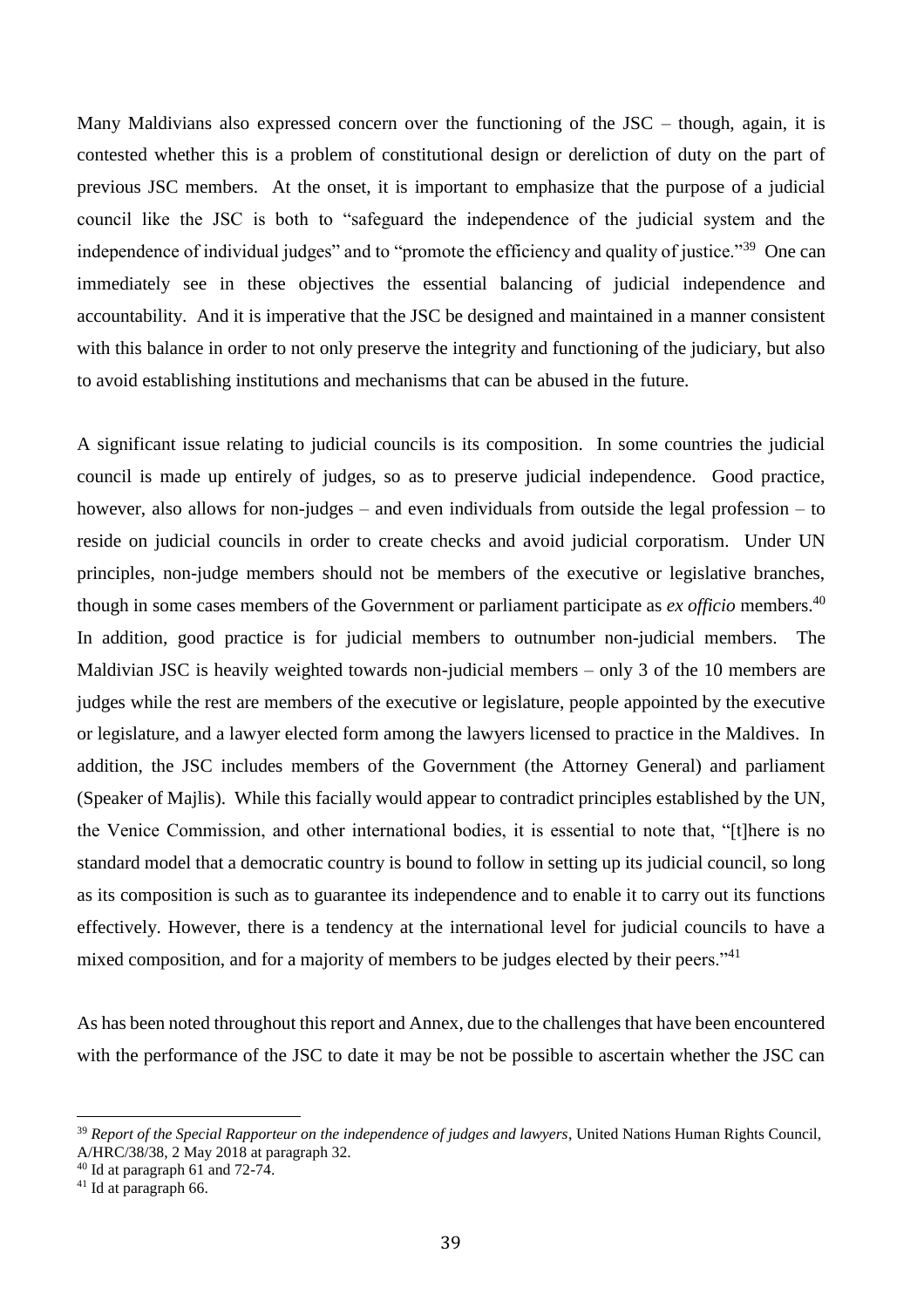effectively guarantee the independence of the judiciary and support the effective functioning of the judiciary as currently constituted. Maldivians might consider, however, whether minor constitutional reforms might aid in this respect. With regard to the composition of the JSC, this could entail examination into whether Article 158 might be amended to (a) provide greater balance between judicial and non-judicial members; and (b) replace members from the executive and legislative with others who could be appointed by the Speaker and/or Attorney General (as is currently the case with the member appointed by the President). If any such changes were made, changes to Article 161(a) and (b) would also need to be amended, including perhaps by ensuring the term of office for JSC members is not aligned with the parliamentary calendar. (See, above discussion on independent institutions for why not aligning terms with the parliamentary calendar may be good practice.) It is noted that such reforms might appear to undermine the current need for greater oversight of the judiciary. Such considerations, however, need to be balanced against the long-term interest of an independent judiciary.

#### **LIST OF REFERENCES (ASSESSMENT OF THE JUSTICE SECTOR REFORM PROPOSALS - FINAL REPORT)**

#### *General sources:*

Attorney General's Office, Maldives. 2019. *Reform of the Maldivian Judiciary* (unpublished draft policy paper).

Attorney General's Office & the United Nations Development Programme in the Maldives. 2015. *Legal and Justice Sector Baseline Study 2014,* August*.* Malé: AGO & UNDP Maldives. Last accessed at: [http://agoffice.gov.mv/v4/wp](http://agoffice.gov.mv/v4/wp-content/uploads/2015/08/legal_and_justice_sector_baseline_study_WEB_FINAL_1.pdf)[content/uploads/2015/08/legal\\_and\\_justice\\_sector\\_baseline\\_study\\_WEB\\_FINAL\\_1.pdf](http://agoffice.gov.mv/v4/wp-content/uploads/2015/08/legal_and_justice_sector_baseline_study_WEB_FINAL_1.pdf) on 11 August 2019.

[Bar Human Rights Committee of England and Wales] Ghrálaigh, Blinne Ní. April 2015. *Trial Observation Report: Prosecution of Mohamed Nasheed, Former President of the Republic of the Maldives*. London: Bar Human Rights Committee of England and Wales. Last accessed at: <http://www.barhumanrights.org.uk/wp-content/uploads/2015/05/Nasheed-2.pdf> on 6 July 2019.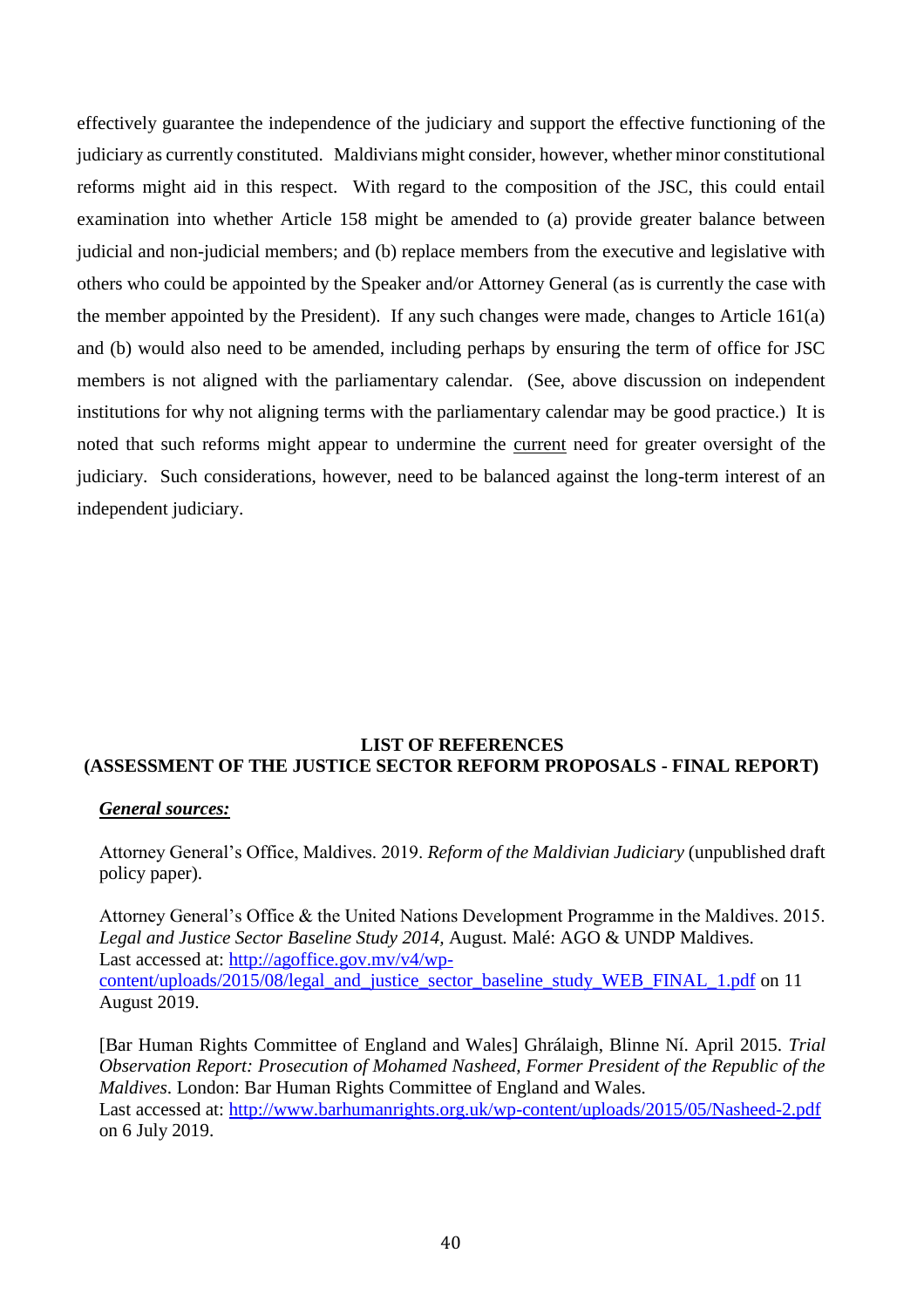Bell, H.C.P. 2002 [1940]. *The Máldive Islands: Monograph on the History, Archaeology and Epigraphy.* Malé: Novelty Printers & Publishers.

Commonwealth Human Rights Initiative. 2016. *Searching for a Lost Democracy: A Fact Find-ing Mission Report on the Maldives*.

Last accessed at: http://www.humanrightsinitiative.org/download/1456297508CHRI Fact%20Finding%20Mission%20to%20the%20Maldives\_2015-16.pdf on 23 July 2019.

Commonwealth Ministerial Action Group. 2016. *Concluding Statement of the Commonwealth Ministerial Action Group,* 23 September 2016. New York: The Commonwealth. Last accessed at: [http://thecommonwealth.org/sites/default/files/inline/CMAG%20Concluding%20Statement%252](http://thecommonwealth.org/sites/default/files/inline/CMAG%20Concluding%20Statement%252c%20%2023%20September%202016.pdf)

[c%20%2023%20September%202016.pdf](http://thecommonwealth.org/sites/default/files/inline/CMAG%20Concluding%20Statement%252c%20%2023%20September%202016.pdf) on 10 August 2019.

[CONI] 2012. *Report of the Commission of National Inquiry, Maldives*, 30 August 2012. Last accessed at:<https://maldivesindependent.com/files/2015/03/CONI-Report-20121.pdf> on 11 August 2019.

[Despouy, Leandro] UN Human Rights Council. May 2007. *UN Human Rights Council: Addendum to the Report of the Special Rapporteur on the Independence of Judges and Lawyers, Mission to Maldives*, 2 May 2007, A/HRC/4/25/Add.2. Last accessed at:<https://www.refworld.org/docid/46bb0d6d2.html> on 10 August 2019.

Einfeld, Marcus R. (The Hon. Justice). June 2005. *Strengthening the Maldivian Judicial System: draft discussion paper*.

Last accessed at:<http://www.mvlaw.gov.mv/pdf/publications/9.pdf> on 11 August 2019.

Garcia-Sayán, Diego. 2017. "UN rights expert urges Maldives reforms after mass suspension of lawyers." Statement by the UN Special Rapporteur on the independence of judges and lawyers, 9 October 2017.

Last accessed at:

<https://www.ohchr.org/SP/NewsEvents/Pages/DisplayNews.aspx?NewsID=22211&LangID=E> on 12 August 2019.

Gibb, H.A.R. 2012 [1929]. *The Travels of Ibn Battúta*. New Delhi: Goodword Books.

Gray, Albert & Bell, H.C.P. 2000 [1887]. *The Voyage of Francois Pyrard of Laval to the East Indies, the Maldives, the Moluccas and Brazil* (vol. 1). New Delhi: Asian Educational Services.

Hisaan & Safa LLP. 2016. *Supreme Court Moves towards Judicial Dictatorship.* Malé: Hisaan & Safa LLP.

Hisaan & Safa LLP. 2017. *Lack of Independence of Lawyers and Suspension of 56 Lawyers in the Maldives*, September 2017. Malé: Hisaan & Safa LLP.

Hisaan, Riffath & Co. 2018. *Significant due process violations under the current State of Emergency*, 12 March 2018*.* Malé: Hisaan, Riffath & Co.

Hockly, T.W. 2003 [1935]. *The Two Thousand Isles: A Short Account of the People, History and Customs of the Maldive Archipelago,* New Delhi: Asian Educational Services.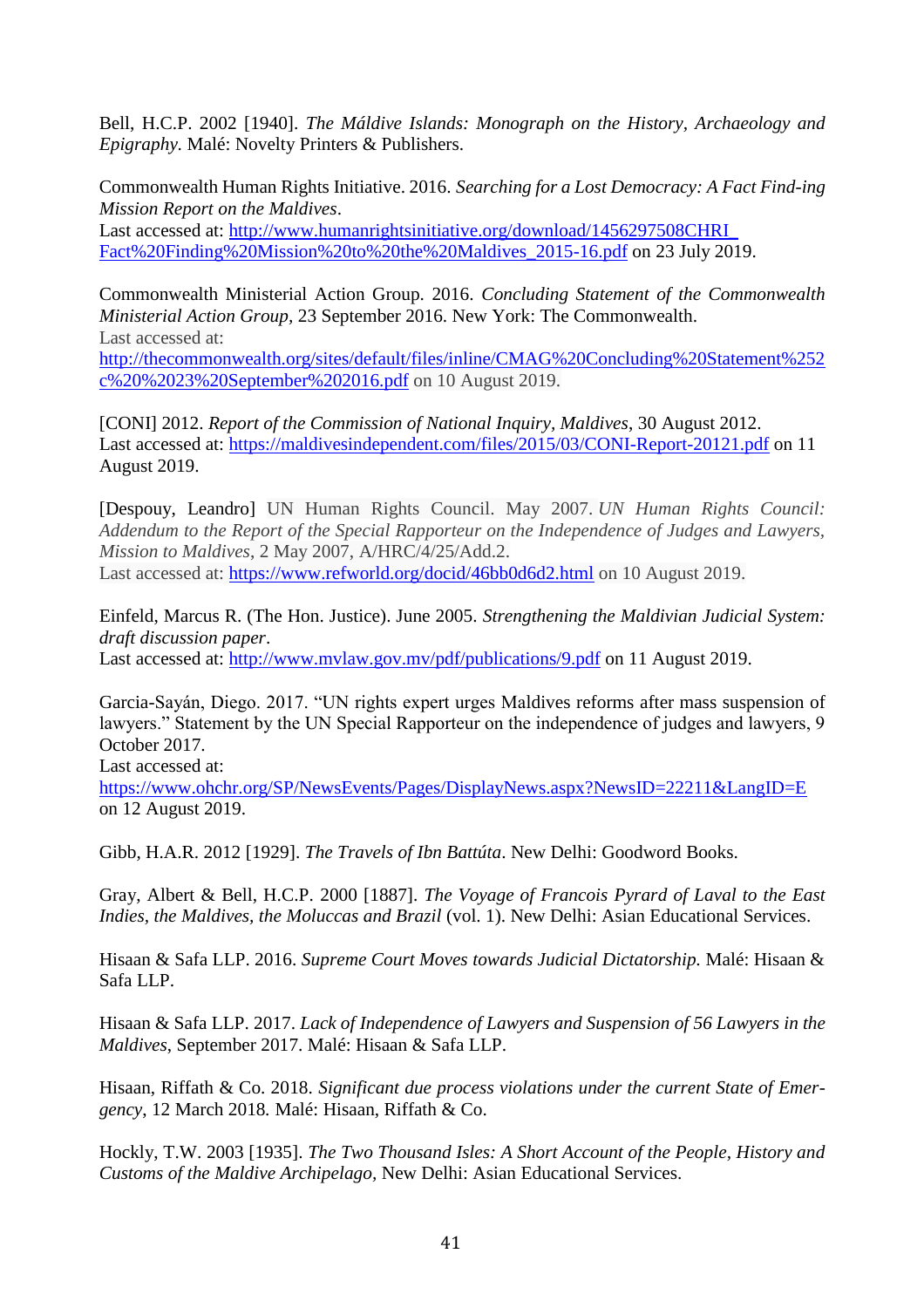Human Rights Commission of the Maldives. 2012. *Shadow Report under International Covenant on Civil and Political Rights in response to the Maldives Initial State Report, June 2012. Malé:* Human Rights Commission of the Maldives.

Last accessed at:

[http://hrcm.org.mv/publications/otherreports/HRCM\\_Shadow\\_report\\_to\\_ICCPR.pdf](http://hrcm.org.mv/publications/otherreports/HRCM_Shadow_report_to_ICCPR.pdf) on 12 August 2019.

Hussain, Dheena (translator). 2008. *Unofficial translation of the Constitution of the Republic of Maldives 1429/2008.* Malé: Ministry of Legal Reform, Information and Arts. Last accessed at: <https://www.refworld.org/docid/48a971452.html> on 11 August 2019.

Ibrahim, Mohamed & Karim, Md. Ershadul. 2013. *Research Guide on Legal System and Re-search of Maldives,* June/July 2013.

Last accessed at:<https://www.nyulawglobal.org/globalex/Maldives.html> on 12 August 2019.

International Commission of Jurists. 2005. *Attacks on Justice – Republic of Maldives,* July(?) 2005. Geneva: ICJ.

Last accessed at: [https://www.icj.org/wp-content/uploads/2012/04/Republic-of-Maldives-](https://www.icj.org/wp-content/uploads/2012/04/Republic-of-Maldives-Attacks-on-Justice-2005-Publications-2008.pdf)[Attacks-on-Justice-2005-Publications-2008.pdf](https://www.icj.org/wp-content/uploads/2012/04/Republic-of-Maldives-Attacks-on-Justice-2005-Publications-2008.pdf) on 12 August 2019.

International Commission of Jurists. 2010. "ICJ urges support for an independent and accountable judiciary in the Maldives" (press release), 16 September 2010. Geneva: ICJ. Last accessed at: [https://www.icj.org/wp-content/uploads/2012/06/Maldives-independent](https://www.icj.org/wp-content/uploads/2012/06/Maldives-independent-judiciary-press-release-2010.pdf)[judiciary-press-release-2010.pdf](https://www.icj.org/wp-content/uploads/2012/06/Maldives-independent-judiciary-press-release-2010.pdf) on 12 August 2019.

International Commission of Jurists. 2011. *Maldives: Securing an Independent Judiciary in a Time of Transition,* February 2011. Geneva: ICJ.

Last accessed at: [https://www.icj.org/wp-content/uploads/2012/08/Maldives-independent](https://www.icj.org/wp-content/uploads/2012/08/Maldives-independent-judiciary-fact-finding-mission-2011.pdf)[judiciary-fact-finding-mission-2011.pdf](https://www.icj.org/wp-content/uploads/2012/08/Maldives-independent-judiciary-fact-finding-mission-2011.pdf) on 12 August 2019.

International Commission of Jurists. 2015. "ICJ written statement highlights the urgent need for Maldives to implement UN recommendations on human rights" (press release), 14 September 2015. Geneva: ICJ.

Last accessed at: [https://www.icj.org/icj-written-statement-highlights-the-maldives-failure-to](https://www.icj.org/icj-written-statement-highlights-the-maldives-failure-to-implement-un-recommendations-on-human-rights/)[implement-un-recommendations-on-human-rights/](https://www.icj.org/icj-written-statement-highlights-the-maldives-failure-to-implement-un-recommendations-on-human-rights/) on 24 July 2015.

International Commission of Jurists & South Asians for Human Rights. 2015. *Justice Adrift: Rule of Law and Political Crisis in the Maldives: Report of the ICJ-SAHR Joint Fact-Finding Mission to the Republic of the Maldives on 5-13 May 2015,* August 2015. Colombo: SAHR / Geneva: ICJ.

Judicial Service Commission, Republic of Maldives. No dates. *Code of Conduct for Judges; Judges; Judicial Service Commission; English translation of the Standards Passed with Amendments Brought to the Framework Formulated by the Committee Appointed to Formulate Standards to be Considered in Reappointing Judges Pursuant to Article 285 of the Constitution and the Main Legal Bases on which the Judicial Service Commission Formulated the Standards*  (a series of pamphlets). Malé: Judicial Service Commission.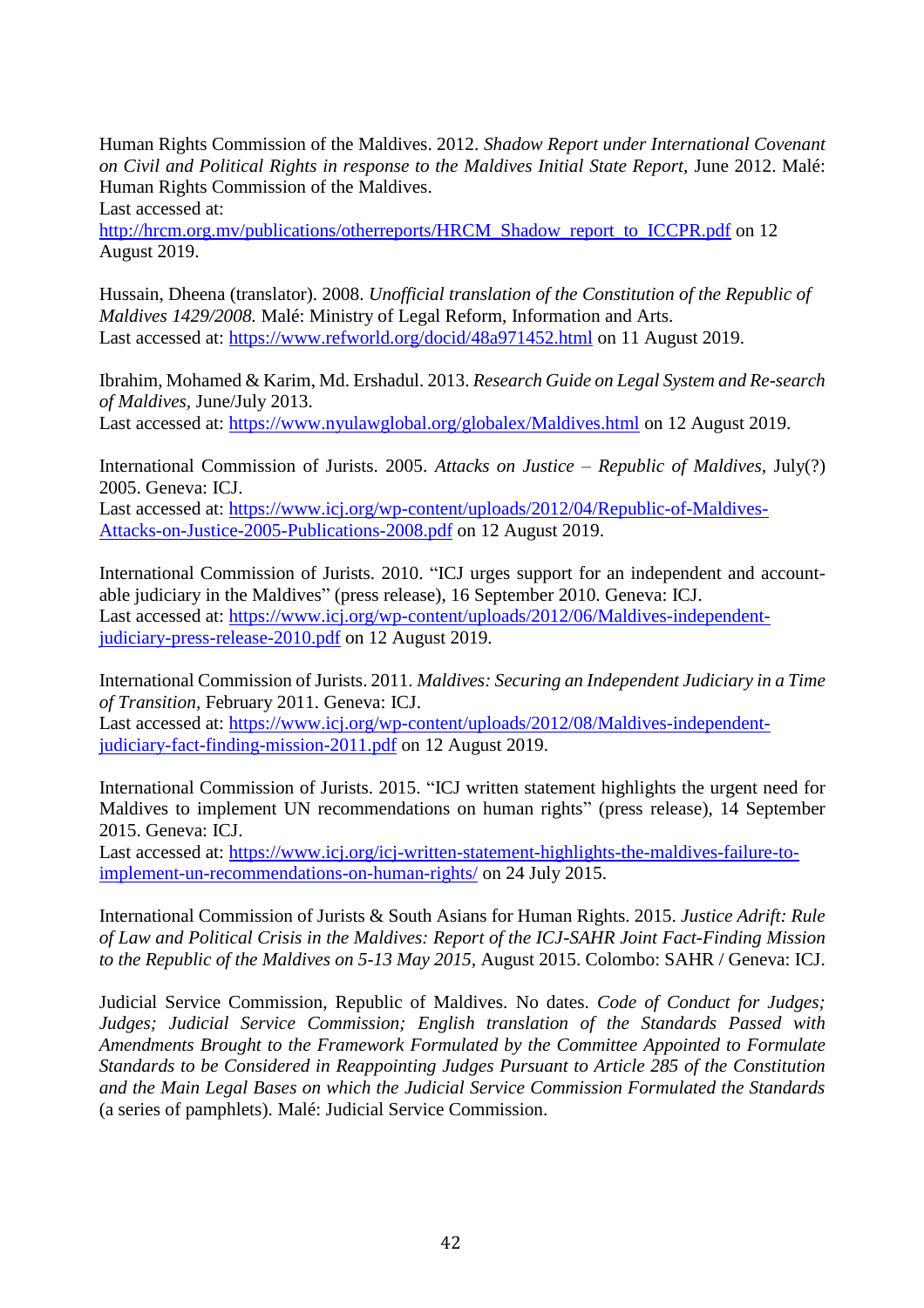Judicial Service Commission, Republic of Maldives. No date. *Laws Related to the Judicial Service Commission: Judicial Service Commission Act 10 of 2008; Judicature Act of Maldives 22 of 2010; Judges Act of Maldives 13 of 2010.* Malé: Judicial Service Commission.

[Knaul, Gabriela] UN Human Rights Council. May 2013. *Report of the Special Rapporteur on the independence of judges and lawyers, Addendum: Mission to Maldives*, 21 May 2013, A/HRC/23/43/Add.3.

Last accessed at: https://www.refworld.org/docid/51b9a1114.html1 on 11 August 2019.

Ministry of Foreign Affairs, Republic of Maldives. 2011. "Government Welcomes ICJ Report on Securing an Independent and Accountable Judiciary" (press release), 21 February 2011. Last accessed at: [https://foreign.gov.mv/index.php/en/mediacentre/news/1749-government](https://foreign.gov.mv/index.php/en/mediacentre/news/1749-government-welcomes-icj-report-on-securing-an-independent-and-accountable-judiciary)[welcomes-icj-report-on-securing-an-independent-and-accountable-judiciary](https://foreign.gov.mv/index.php/en/mediacentre/news/1749-government-welcomes-icj-report-on-securing-an-independent-and-accountable-judiciary) on 12 August 2019.

Nasheed, Mohamed, 2003. *Maldives: A Historical Overview of Traditional Dhivehi Polity 1800– 1900.* Malé: Orient Academic Centre.

Pillay, Navi. 2011. *Opening remarks by UN High Commissioner for Human Rights Navi Pillay at a press conference during her mission to the Maldives*, 24 November 2011. New York: OHCHR. Last accessed at:

[https://newsarchive.ohchr.org/EN/NewsEvents/Pages/DisplayNews.aspx?NewsID=11641&Lang](https://newsarchive.ohchr.org/EN/NewsEvents/Pages/DisplayNews.aspx?NewsID=11641&LangID) [ID](https://newsarchive.ohchr.org/EN/NewsEvents/Pages/DisplayNews.aspx?NewsID=11641&LangID) on 12 August 2019.

President's Office, The, Government of Maldives. 2012. *A Legacy of Authoritarianism: a dossier on the Maldivian judiciary*, February 2012. Malé: The President's Office. Last accessed at:<http://www.friendsofmaldives.org/documents/maldives-documents?page=2> on 12 August 2019.

Robinson, J.J. 2015*. The Maldives: Islamic Republic, Tropical Autocracy.* London: Hurst & Company.

Robinson, Paul H. & Zulfiqar, Adnan A. 2015 *Commentary on the 2014 Maldivian Penal Code*  (updated). Philadelphia: Pennsylvania Law School Criminal Law Research Group. [Inaccessible on the internet on 12 August 2019.]

Suood, Husnu Al. 2014. *The Maldivian Legal System.* Malé: Maldives Law Institute.

[Supreme Court of the Maldives] [2019]. *Road Map on Judicial Reform and Independence 2019- 2023.* [1 May 2019.]

[Supreme Court of the Maldives] [2019]. *Conference on Judicial Independence and Reform 19- 20 February 2019: Recommendations of the Rapporteur*.

[Supreme Court of the Maldives] Diverse extracts from Supreme Court orders/rulings. [Some Supreme Court documentation is available in English at [https://www.supremecourt.gov.mv/en,](https://www.supremecourt.gov.mv/en) last accessed on 21 July 2019.]

Transparency Maldives. 2015. *Issues in the Maldivian Judiciary* (in *Maldives Governance Updates*), December 2015. Malé, Transparency Maldives.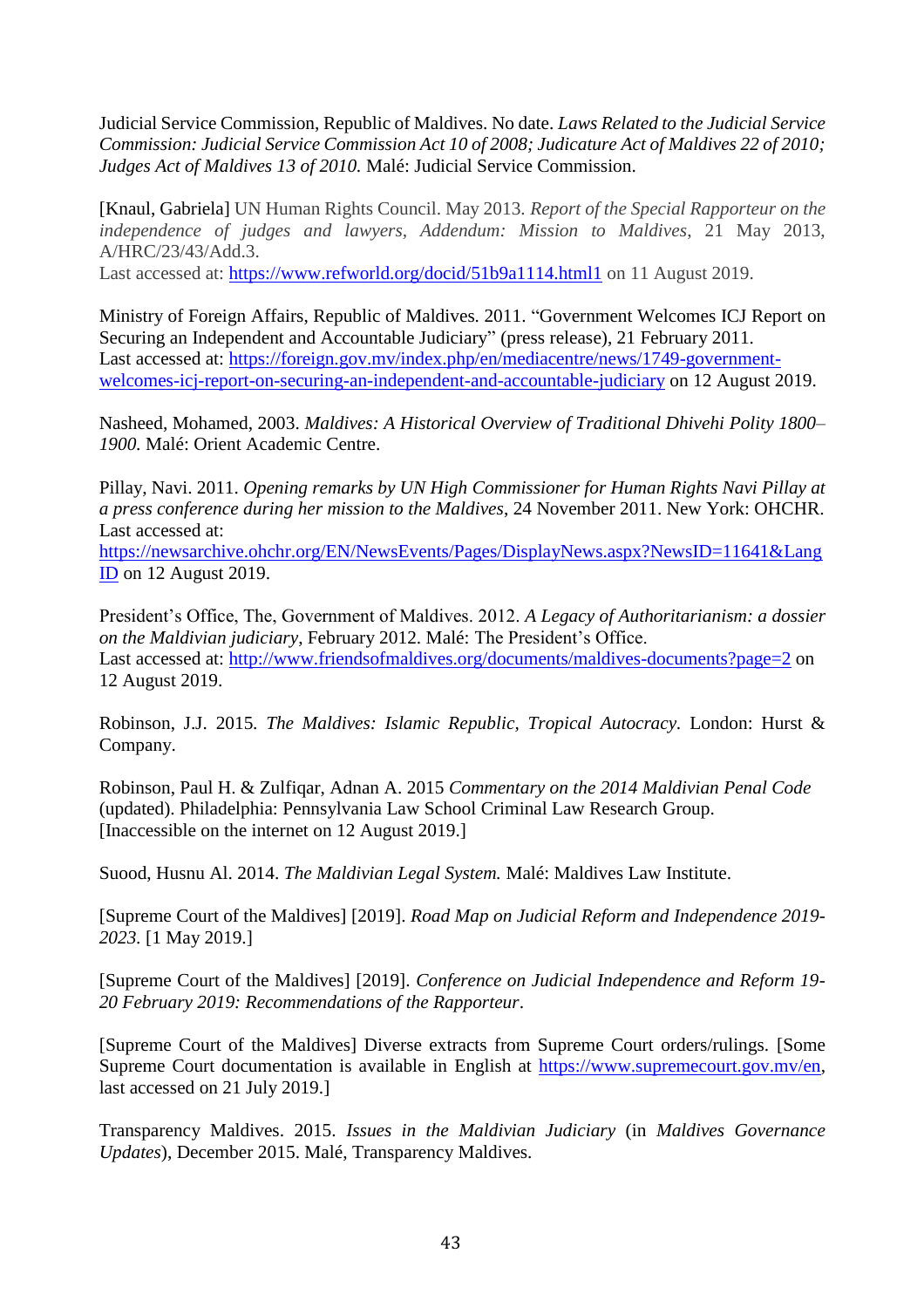Last accessed at:<http://transparency.mv/files/media/1dddab226076f95e10f4571cb9a8dcca.pdf> on 10 August 2019.

United Nations Development Program. 2017. *Research on Maldives Women's Access to Justice.*

United Nations Development Programme Country Office Maldives. 2015. *Written contribution for the UPR documentation of Maldives: Independence of the judiciary.* Malé: UNDP. Last accessed at:<https://www.refworld.org/docid/553a25c14.html> on 12 August 2019.

United Nations Human Rights Council. 2010. *Compilation prepared by the Office of the High Commissioner for Human Rights in accordance with paragraph 15(b) of the annex to Human Rights Council resolution 5/1: Maldives,* 1-12 November 2010. Geneva: UNHRC. [Inaccessible on the internet on 12 August 2019.]

United Nations Human Rights Council. 2015. *Compilation prepared by the Office of the High Commissioner for Human Rights in accordance with paragraph 15(b) of the annex to Human Rights Council resolution 5/1 and paragraph 5 of the annex to Council resolution 16/21: Maldives,* 2 March 2015. Geneva: UNHRC.

Last accessed at:<https://www.refworld.org/docid/5538ecaa4.html> on 12 August 2019.

United Nations Human Rights Council. 2015. *Report of the Working Group on the Universal Periodic Review: Maldives*, 13 July 2015. Last accessed at:<https://www.refworld.org/docid/55d2f8594.html> on 10 August 2019.

Velezinee, Aishath. 2010. *Democracy Derailed: The unconstitutional annulment of Constitution* 

*Article 285 and its consequences for democratic government in the Maldives.* Draft under development, 9 December 2010.

Last accessed at:

[https://www.academia.edu/6987445/Democracy\\_Derailed\\_The\\_unconstitutional\\_annulment\\_of\\_](https://www.academia.edu/6987445/Democracy_Derailed_The_unconstitutional_annulment_of_Constitution_Article_285_and_consequences_for_democratic_government_in_the_Maldives) [Constitution\\_Article\\_285\\_and\\_consequences\\_for\\_democratic\\_government\\_in\\_the\\_Maldives](https://www.academia.edu/6987445/Democracy_Derailed_The_unconstitutional_annulment_of_Constitution_Article_285_and_consequences_for_democratic_government_in_the_Maldives) on 11 August 2019.

Velezinee, Aishath. 2012. *The Failed Silent Coup: in defeat, they reached for the gun* (translated by Azra Naseem), 10 September 2012.

Last accessed at: [https://www.dhivehisitee.com/wp](https://www.dhivehisitee.com/wp-content/uploads/2012/The%20Failed%20Silent%20Coup.pdf)[content/uploads/2012/The%20Failed%20Silent%20Coup.pdf](https://www.dhivehisitee.com/wp-content/uploads/2012/The%20Failed%20Silent%20Coup.pdf) on 10 July 2019.

Zulfa, Mariyam. 2017. *From Big Bang to Incrementalism: Choices and Challenges in Constitution Building: The Case of the Maldives Constitution 2008*, 3 October 2017. Second Melbourne Forum on Constitution Building in the Asia Pacific.

Last accessed at: [https://papers.ssrn.com/sol3/papers.cfm?abstract\\_id=3113934](https://papers.ssrn.com/sol3/papers.cfm?abstract_id=3113934) on 10 July 2019.

# *International instruments etc:*

Bangalore Principles of Judicial Conduct, 2002

Basic Principles on the Independence of the Judiciary (UN General Assembly Resolutions 40/32 and 40/146), 1985

Basic Principles on the Role of Lawyers (UN), 1990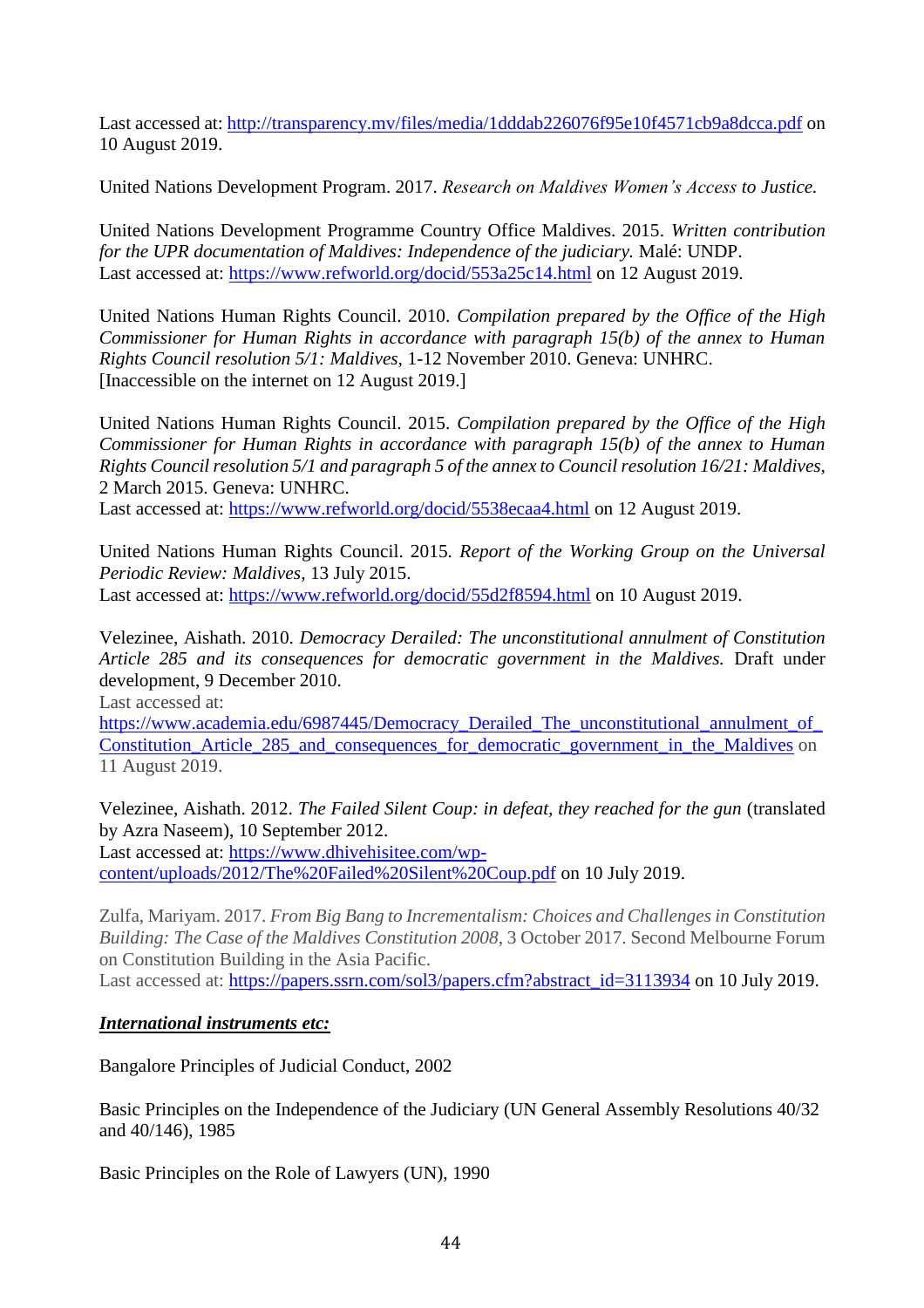European Convention on Human Rights (ECHR), 1950

International Covenant on Civil and Political Rights (ICCPR), 1966

International Covenant on Economic, Social and Cultural Rights (ICESCR), 1966

Latimer House Guidelines for the Commonwealth (Parliamentary Supremacy / Judicial Independence), 1998

Latimer House Principles (Commonwealth Principles on the Three Branches of Government), 2004

#### i **South Africa: 100. National intervention in provincial administration**

1. When a province cannot or does not fulfil an executive obligation in terms of the Constitution or legislation, the national executive may intervene by taking any appropriate steps to ensure fulfilment of that obligation, including -

a. issuing a directive to the provincial executive, describing the extent of the failure to fulfil its obligations and stating any steps required to meet its obligations; and

b. assuming responsibility for the relevant obligation in that province to the extent necessary to

i. maintain essential national standards or meet established minimum standards for the rendering of a service;

ii. maintain economic unity;

 $\overline{a}$ 

iii. maintain national security; or

iv. prevent that province from taking unreasonable action that is prejudicial to the interests of another province or to the country as a whole.

#### 2. If the national executive intervenes in a province in terms of subsection (1)(b)

a. it must submit a written notice of the intervention to the National Council of Provinces within 14 days after the intervention began;

b. the intervention must end if the Council disapproves the intervention within 180 days after the intervention began or by the end of that period has not approved the intervention; and

c. the Council must, while the intervention continues, review the intervention regularly and make any appropriate recommendations to the national executive.

3. National legislation may regulate the process established by this section.

#### ii **South Africa: 214. Equitable shares and allocations of revenue**

1. An Act of Parliament must provide for